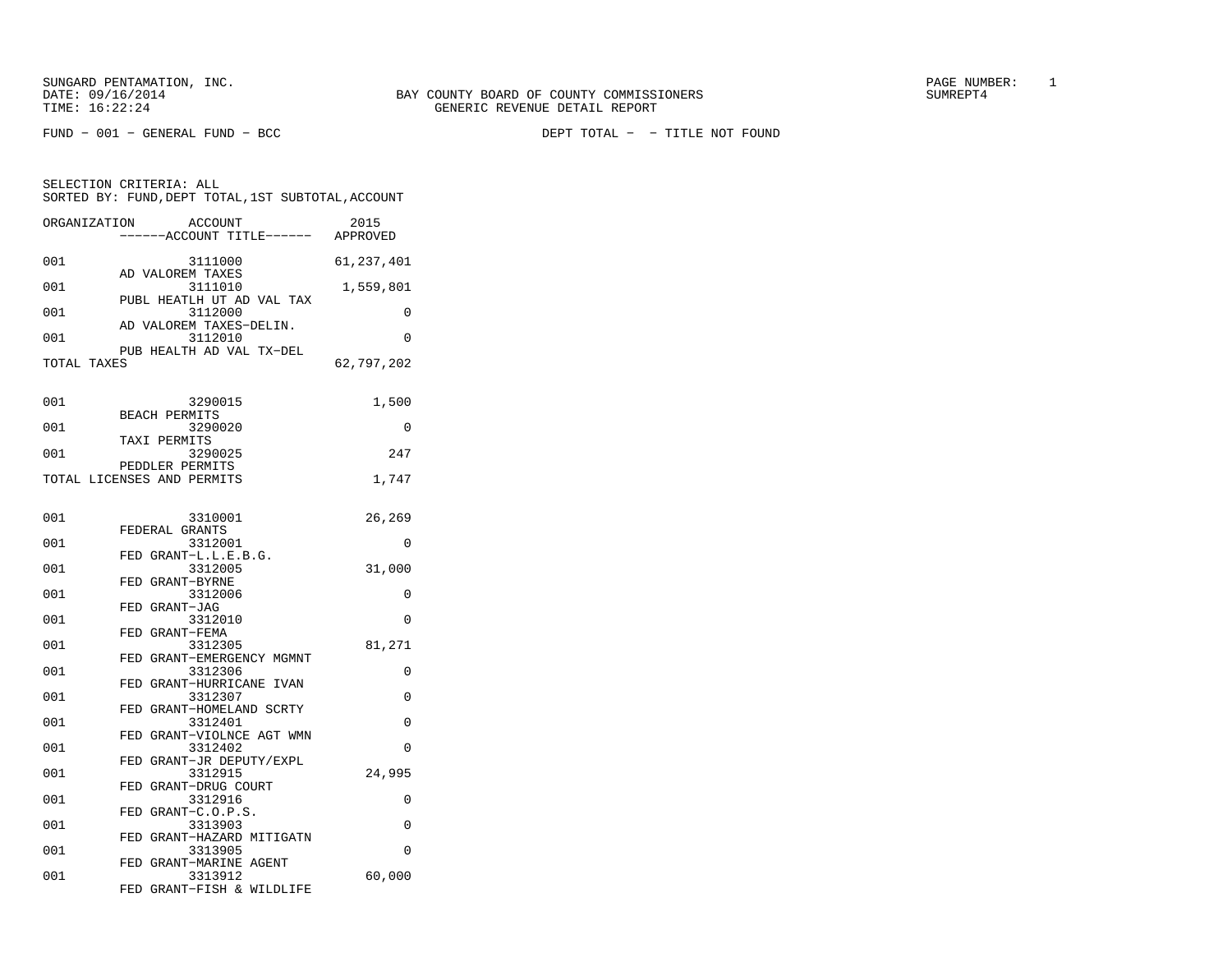| ORGANIZATION | ACCOUNT                                      | 2015      |
|--------------|----------------------------------------------|-----------|
|              | ---ACCOUNT TITLE------ APPROVED              |           |
| 001          | 3315001                                      | 0         |
| 001          | FED GRANT-CDBG<br>3315009                    | 0         |
| 001          | FED GRANT-FEMA FLOOD<br>3316901              | 0         |
| 001          | FED GRANT-CSBG<br>3316903                    | 0         |
| 001          | FED GRANT-CHILD HOME SOC<br>3317001          | $\Omega$  |
| 001          | FED GRANT-PIER<br>3330001                    | 0         |
| 001          | FED PMT IN LIEU OF TAXES<br>3340001          | 0         |
| 001          | STATE GRANTS<br>3341001                      | 0         |
| 001          | ST GRANT-CIV TRAFFIC OFFC<br>3342006         | 0         |
| 001          | GRANT-MUTUAL AID/HURR<br>ST<br>3342007       | $\Omega$  |
| 001          | GRANT-EMERGENCY MANGMT<br>SТ<br>3342008      | 29,575    |
|              | GRANT-VICTIMS OF CRIME<br>ST                 |           |
| 001          | 3342009<br>GRANT-DRUG CONTROL<br>ST          | 0         |
| 001          | 3342011<br>ST GRANT-EOC BUILDING             | 0         |
| 001          | 3342016<br>GRANT-EM ASSISTANCE<br>ST         | 105,806   |
| 001          | 3347001<br>GRANT-BAY CO LIBRARY<br><b>ST</b> | 0         |
| 001          | 3347005<br>ST<br>GRANT-FRDAP                 | $\Omega$  |
| 001          | 3347010<br>GRANT-HP WALK TRAIL<br>ST         | $\Omega$  |
| 001          | 3347015<br>ST GRANT-BOATING IMPRV            | $\Omega$  |
| 001          | 3347906<br>ST GRANT-FISH & WILDLIFE          | $\Omega$  |
| 001          | 3349005<br>GRANT-CSS OP CENTER<br>SТ         | 0         |
| 001          | 3351200                                      | 3,533,047 |
| 001          | ST REV SHARING PROCEEDS<br>3351300           | 41,800    |
| 001          | LICENSES-INSURANCE AGENTS<br>3351400         | 19,000    |
| 001          | LICENSES-MOBILE HOME<br>3351500              | 97,850    |
| 001          | LICENSES-ALCOHOLIC BEVRGE<br>3351601         | 235,418   |
|              | PARI MUTUEL TAXES                            |           |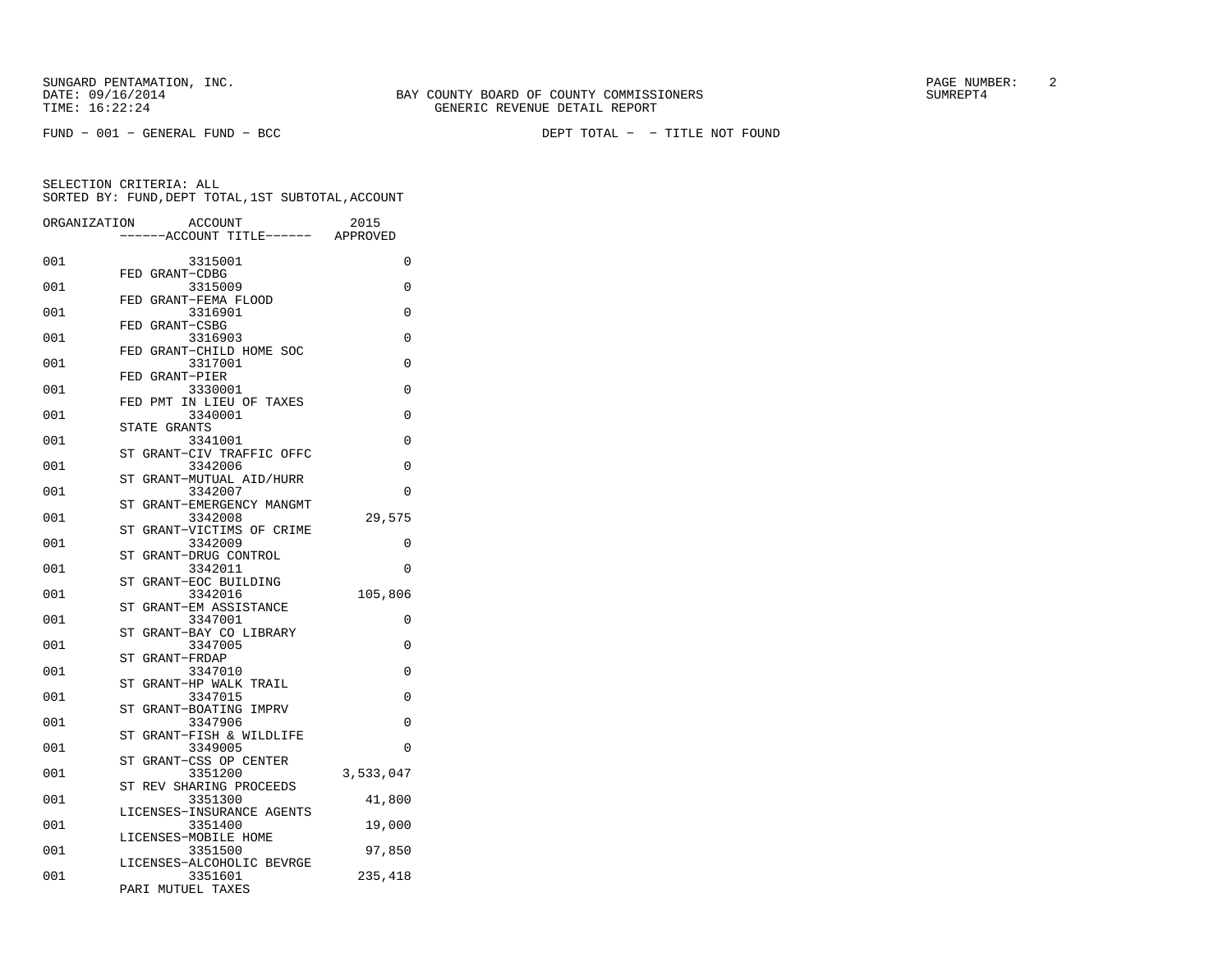FUND − 001 − GENERAL FUND − BCC DEPT TOTAL − − TITLE NOT FOUND

SELECTION CRITERIA: ALL

|              | SELECTION CRITERIA: ALL<br>SORTED BY: FUND, DEPT TOTAL, 1ST SUBTOTAL, ACCOUNT |                       |
|--------------|-------------------------------------------------------------------------------|-----------------------|
| ORGANIZATION | ACCOUNT<br>-----ACCOUNT TITLE------ APPROVED                                  | 2015                  |
| 001          | 3351800<br>SALES TAX-LCL GOV/1/2 CEN                                          | 11,257,150            |
| 001          | 3351905                                                                       | 0                     |
| 001          | INCENTIVE PAY TITLEIVD<br>SТ<br>3351920                                       | 35,000                |
| 001          | ST REIMB-SRV OF PRCSS/SHF<br>3354902                                          | $\Omega$              |
| 001          | MOTOR FUEL USE TAX<br>3355010                                                 | 65,000                |
| 001          | S.H.I.P. PROGRAM<br>3355012                                                   | 66,500                |
| 001          | REIMB-S.H.I.P. FUNDS<br>3355014                                               | 0                     |
| 001          | REIMB-NSP FUNDS<br>3356010                                                    | $\Omega$              |
| 001          | ST SHARED REV-CHOOSE LIFE<br>3357001                                          | 95,000                |
| 001          | FLA BOATING IMPRV PROGRAM<br>3359001                                          | $\Omega$              |
| 001          | ST REIMB-DEPENDENCY CASES<br>3360001                                          | 88,250                |
|              | STATE PMT IN LIEU OF TXS<br>TOTAL INTERGOVERNMENTAL REVENUE                   |                       |
|              |                                                                               | 15,892,931            |
| 001          | 3413000                                                                       | 2,217,102             |
| 001          | CHRGS ADMIN FEES<br>3413005                                                   | $\Omega$              |
| 001          | CHRGS-NON ADV ASSESS FEE<br>3415101                                           | $\Omega$              |
| 001          | FEES-UNCLAIMED TX CERTIF.<br>3415105                                          | 9,500                 |
| 001          | FEES-TAX DEED EXCESS<br>3415201                                               | 228,000               |
| 001          | CHRGS FOR SRV/SHERIFF/CIV<br>3415401                                          | $\Omega$              |
| 001          | FEES-COUNTY & CIRCUIT CRT<br>3415406                                          | 10,000                |
| 001          | FEES-PARTICIPANT/DRUG CRT<br>3419002                                          | 150                   |
| 001          | COPIES<br>3419010                                                             | 7,000                 |
| 001          | VAB FEE<br>( \$15)<br>3421005                                                 | 735,045               |
| 001          | CHRGS FOR SRV-SHERIFF/SRO<br>3421010                                          |                       |
| 001          | CHRGS FOR SRV-SHER/CALLWY<br>3421012                                          | 1,406,219<br>$\Omega$ |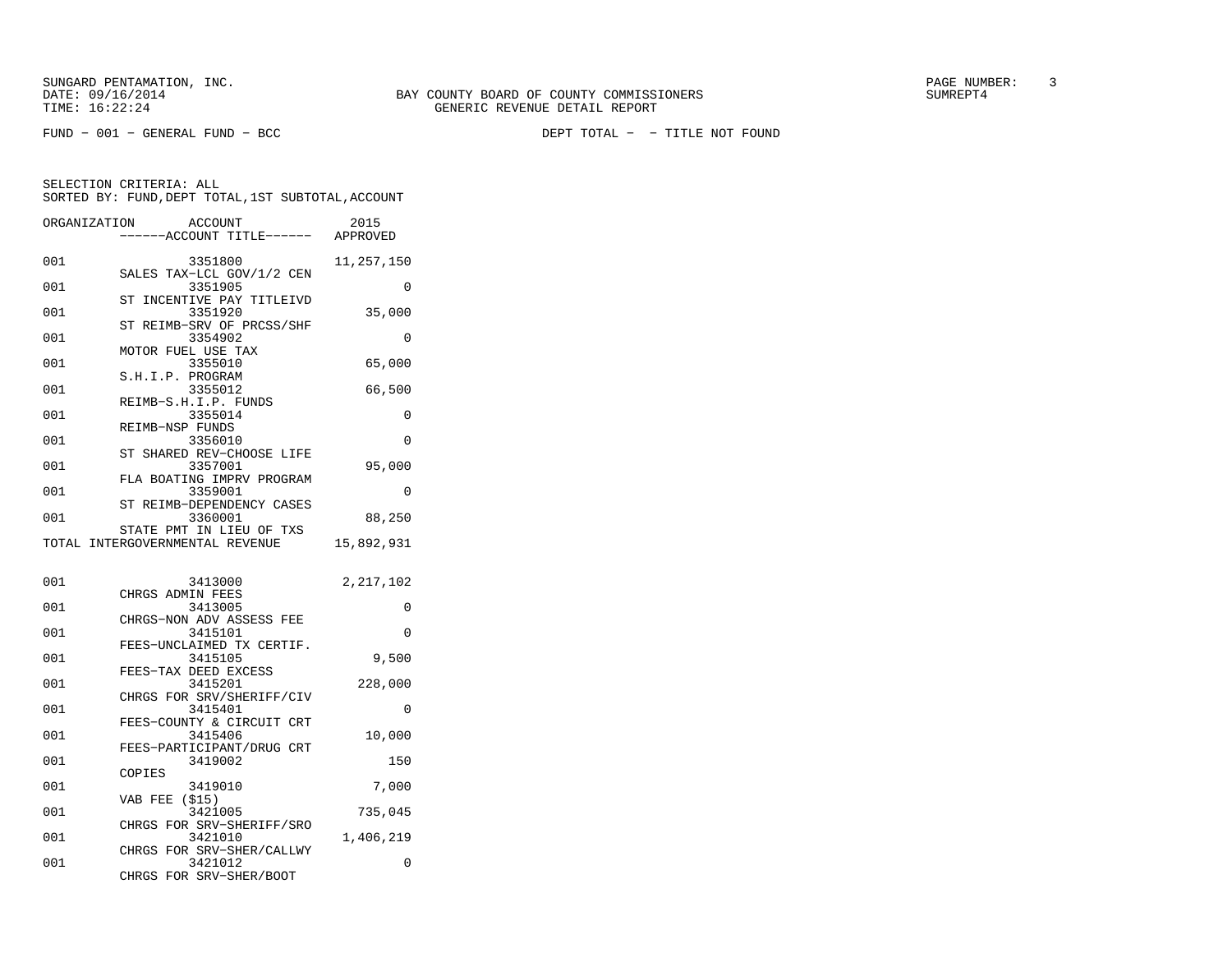SUNGARD PENTAMATION, INC.<br>
BAY COUNTY BOARD OF COUNTY COMMISSIONERS AND SUNREPT4 SUMREPT4

FUND − 001 − GENERAL FUND − BCC DEPT TOTAL − − TITLE NOT FOUND

| ORGANIZATION | <b>ACCOUNT</b>                          | 2015     |
|--------------|-----------------------------------------|----------|
|              | ----ACCOUNT TITLE------ APPROVED        |          |
| 001          | 3421015                                 | 0        |
| 001          | CHRGS FOR SRV-SHERIFF<br>3423000        | 500,000  |
| 001          | CHRGS FOR SRV-FED PRISNRS<br>3429015    | 75,000   |
| 001          | CHRG FOR SRV-COMM PLANNG<br>3429016     | 74,340   |
| 001          | CHRG FOR SRV-GIS<br>3429018             | 9,000    |
| 001          | CHRGS<br>FOR SRV-EMG PLAN RV<br>3449005 | 0        |
| 001          | CHRGS FOR SERVICES-TRANSP<br>3464010    | 742,639  |
| 001          | FEES-ANIMAL CONTROL<br>3464012          | $\Omega$ |
| 001          | FEES-ANIMAL CNTRL SURCHRG<br>3469010    | 302,150  |
| 001          | FEES-MEDICAL EXAMINER<br>3469020        | 0        |
| 001          | FEES-MORGUE USE<br>3472903              | 597,607  |
| 001          | $FEES - PIER$<br>3472905                | 20,000   |
| 001          | FEES-LEAGUE/HARDERS PARK<br>3472907     | 55,000   |
| 001          | FEES-FIELD USAGE<br>3472909             | 5,000    |
| 001          | FEES-HARDER'S CONCESSION<br>3472910     | 0        |
| 001          | LEASE PAYMENT-HARDERS PRK<br>3472911    | 33,600   |
| 001          | LEASE-COUNTY PIER<br>3472912            | 2,400    |
| 001          | LEASE-ADMIN CAFE<br>3472915             | 60,000   |
| 001          | RENTALS-NSP<br>3472916                  | 7,800    |
| 001          | RENTALS-SHIP<br>3475905                 | 3,600    |
| 001          | RENTAL FEES-COMMUNITY BLD<br>3481303    | 20,000   |
| 001          | FEES-CTY CT/CRM/INCARCRTN<br>3481401    | $\Omega$ |
| 001          | FEES-CJTF/CTY.CT./CRML                  |          |
|              | 3481402<br>FEES-DRUG ABUSE/CO CT/CRM    | 20,000   |
| 001          | 3482201<br>FEES-CIR. CT./CRIMINAL       | 0        |
| 001          | 3482305<br>CHRGS<br>SVC-CT REP/CIR/CRM  | 0        |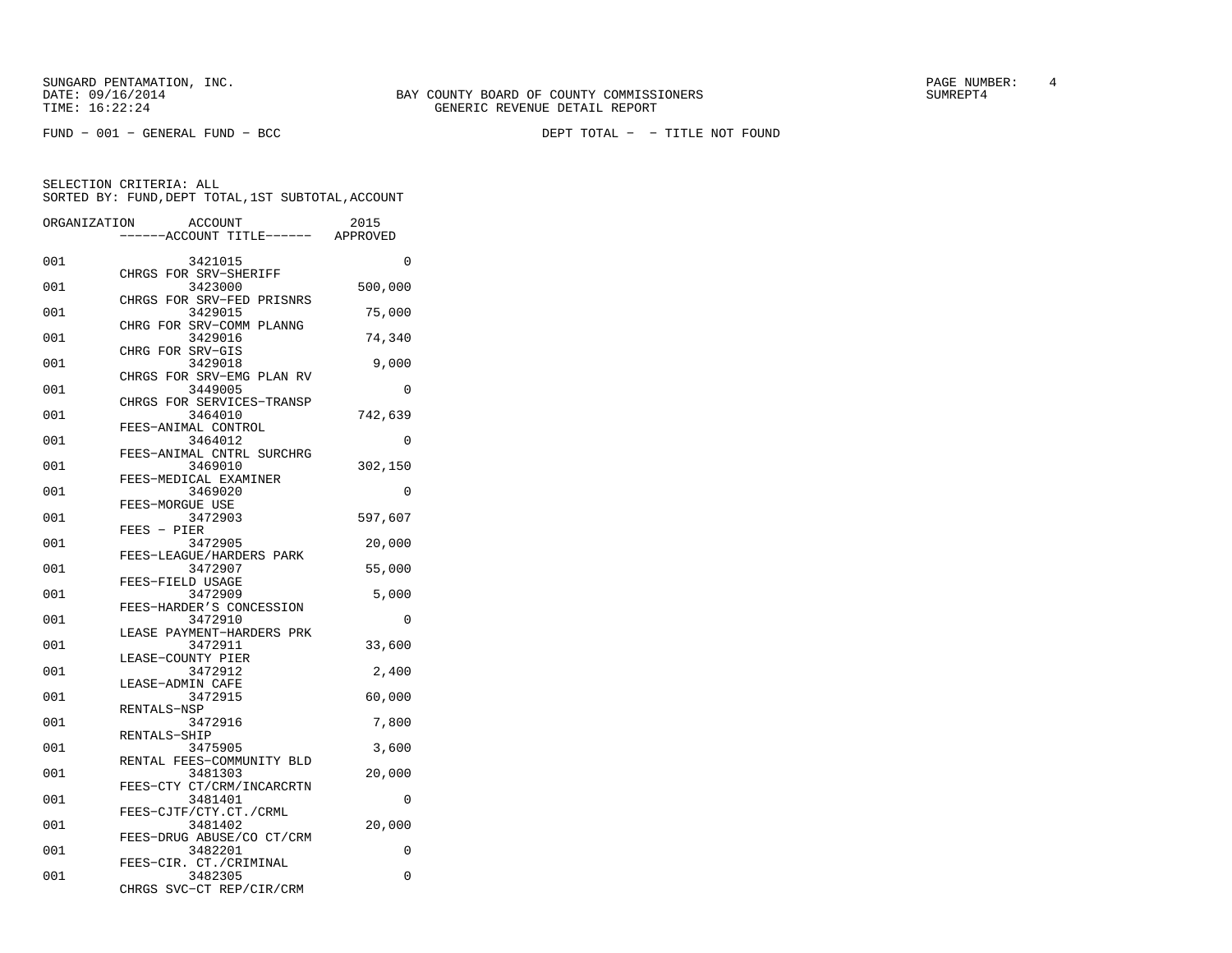SELECTION CRITERIA: ALL

FUND − 001 − GENERAL FUND − BCC DEPT TOTAL − − TITLE NOT FOUND

|      | ORGANIZATION<br>ACCOUNT<br>-----ACCOUNT TITLE------ APPROVED | 2015           |
|------|--------------------------------------------------------------|----------------|
| 001  | 3482401                                                      | $\Omega$       |
| 001  | FEES-CJTF/CIR.CT./CRML<br>3482402                            | 12,150         |
| 001  | FEES-DRUG ABUSE/CIRCT/CRM<br>3485401                         | $\Omega$       |
| 001  | FEES-CJTF/TRAFFIC<br>3486501                                 | $\Omega$       |
| 001  | REIMB-CONFLICT CASES<br>3489315                              | 60,000         |
| 001  | FINES CRT COSTS-TRAFFIC<br>3490001                           | $\Omega$       |
|      | OTHER CHARGES FOR SERVICE<br>TOTAL CHARGES FOR SERVICES      | 7,213,302      |
| 001  | 3489201                                                      | 333,000        |
| 001  | FEES-PUBLIC RECORDS (\$2)<br>3489310                         | 70,000         |
| 001  | CRT COST-INNV CRT PG(25%)<br>3489320                         | 70,000         |
| 001  | CRT COST-LEGAL AID (25%)<br>3489330                          | 70,000         |
| 001  | CRT COST-LAW LIBRARY (25%)<br>3489340                        | 70,000         |
| 0.01 | CRT COST-TEEN COURT (25%)                                    | 0 <sub>0</sub> |

SORTED BY: FUND,DEPT TOTAL,1ST SUBTOTAL,ACCOUNT

| 001 | 3489390                               | 96,900    |
|-----|---------------------------------------|-----------|
|     | CRT COST-CRIME PREVENTION             |           |
| 001 | 3489501                               | 757,150   |
| 001 | CRT FACILITY SURCHRG(\$15)<br>3489504 | 0         |
|     | COURT FACILITY FUNDS                  |           |
|     | TOTAL COURT RELATED REVENUES          | 1,467,050 |
|     |                                       |           |
| 001 | 3511000                               | 0         |
|     | COURT CASES-FINES & FORE.             |           |
| 001 | 3511010                               | $\Omega$  |
|     | FINES-SCHOOL CROSSING GRD             |           |
| 001 | 3512001                               | 45,000    |
|     | CONFISCATED PROPERTY                  |           |
| 001 | 3540005                               | 10,000    |
| 001 | FINES-CODE ENFORCEMENT<br>3591000     | 5,000     |
|     |                                       |           |

| -001 |  | 3591000                   | 5,000  |
|------|--|---------------------------|--------|
|      |  | RESTITUTION-COURT ORDERED |        |
|      |  | TOTAL FINES & FORFEITS    | 60,000 |

| 001 | 3620010     | 15,000 |
|-----|-------------|--------|
|     |             |        |
|     | RENT INCOME |        |
|     |             |        |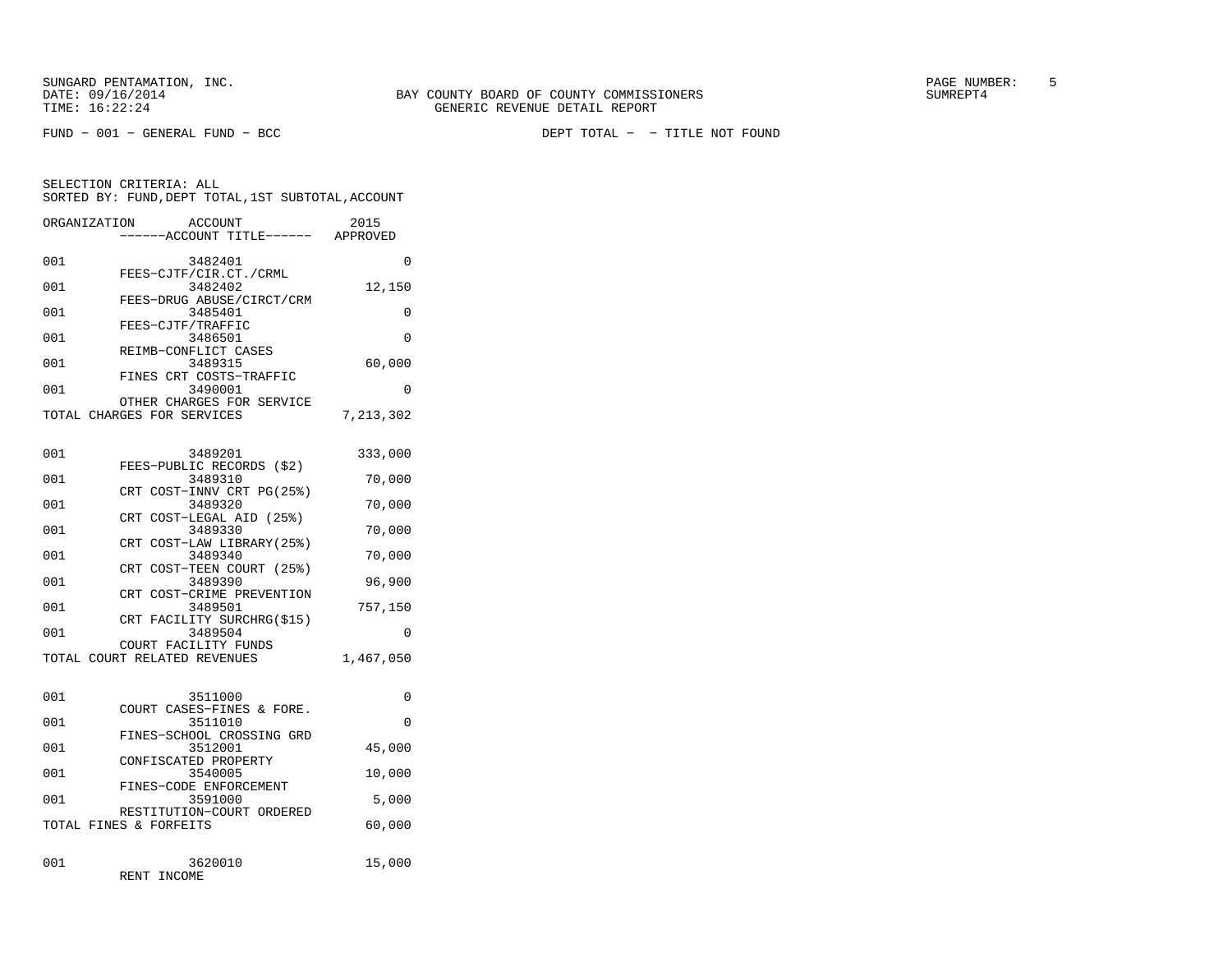FUND − 001 − GENERAL FUND − BCC DEPT TOTAL − − TITLE NOT FOUND

|     | ORGANIZATION<br><b>ACCOUNT</b><br>---ACCOUNT TITLE------ APPROVED | 2015     |
|-----|-------------------------------------------------------------------|----------|
| 001 | 3640010                                                           | 0        |
| 001 | SALE OF FIXED ASSETS<br>3649018                                   | $\Omega$ |
| 001 | SALE OF SURPLUS LAND<br>3660001                                   | 0        |
| 001 | CONTRIBUTIONS-PRIVATE SRC<br>3660007                              | 300,000  |
| 001 | CONTRIB-OTHER GOVT UNITS<br>3660100                               | 0        |
| 001 | DONATION-ANIMAL CNTRL<br>3670001                                  | 1,500    |
| 001 | GAIN/LOSS ON SALE INVSTMT<br>3699001                              | 38,000   |
| 001 | OTHER MISC REVENUE<br>3699003                                     | 8,500    |
| 001 | MISC REV-LAW LIBRARY                                              |          |
|     | 3699004<br>REFUND PRIOR YR EXPENSE                                | 0        |
| 001 | 3699007<br>HOUSING AUTHORITY PGM FEE                              | $\Omega$ |
| 001 | 3699010<br>TELEPHONE COMMISSIONS                                  | 250,000  |
| 001 | 3699012<br>INSURANCE PROCEEDS                                     | 0        |
| 001 | 3699015<br>CHARGES ATTORNEY                                       | 305,337  |
|     | TOTAL MISCELLANEOUS REVENUE                                       | 918,337  |
| 001 | 3611100                                                           | 150,000  |
| 001 | INTEREST-POOL<br>3611112                                          | 15,000   |
| 001 | INTEREST-MORTGAGE<br>3611120                                      | 0        |
| 001 | INTEREST-NOTES RECEIVABLE<br>3613005                              | $\Omega$ |
|     | UNREALZD GAIN/LOSS INVEST<br>TOTAL INTEREST EARNINGS              | 165,000  |
|     |                                                                   |          |
| 001 | 3632705<br>IMPACT FEES-LIBRARY                                    | 29,000   |
| 001 | 3632707                                                           | 115,000  |
|     | <b>IMPACT FEES-PARKS</b><br>TOTAL SPECIAL ASSESSMENTS             | 144,000  |
| 001 | 3810001<br>FRM GENERAL FD(001)<br>TRNSF                           | 0        |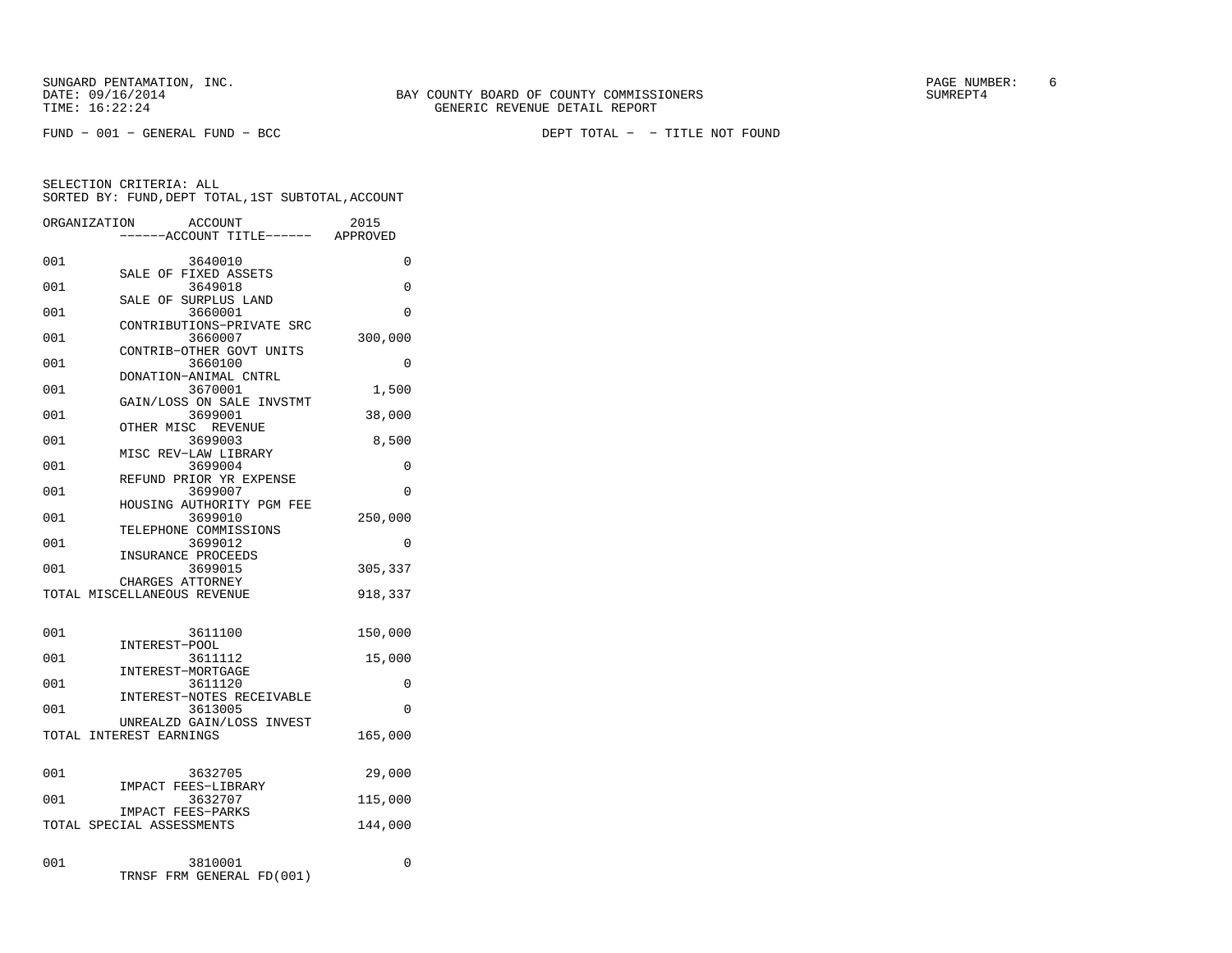FUND − 001 − GENERAL FUND − BCC DEPT TOTAL − − TITLE NOT FOUND

|     | ORGANIZATION | <b>ACCOUNT</b>                       | 2015       |
|-----|--------------|--------------------------------------|------------|
|     |              | ----ACCOUNT TITLE------ APPROVED     |            |
| 001 |              | 3810130                              | 0          |
|     |              | TRNSF FRM PUB SAFETY(130)            |            |
| 001 |              | 3810167<br>TRNSF FRM MSBU (167)      | $\Omega$   |
| 001 |              | 3810303                              | 0          |
|     | TRNSF        | FRM SALES TX 2002                    |            |
| 001 |              | 3810304                              | 0          |
| 001 | TRNSF        | FRM JAIL 06 BND PRJ<br>3810305       | 0          |
|     | TRNSF        | FRM CAP IMP 07                       |            |
| 001 |              | 3810380                              | 0          |
| 001 | TRNSF        | FRM C G GEN FUND<br>3810383          | $\Omega$   |
|     | TRNSF        | FRM CG CRA                           |            |
| 001 |              | 3810430                              | 0          |
|     |              | TRNSF FRM SOLID WSTE(430)            |            |
| 001 |              | 3810440                              | 0          |
|     |              | TRNSF FRM BLDG SAFETY-440            | $\Omega$   |
| 001 | TRNSF        | 3810501<br>FRM INTRNL SVC(501)       |            |
| 001 |              | 3810505                              | 0          |
|     |              | TRNSF FRM WORK COMP (505)            |            |
| 001 |              | 3810506                              | 0          |
|     | TRNSF        | FRM INSUR TRST(506)                  |            |
| 001 |              | 3830001<br>PRINCIPAL-MORTGAGE        | 6,200      |
| 001 |              | 3840005                              | 0          |
|     |              | <b>LOAN PROCEEDS</b>                 |            |
| 001 |              | 3840010                              | $\Omega$   |
|     |              | <b>BOND PROCEEDS</b>                 |            |
| 001 |              | 3862000<br>EXCESS FEES-CLERK OF CRT  | 10,000     |
| 001 |              | 3864000                              | 5,000      |
|     |              | EXCESS FEES-SHERIFF                  |            |
| 001 |              | 3866000                              | 10,000     |
|     |              | EXCESS FEES-PROP APPRAISR            |            |
| 001 |              | 3867000<br>EXCESS FEES-TAX COLLECTOR | 2,100,000  |
| 001 |              | 3868000                              | 10,000     |
|     |              | EXCESS FEES-SUP OF ELECTN            |            |
| 001 |              | 3899995                              | $\Omega$   |
| 001 |              | RESERVE RELEASE-CASH FWD<br>3899996  | 590,431    |
|     |              | RESERVE RELEASE                      |            |
| 001 |              | 3899998                              | $\Omega$   |
|     |              | BALANCE FWD-BOND PROCEEDS            |            |
| 001 |              | 3899999                              | 8,000,000  |
|     |              | BALANCE FWD-CASH FORWARD             |            |
|     |              | TOTAL OTHER REVENUE SOURCES          | 10,731,631 |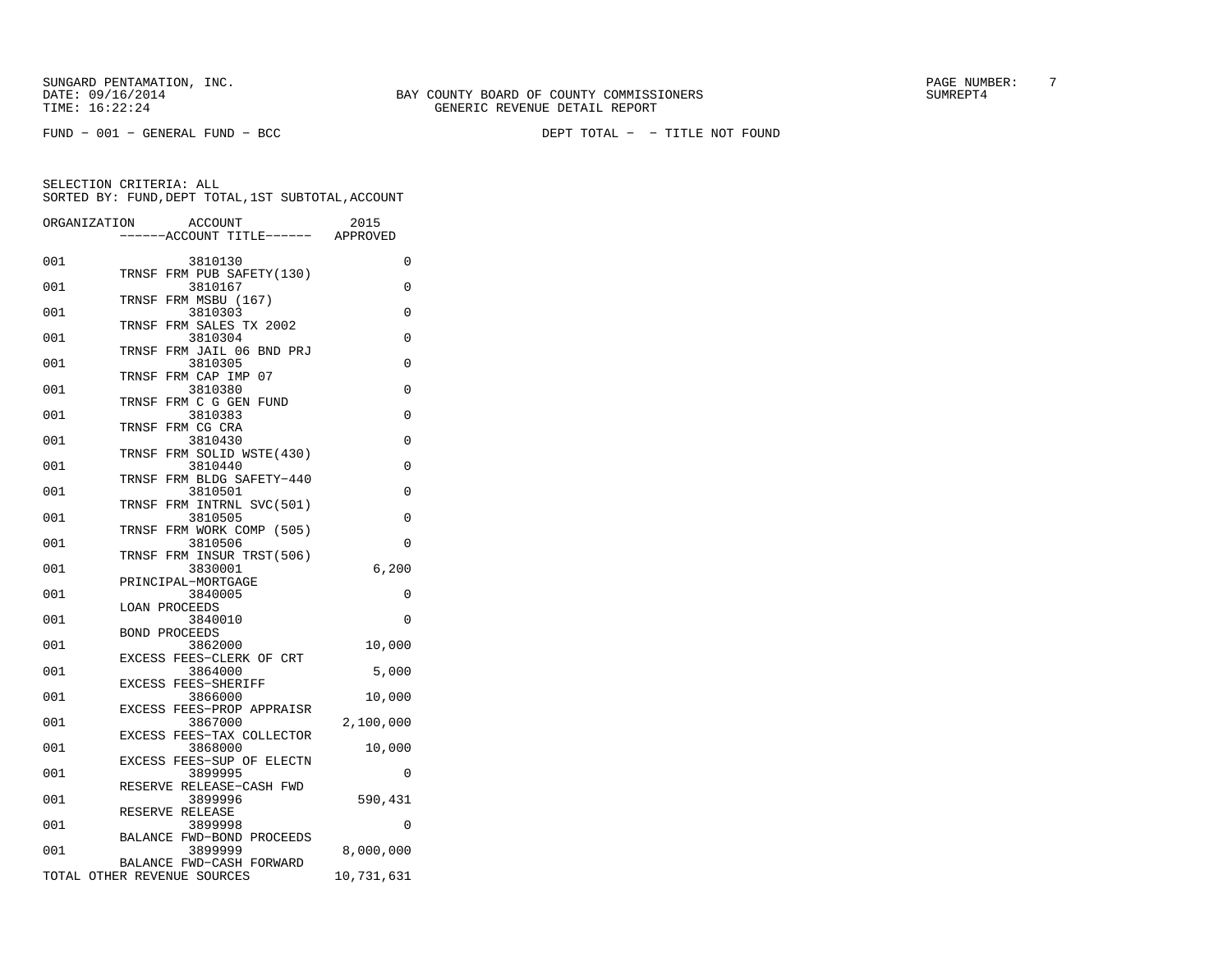FUND − 001 − GENERAL FUND − BCC DEPT TOTAL − − TITLE NOT FOUND

| ORGANIZATION             | ACCOUNT<br>------ACCOUNT TITLE------ | 2015<br>APPROVED |
|--------------------------|--------------------------------------|------------------|
| TOTAL TITLE NOT FOUND    |                                      | 99,391,200       |
| TOTAL GENERAL FUND - BCC |                                      | 99,391,200       |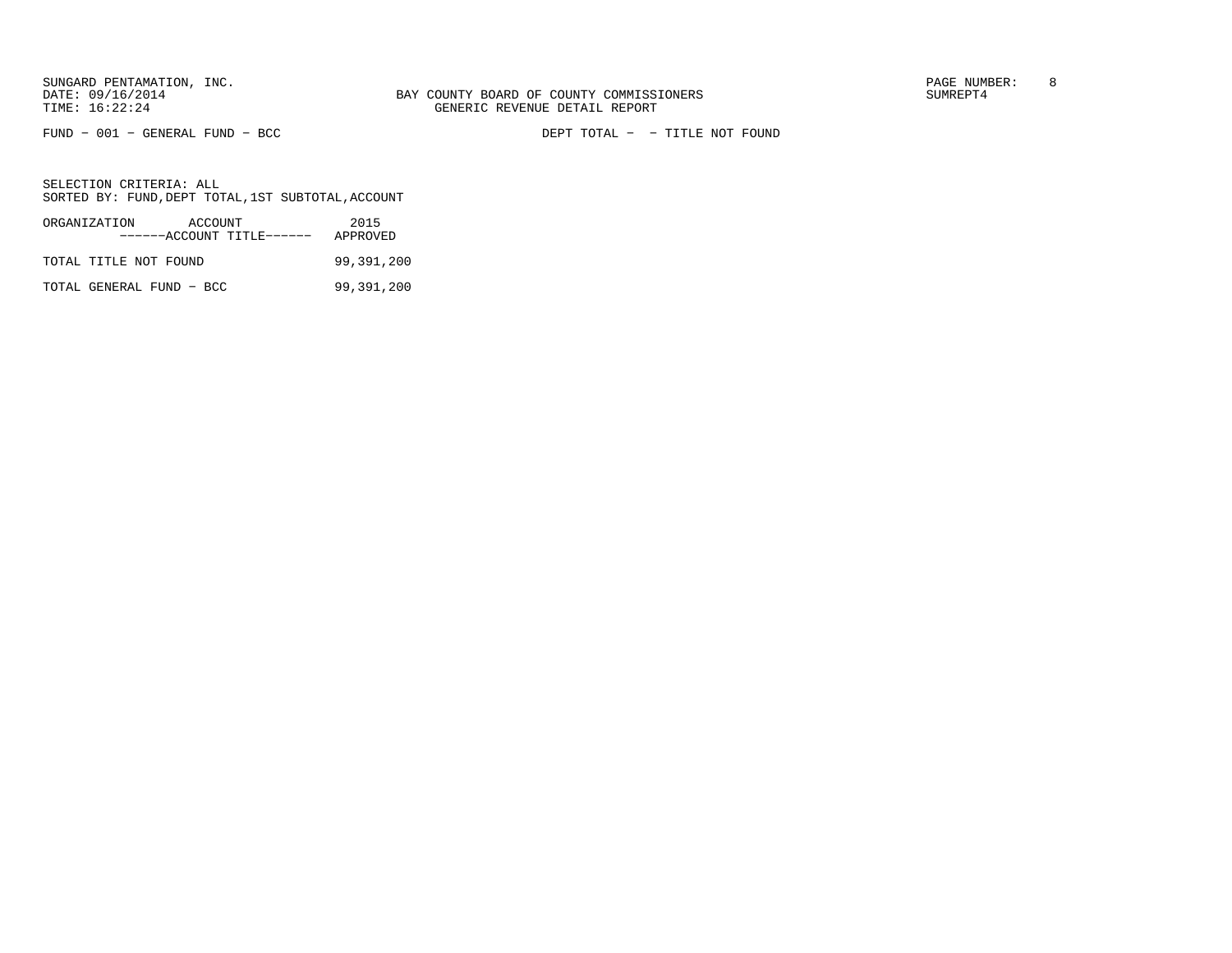FUND − 101 − TRANSPORTATION DEPT TOTAL − − TITLE NOT FOUND

| SELECTION CRITERIA: ALL<br>SORTED BY: FUND, DEPT TOTAL, 1ST SUBTOTAL, ACCOUNT |                                                                |           |  |
|-------------------------------------------------------------------------------|----------------------------------------------------------------|-----------|--|
| ORGANIZATION                                                                  | ACCOUNT<br>-----ACCOUNT TITLE------ APPROVED                   | 2015      |  |
| 101                                                                           | 3800000                                                        | 0         |  |
|                                                                               | OTHER REVENUE SOURCES<br>TOTAL TITLE NOT FOUND                 | 0         |  |
| 101                                                                           | 3123001<br>CO GAS TAX-NINTH CENT                               | 1,000,000 |  |
| 101                                                                           | 3124101<br>LOCAL OPT GAS TAX/1ST-4TH                           | 2,200,000 |  |
| 101                                                                           | 3124102<br>LOCAL OPT GAS TAX/5TH-6TH                           | 1,100,000 |  |
| 101                                                                           | 3124201<br>LOCAL ALT FUEL USER FEE                             | 912       |  |
| 101                                                                           | 3150001<br>COMMUNICATION SVC TAX                               | 985,000   |  |
| TOTAL TAXES                                                                   |                                                                | 5,285,912 |  |
| 101                                                                           | 3310001<br>FEDERAL GRANTS                                      | 1,663,000 |  |
| 101                                                                           | 3312003                                                        | 753,350   |  |
| 101                                                                           | FED GRANT-EPA<br>3312010                                       | 270,000   |  |
| 101                                                                           | FED GRANT-FEMA<br>3312306                                      | 0         |  |
| 101                                                                           | FED GRANT-HURRICANE IVAN<br>3313903                            | 0         |  |
| 101                                                                           | FED GRANT-HAZARD MITIGATN<br>3314902                           | 2,181,911 |  |
| 101                                                                           | FED GRANT-BALDWIN WIDEN<br>3314903                             | 0         |  |
| 101                                                                           | FED GRANT-TRAFFIC<br>3314905                                   | 0         |  |
| 101                                                                           | FED GRANT-GRAND LAGOON<br>3314907                              | 0         |  |
| 101                                                                           | FED GRANT-PEDESTRIAN SDWK<br>3314909                           | 0         |  |
| 101                                                                           | FED GRANT-WEST BAY BRDG<br>3314910                             | 0         |  |
| 101                                                                           | FED GRANT-THOMAS DR SDWLK<br>3315009                           | 0         |  |
| 101                                                                           | FED GRANT-FEMA FLOOD<br>3340001                                | 0         |  |
| 101                                                                           | STATE GRANTS<br>3342006                                        | 0         |  |
| 101                                                                           | ST GRANT-MUTUAL AID/HURR<br>3343106                            | 0         |  |
| 101                                                                           | ST GRANT-FLA ENTERPRISE<br>3344902<br>ST GRANT-FDOT TRF SAFETY | 960,000   |  |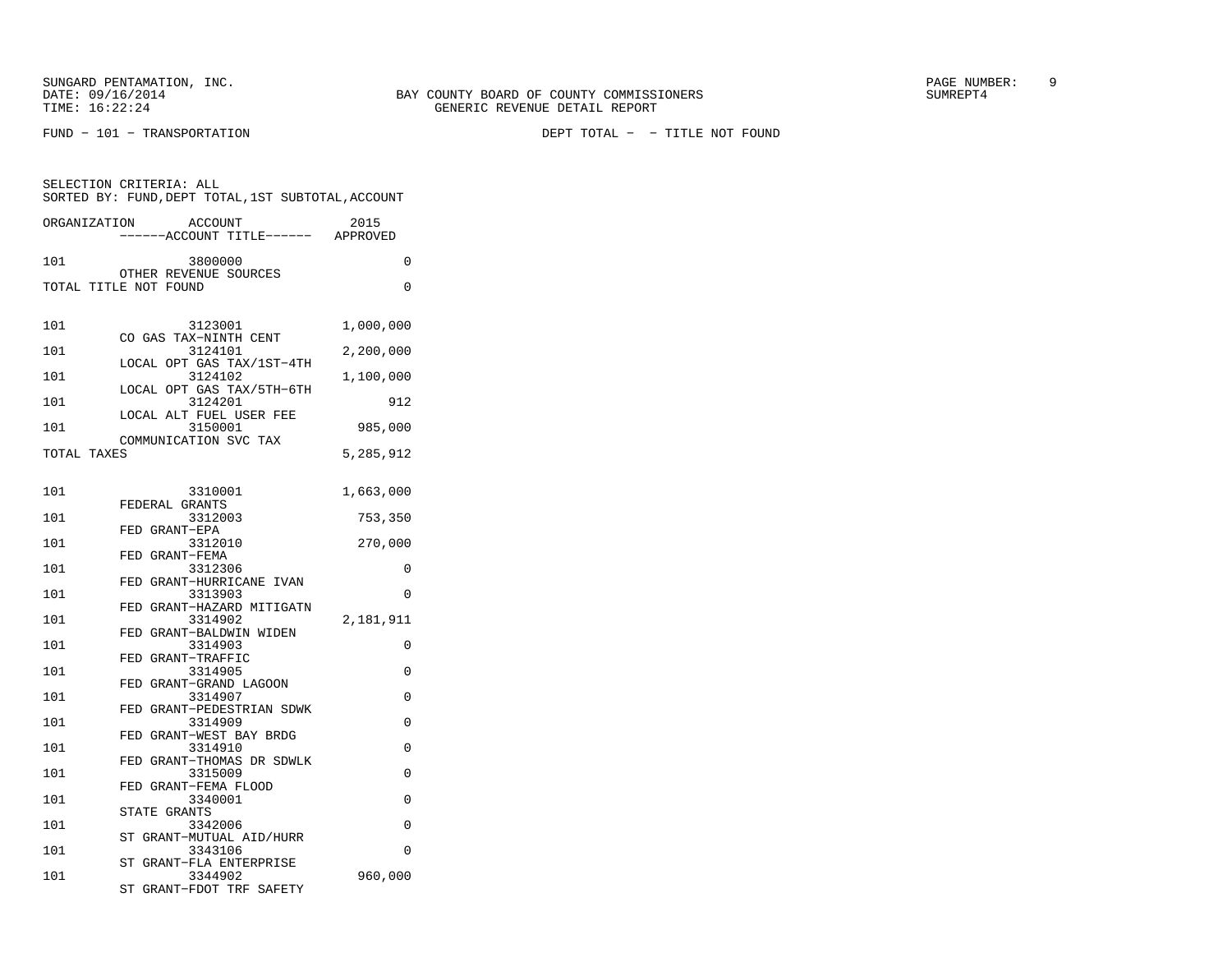FUND − 101 − TRANSPORTATION DEPT TOTAL − − TITLE NOT FOUND

|     | ACCOUNT<br>ORGANIZATION              | 2015      |
|-----|--------------------------------------|-----------|
|     | ----ACCOUNT TITLE------ APPROVED     |           |
|     |                                      |           |
| 101 | 3344908                              | $\Omega$  |
|     | ST GRANT-NW FL WTR MGT               |           |
| 101 | 3344920<br>ST GRANT-INTELL TRNSP SYS | 0         |
| 101 | 3345020                              | 0         |
|     | ST GRANT-DISASTER RELIEF             |           |
| 101 | 3354901                              | 146,000   |
|     | MOTOR FUEL TAX REBATE                |           |
| 101 | 3354902                              | 7,790     |
|     | MOTOR FUEL USE TAX                   |           |
| 101 | 3354905                              | 470,000   |
|     | CONSTITUTIONAL GAS TX-20%            |           |
| 101 | 3354906                              | 1,880,000 |
|     | CONSTITUTIONAL GAS TX-80%            |           |
| 101 | 3354910                              | 1,000,000 |
|     | CO. GAS TAX-POUR OVER/7TH            |           |
| 101 | 3354915<br>CO GAS TX-9TH CENT DIESEL | 0         |
| 101 | 3354920                              | 0         |
|     | STATE ALT. FUEL USER FEE             |           |
| 101 | 3360001                              | 0         |
|     | STATE PMT IN LIEU OF TXS             |           |
|     | TOTAL INTERGOVERNMENTAL REVENUE      | 9,332,051 |
|     |                                      |           |
|     |                                      |           |
| 101 | 3413005                              | 0         |
|     | CHRGS-NON ADV ASSESS FEE             |           |
| 101 | 3449010                              | 300,000   |
| 101 | CHRGS FOR SRV-SIGNS/SIGNL<br>3490001 |           |
|     | OTHER CHARGES FOR SERVICE            | 40,000    |
|     | TOTAL CHARGES FOR SERVICES           | 340,000   |
|     |                                      |           |
|     |                                      |           |
| 101 | 3640010                              | $\Omega$  |
|     | SALE OF FIXED ASSETS                 |           |
| 101 | 3659010                              | $\Omega$  |
|     | SALE OF SURPLUS OR SCRAP             |           |
| 101 | 3660007                              | 450,000   |
|     | CONTRIB-OTHER GOVT UNITS             |           |
| 101 | 3699001                              | 510       |
|     | OTHER MISC REVENUE                   |           |
| 101 | 3699004<br>REFUND PRIOR YR EXPENSE   | 0         |
| 101 | 3699012                              | 0         |
|     | INSURANCE PROCEEDS                   |           |
|     | TOTAL MISCELLANEOUS REVENUE          | 450,510   |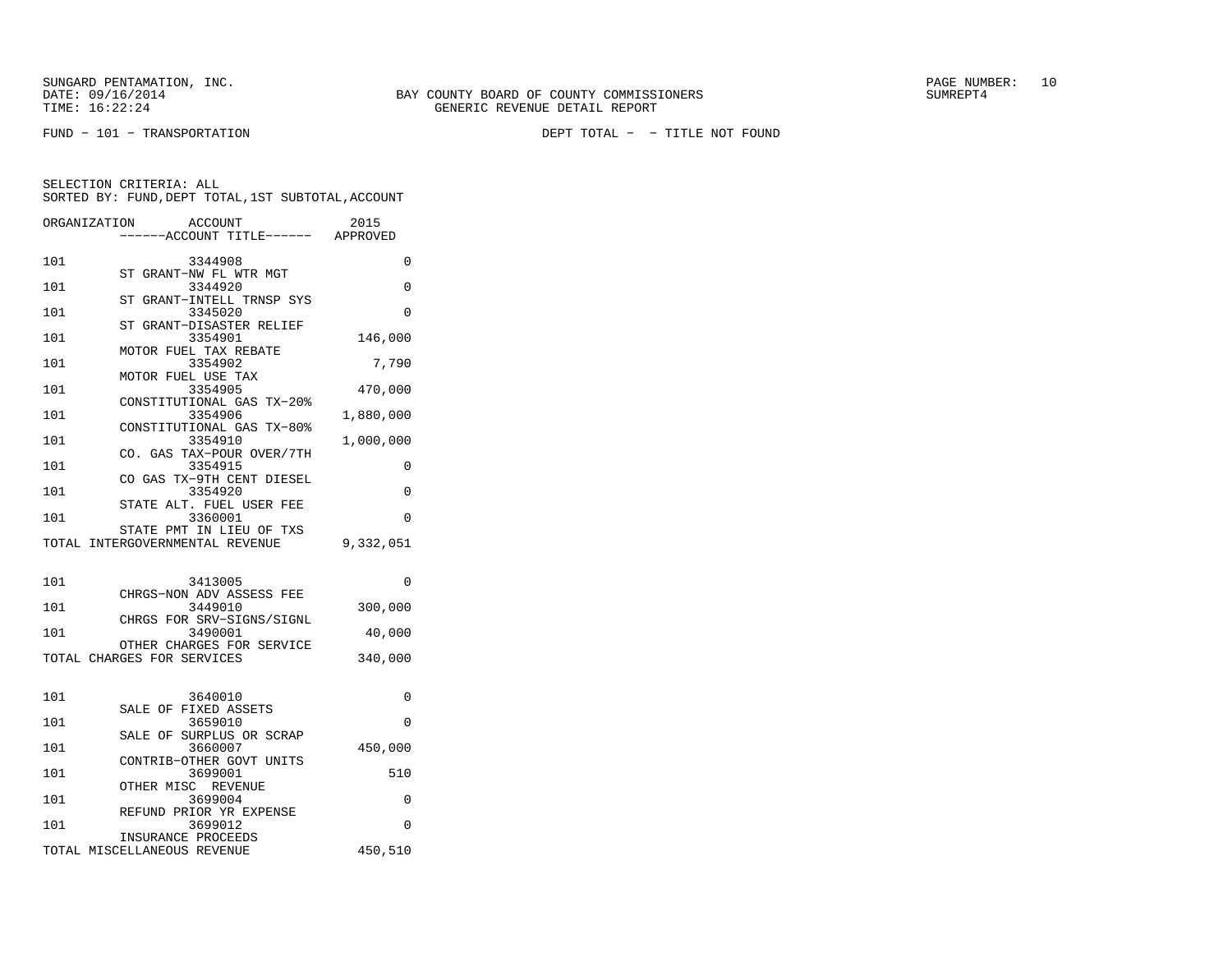SELECTION CRITERIA: ALL

FUND − 101 − TRANSPORTATION DEPT TOTAL − − TITLE NOT FOUND

| ORGANIZATION            | ACCOUNT<br>------ACCOUNT TITLE------ | 2015<br>APPROVED |
|-------------------------|--------------------------------------|------------------|
| 101                     | 3611100                              | 23,750           |
| INTEREST-POOL<br>101    | 3611135                              | 8,075            |
| 101                     | INTEREST-PART. PAVING<br>3613005     |                  |
| TOTAL INTEREST EARNINGS | UNREALZD GAIN/LOSS INVEST            | 31,825           |
|                         |                                      |                  |

SORTED BY: FUND,DEPT TOTAL,1ST SUBTOTAL,ACCOUNT

| 101 | 3631005                                                 | 38,000     |
|-----|---------------------------------------------------------|------------|
| 101 | SPEC ASSESS-PART. PAVING<br>3631007                     | $\Omega$   |
| 101 | MSBU-ADMINISTRATIVE FEES<br>3631010                     | 1,744,400  |
|     | STORMWATER UTIL ASSESS                                  |            |
|     | TOTAL SPECIAL ASSESSMENTS                               | 1,782,400  |
| 101 | 3810001                                                 | 3,650,000  |
| 101 | TRNSF FRM GENERAL FD(001)<br>3810380                    | $\Omega$   |
| 101 | TRNSF FRM C G GEN FUND<br>3840005                       | $\Omega$   |
| 101 | LOAN PROCEEDS<br>3899996                                | $\Omega$   |
| 101 | RESERVE RELEASE<br>3899999                              | 220,000    |
|     | BALANCE FWD-CASH FORWARD<br>TOTAL OTHER REVENUE SOURCES | 3,870,000  |
|     | TOTAL TITLE NOT FOUND                                   | 21,092,698 |
|     | TOTAL TRANSPORTATION                                    | 21,092,698 |
|     |                                                         |            |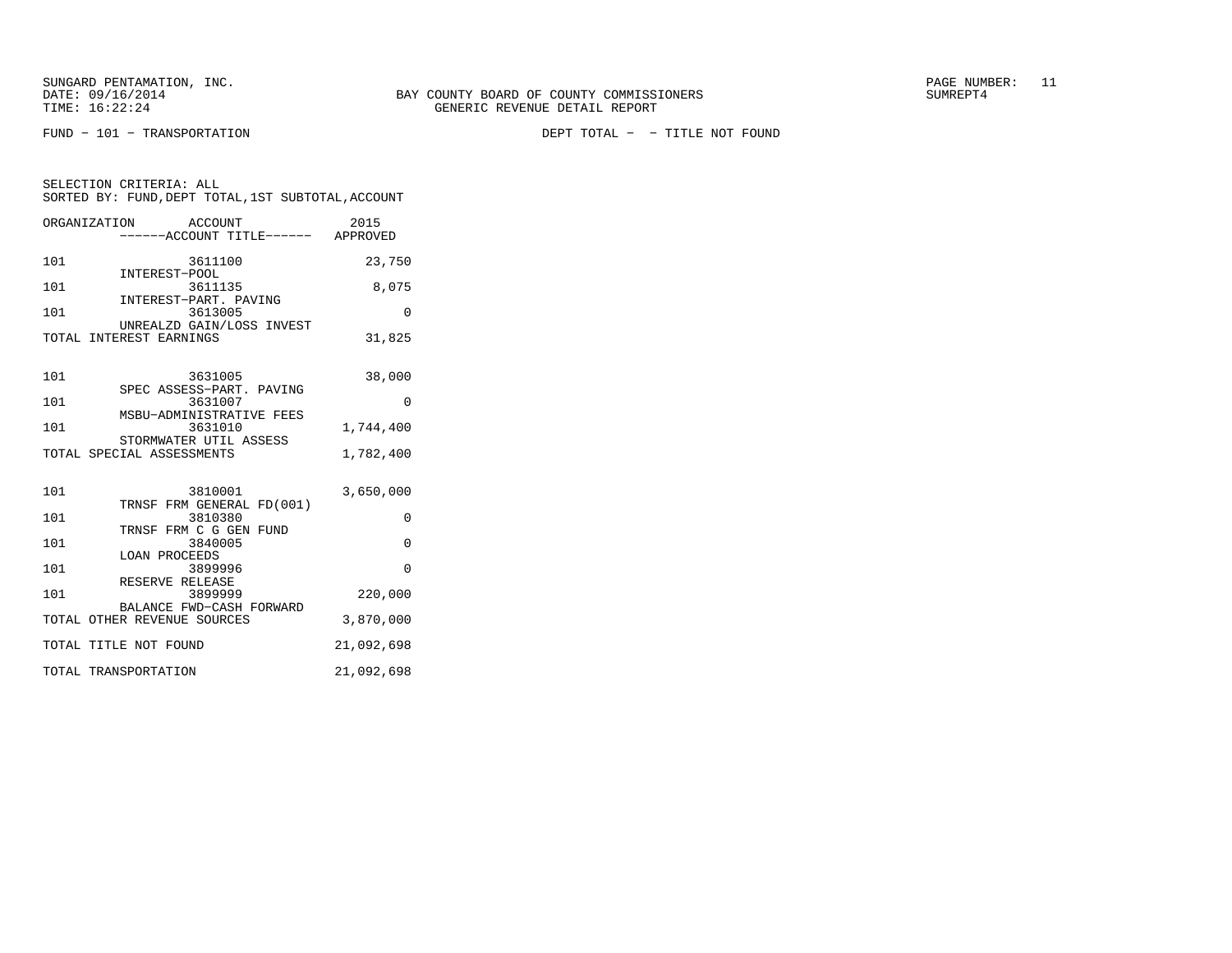FUND − 110 − TRANSPORTATION−PRT PAVING DEPT TOTAL − − TITLE NOT FOUND

| SELECTION CRITERIA: ALL<br>SORTED BY: FUND, DEPT TOTAL, 1ST SUBTOTAL, ACCOUNT |   |
|-------------------------------------------------------------------------------|---|
| 2015<br>ORGANIZATION<br>ACCOUNT<br>-----ACCOUNT TITLE------ APPROVED          |   |
| 110<br>3124102                                                                | 0 |
| LOCAL OPT GAS TAX/5TH-6TH<br>TOTAL TAXES                                      | 0 |
| 110<br>3344907                                                                | 0 |
| ST GRANT-TRANSPORTATION<br>TOTAL INTERGOVERNMENTAL REVENUE                    | 0 |
| 110<br>3660001<br>CONTRIBUTIONS-PRIVATE SRC                                   | 0 |
| 110<br>3660007                                                                | 0 |
| CONTRIB-OTHER GOVT UNITS<br>110<br>3699001                                    | 0 |
| OTHER MISC REVENUE<br>TOTAL MISCELLANEOUS REVENUE                             | 0 |
| 110<br>3611100                                                                | 0 |
| INTEREST-POOL<br>110<br>3611135                                               | 0 |
| INTEREST-PART. PAVING<br>110<br>3613005                                       | 0 |
| UNREALZD GAIN/LOSS INVEST<br>TOTAL INTEREST EARNINGS                          | 0 |
| 110<br>3631005                                                                | 0 |
| SPEC ASSESS-PART. PAVING<br>110<br>3631007                                    | 0 |
| MSBU-ADMINISTRATIVE FEES<br>TOTAL SPECIAL ASSESSMENTS                         | 0 |
| 110<br>3810001<br>TRNSF FRM GENERAL FD(001)                                   | 0 |
| 110<br>3899999                                                                | 0 |
| BALANCE FWD-CASH FORWARD<br>TOTAL OTHER REVENUE SOURCES                       | 0 |
| TOTAL TITLE NOT FOUND                                                         | 0 |
| TOTAL TRANSPORTATION-PRT PAVING                                               | 0 |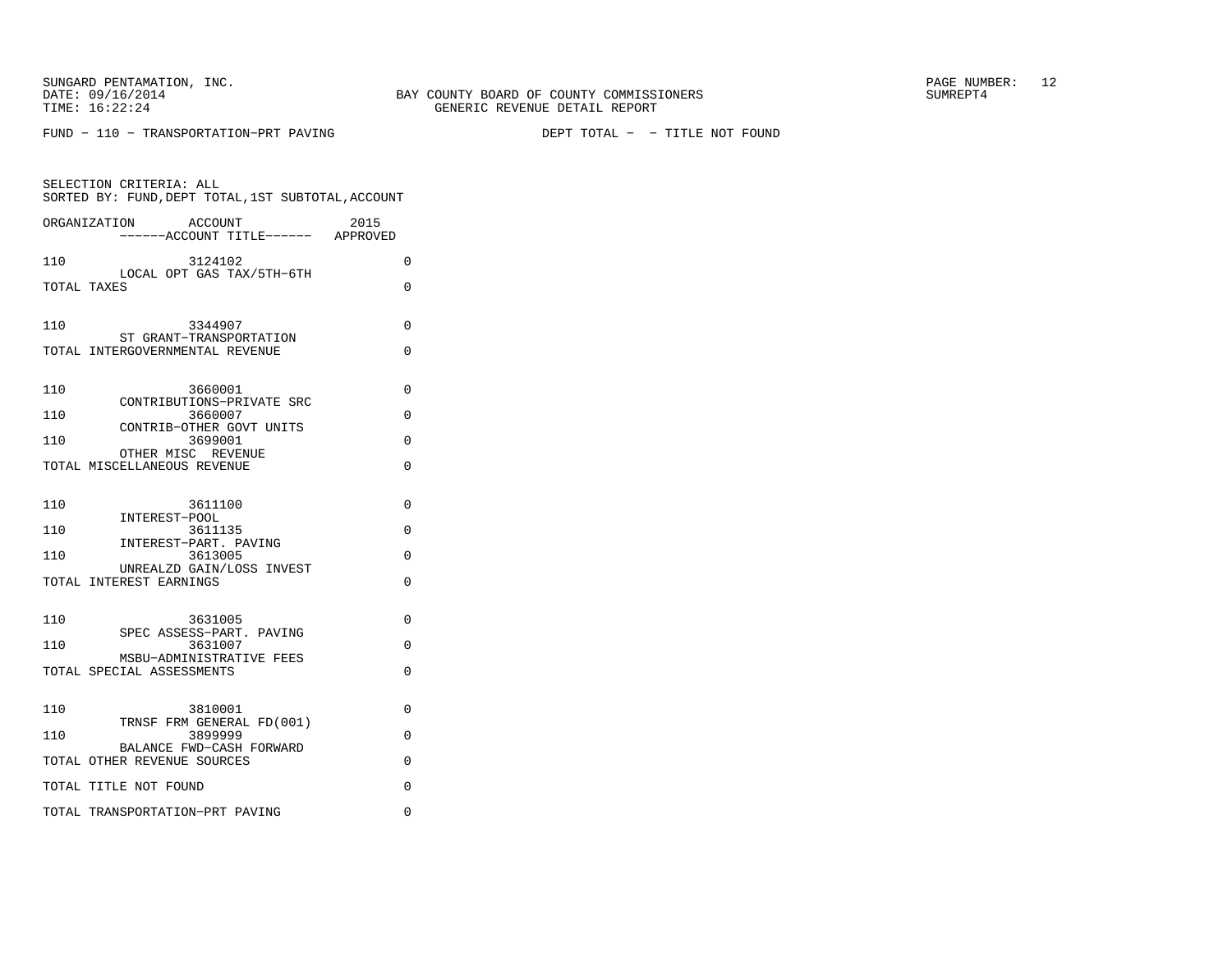FUND − 111 − ROAD IMPACT−BEACH/AIRPORT DEPT TOTAL − − TITLE NOT FOUND

SELECTION CRITERIA: ALL SORTED BY: FUND,DEPT TOTAL,1ST SUBTOTAL,ACCOUNTORGANIZATION ACCOUNT 2015

|     | ------ACCOUNT TITLE------ APPROVED                   |          |
|-----|------------------------------------------------------|----------|
| 111 | 3611100                                              | $\Omega$ |
| 111 | INTEREST-POOL<br>3613005                             | $\Omega$ |
|     | UNREALZD GAIN/LOSS INVEST<br>TOTAL INTEREST EARNINGS | O        |
|     |                                                      |          |
| 111 | 3632401                                              | $\Omega$ |
|     | IMPACT FEES-ROADS<br>TOTAL SPECIAL ASSESSMENTS       | $\Omega$ |
| 111 | 3899999<br>BALANCE FWD-CASH FORWARD                  | 189,047  |
|     | TOTAL OTHER REVENUE SOURCES                          | 189,047  |
|     | TOTAL TITLE NOT FOUND                                | 189,047  |
|     | TOTAL ROAD IMPACT-BEACH/AIRPORT                      | 189,047  |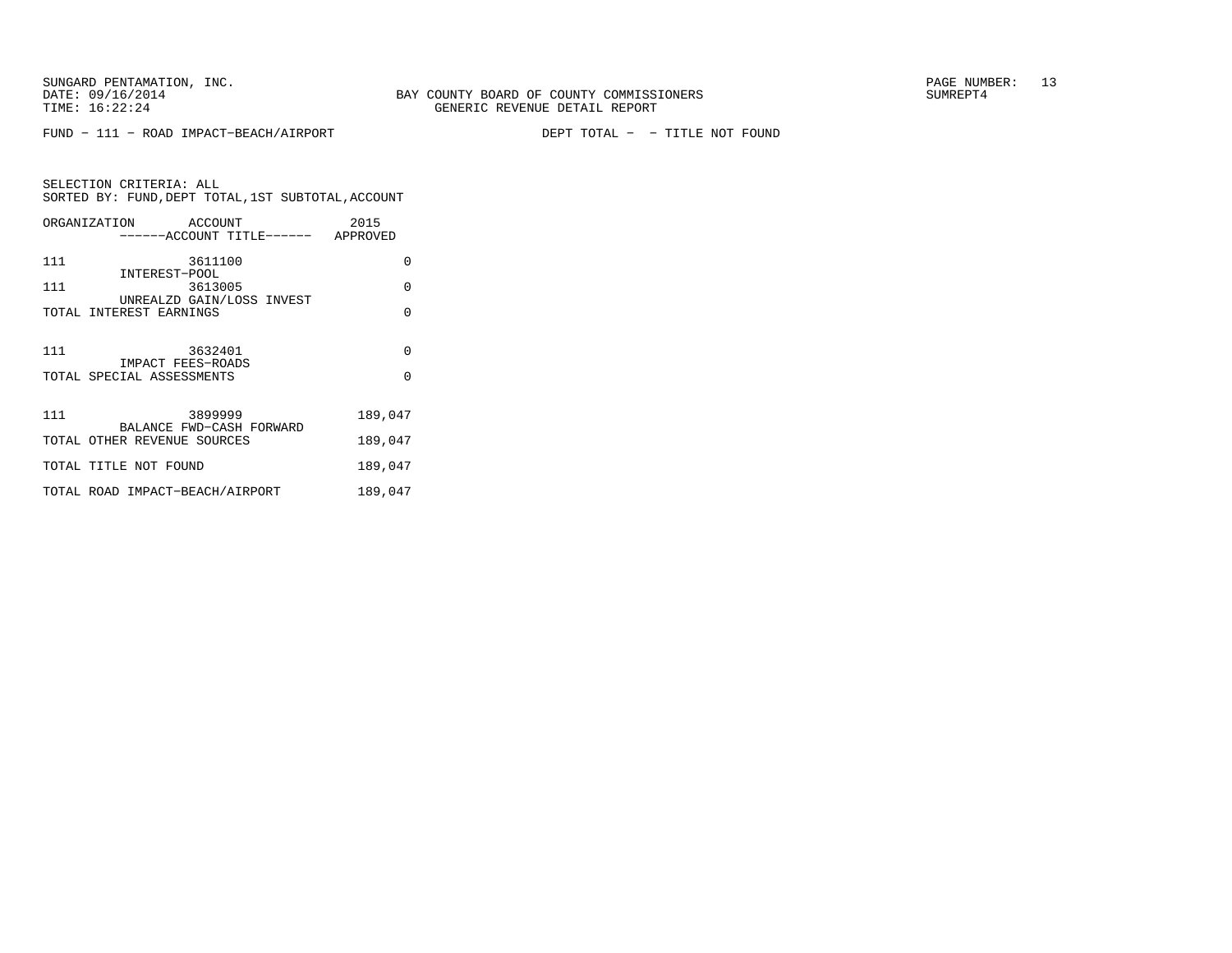FUND − 112 − ROAD IMPACT−EAST BAY CTY DEPT TOTAL − − TITLE NOT FOUND

| SELECTION CRITERIA: ALL |         | SORTED BY: FUND, DEPT TOTAL, 1ST SUBTOTAL, ACCOUNT |
|-------------------------|---------|----------------------------------------------------|
| ORGANIZATION            | ACCOUNT | 2015                                               |

|     | ------ACCOUNT TITLE------ APPROVED                   |          |
|-----|------------------------------------------------------|----------|
| 112 | 3611100<br>INTEREST-POOL                             | 0        |
| 112 | 3613005                                              | $\Omega$ |
|     | UNREALZD GAIN/LOSS INVEST<br>TOTAL INTEREST EARNINGS | $\Omega$ |
| 112 | 3632401<br>IMPACT FEES-ROADS                         | $\Omega$ |
|     | TOTAL SPECIAL ASSESSMENTS                            | $\Omega$ |
| 112 | 3899999<br>BALANCE FWD-CASH FORWARD                  | 308,204  |
|     | TOTAL OTHER REVENUE SOURCES                          | 308,204  |
|     | TOTAL TITLE NOT FOUND                                | 308,204  |
|     | TOTAL ROAD IMPACT-EAST BAY CTY                       | 308,204  |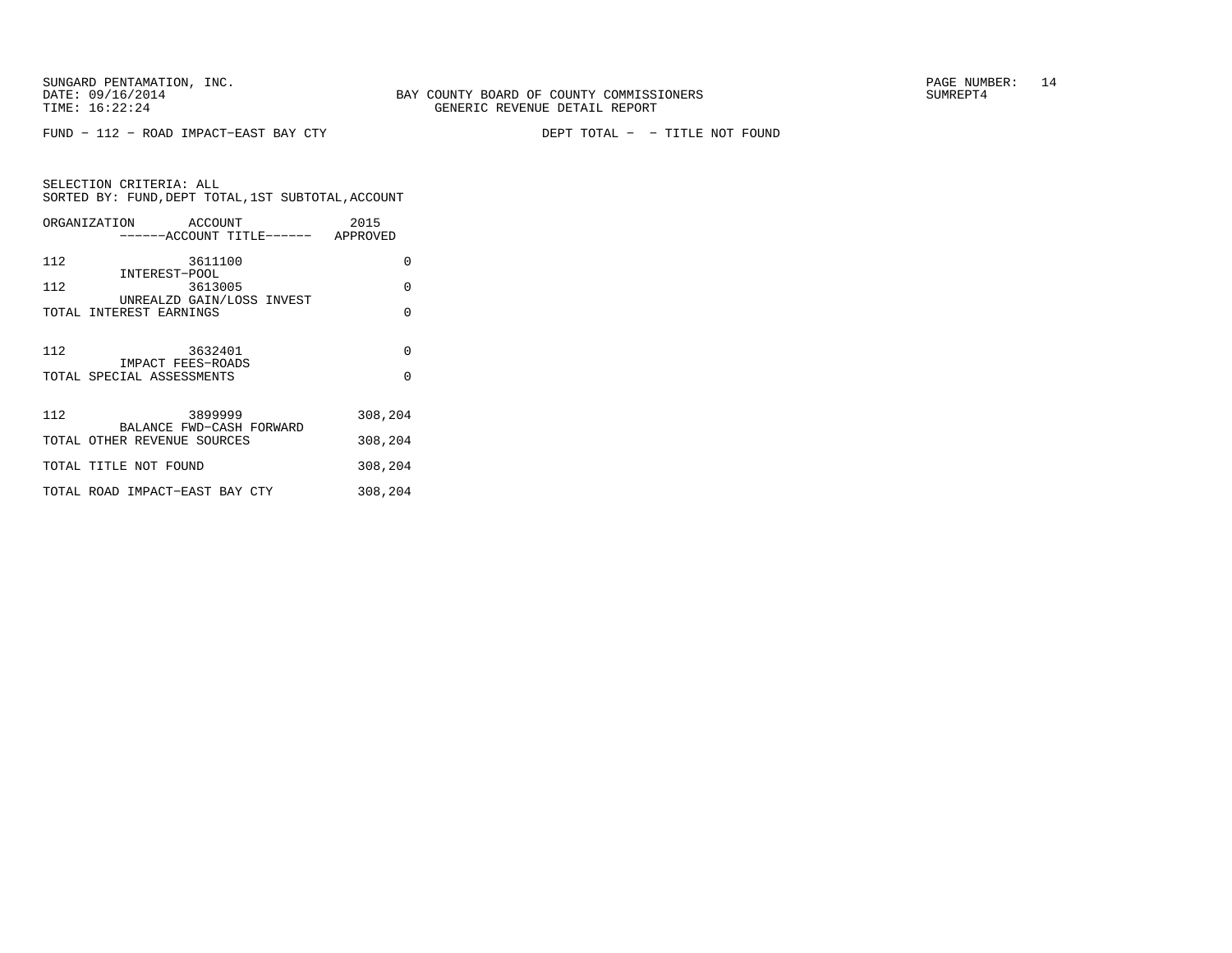FUND − 113 − ROAD IMPACT−PANAMA CITY DEPT TOTAL − − TITLE NOT FOUND

|                                                                                                                                                                           | SELECTION CRITERIA: ALL                            |                |      |
|---------------------------------------------------------------------------------------------------------------------------------------------------------------------------|----------------------------------------------------|----------------|------|
|                                                                                                                                                                           | SORTED BY: FUND, DEPT TOTAL, 1ST SUBTOTAL, ACCOUNT |                |      |
| $\bigcap$ $\bigcap$ $\bigcap$ $\bigcap$ $\bigcap$ $\bigcap$ $\bigcap$ $\bigcap$ $\bigcap$ $\bigcap$ $\bigcap$ $\bigcap$ $\bigcap$ $\bigcap$ $\bigcap$ $\bigcap$ $\bigcap$ |                                                    | <b>ROOTENT</b> | つの15 |

|     | URGANIZATION<br>ACCOUNT<br>------ACCOUNT TITLE------ APPROVED | 7012     |
|-----|---------------------------------------------------------------|----------|
| 113 | 3314902                                                       | $\Omega$ |
| 113 | FED GRANT-BALDWIN WIDEN<br>3314904                            | $\Omega$ |
|     | FED GRANT-390 WIDENING<br>TOTAL INTERGOVERNMENTAL REVENUE     | $\Omega$ |
|     |                                                               |          |
| 113 | 3611100<br>INTEREST-POOL                                      | $\Omega$ |
| 113 | 3613005                                                       | $\Omega$ |
|     | UNREALZD GAIN/LOSS INVEST<br>TOTAL INTEREST EARNINGS          | $\Omega$ |
| 113 | 3632401                                                       | $\Omega$ |
|     | IMPACT FEES-ROADS<br>TOTAL SPECIAL ASSESSMENTS                | $\Omega$ |
| 113 | 3810001                                                       | $\Omega$ |
| 113 | TRNSF FRM GENERAL FD(001)<br>3810105                          | $\Omega$ |
| 113 | TRNSF FRM ROAD/BRDG (105)<br>3899999                          | 26,386   |
|     | BALANCE FWD-CASH FORWARD<br>TOTAL OTHER REVENUE SOURCES       | 26,386   |
|     | TOTAL TITLE NOT FOUND                                         | 26,386   |
|     | TOTAL ROAD IMPACT-PANAMA CITY                                 | 26,386   |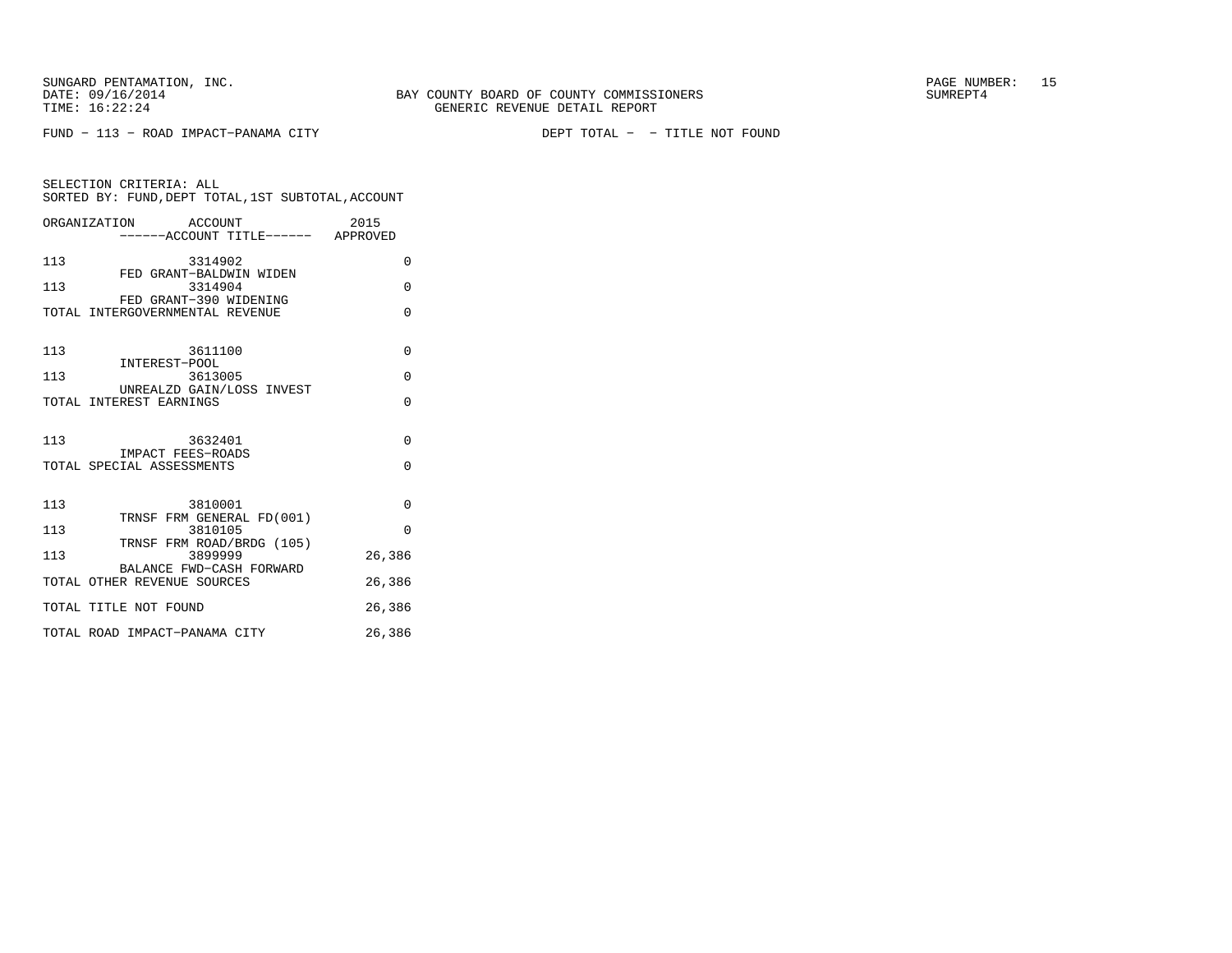FUND − 114 − ROAD IMPACT−S.PORT/S.HILL DEPT TOTAL − − TITLE NOT FOUND

| SELECTION CRITERIA: ALL |         | SORTED BY: FUND, DEPT TOTAL, 1ST SUBTOTAL, ACCOUNT |
|-------------------------|---------|----------------------------------------------------|
| ORGANIZATION            | ACCOUNT | 2015                                               |

|     | ------ACCOUNT TITLE------ APPROVED                      |          |
|-----|---------------------------------------------------------|----------|
| 114 | 3344902<br>ST GRANT-FDOT TRF SAFETY                     | $\Omega$ |
|     | TOTAL INTERGOVERNMENTAL REVENUE                         | $\Omega$ |
|     |                                                         |          |
| 114 | 3611100                                                 | $\Omega$ |
| 114 | INTEREST-POOL<br>3613005                                | $\Omega$ |
|     | UNREALZD GAIN/LOSS INVEST<br>TOTAL INTEREST EARNINGS    | $\Omega$ |
|     |                                                         |          |
| 114 | 3632401                                                 | $\Omega$ |
|     | IMPACT FEES-ROADS<br>TOTAL SPECIAL ASSESSMENTS          | $\Omega$ |
|     |                                                         |          |
| 114 | 3899999                                                 | 213,567  |
|     | BALANCE FWD-CASH FORWARD<br>TOTAL OTHER REVENUE SOURCES | 213,567  |
|     | TOTAL TITLE NOT FOUND                                   | 213,567  |
|     | TOTAL ROAD IMPACT-S.PORT/S.HILL                         | 213,567  |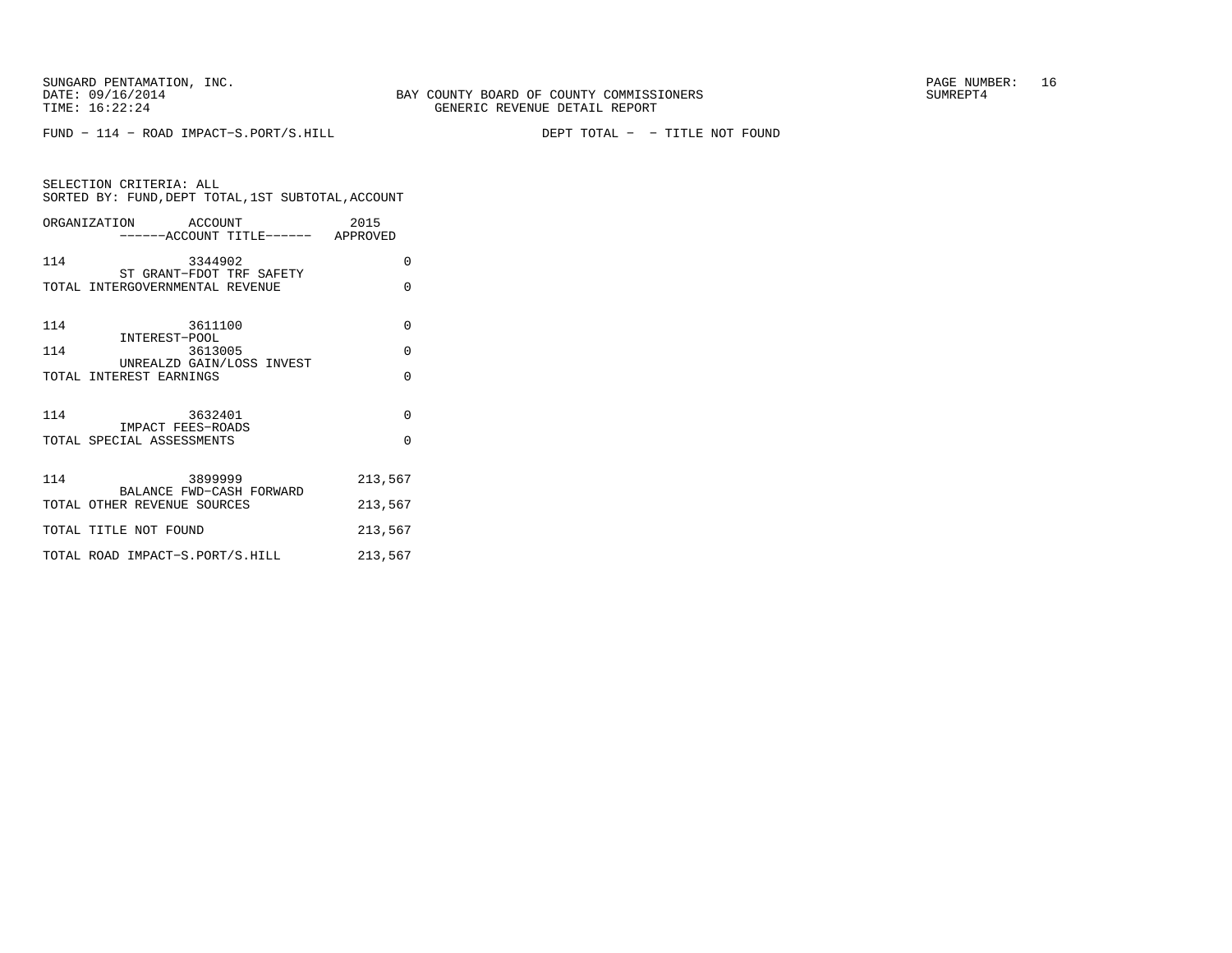SUNGARD PENTAMATION, INC. THE SUNGARD PAGE NUMBER: 17

SELECTION CRITERIA: ALL

FUND − 115 − STORMWATER MANAGEMENT DEPT TOTAL − − TITLE NOT FOUND

 SORTED BY: FUND,DEPT TOTAL,1ST SUBTOTAL,ACCOUNTORGANIZATION ACCOUNT 2015−−−−−−ACCOUNT TITLE−−−−−− APPROVED

115 3313903 0 FED GRANT−HAZARD MITIGATN 115 3344908 0 ST GRANT−NW FL WTR MGT TOTAL INTERGOVERNMENTAL REVENUE 0 115 3640010 0 SALE OF FIXED ASSETS 115 3660007 0 CONTRIB−OTHER GOVT UNITS115 3699001 0 OTHER MISC REVENUE115 3699012 0 INSURANCE PROCEEDS TOTAL MISCELLANEOUS REVENUE 0 115 3611100 0 INTEREST−POOL 115 3613005 0 UNREALZD GAIN/LOSS INVESTTOTAL INTEREST EARNINGS 0 115 3631010 0 STORMWATER UTIL ASSESSTOTAL SPECIAL ASSESSMENTS 0 115 3810001 0 TRNSF FRM GENERAL FD(001)115 3810101 0 TRNSF FRM TRANSP (101)115 3810110 0 TRNSF FRM PART PAVE (110)115 3899999 0 BALANCE FWD−CASH FORWARDTOTAL OTHER REVENUE SOURCES 0 TOTAL TITLE NOT FOUND 0

TOTAL STORMWATER MANAGEMENT 0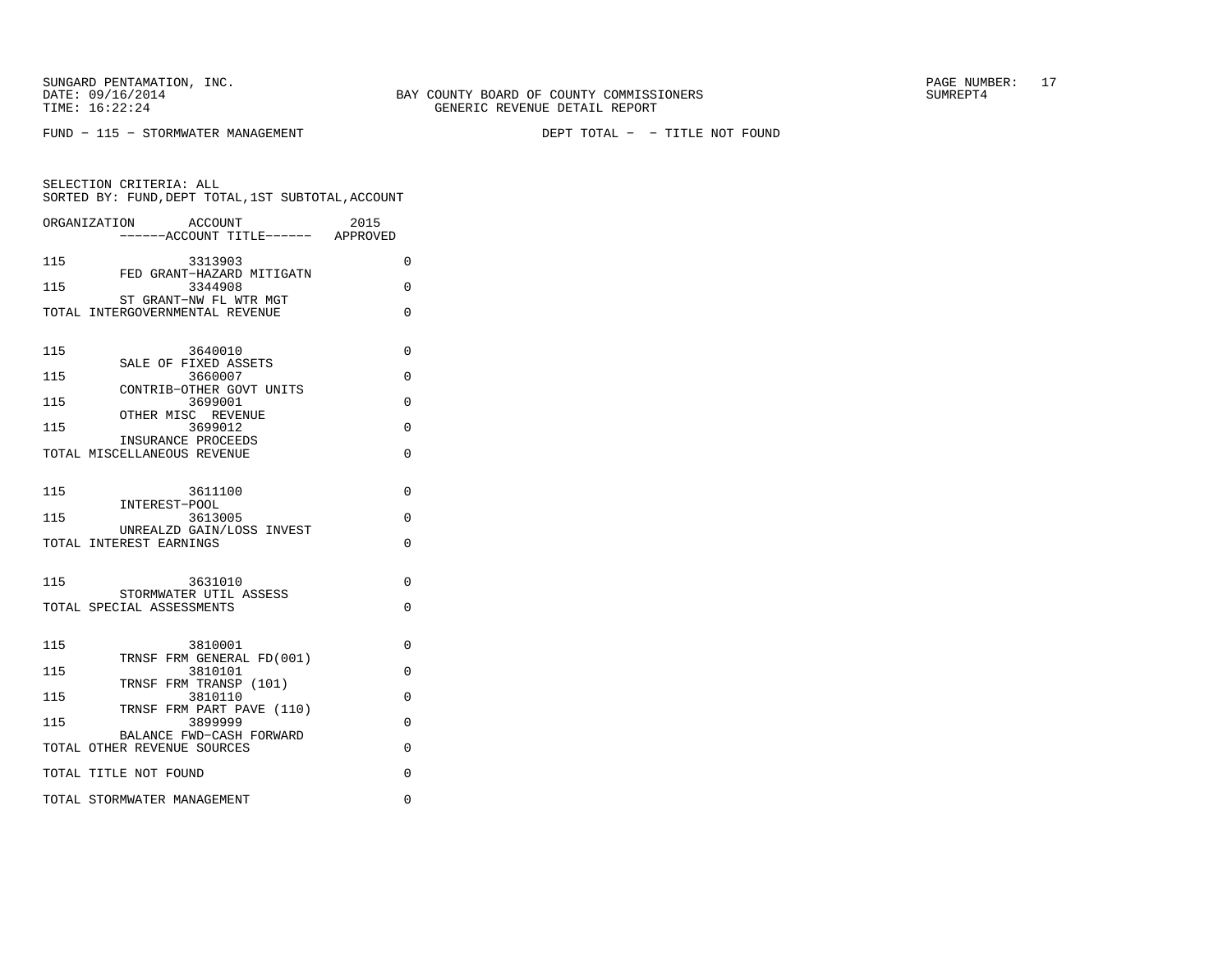FUND − 118 − TRANSIT DEPT TOTAL − − TITLE NOT FOUND

|     | ORGANIZATION<br>ACCOUNT                                 | 2015      |
|-----|---------------------------------------------------------|-----------|
|     | ---ACCOUNT TITLE------                                  | APPROVED  |
| 118 | 3314201                                                 | 500,000   |
| 118 | FED GRANT-96-X022-00 ARRA<br>3314202                    | 165,093   |
| 118 | FED GRANT-90-X744-01 5307<br>3314203                    | 99,674    |
| 118 | FED GRANT-90-X772-00 5307<br>3314204                    | 66,258    |
| 118 | FED GRANT-90-X796-01 5307<br>3314205                    | 1,324,349 |
| 118 | FED GRANT-90-X829-00 5307<br>3314206                    | 285,502   |
| 118 | FED GRANT-90-X823-00 JARC<br>3314207                    | 0         |
| 118 | FED GRANT-90-X743-01 JARC<br>3314208                    | 308,805   |
| 118 | FED GRANT-04-0078-00 FCLT<br>3344201                    | 0         |
| 118 | ST GRANT-AOG39 BLOCK<br>3344202                         | 0         |
| 118 | ST GRANT-AQC57 CORRIDOR<br>3345031                      | 138,225   |
| 118 | ST GRANT-PARA ARA67<br>3345032                          | 312,452   |
|     | ST GRANT-PARA ARA68<br>TOTAL INTERGOVERNMENTAL REVENUE  | 3,200,358 |
| 118 | 3443001                                                 | 165,275   |
|     | CHRGS FOR SRV-BAY MEDICAL<br>TOTAL CHARGES FOR SERVICES | 165,275   |
| 118 | 3660007                                                 | 394,794   |
| 118 | CONTRIB-OTHER GOVT UNITS<br>3699012                     | 0         |
|     | INSURANCE PROCEEDS<br>TOTAL MISCELLANEOUS REVENUE       | 394,794   |
|     |                                                         |           |
| 118 | 3611100<br>INTEREST-POOL                                | 0         |
|     | TOTAL INTEREST EARNINGS                                 | $\Omega$  |
|     | TOTAL TITLE NOT FOUND                                   | 3,760,427 |
|     | TOTAL TRANSIT                                           | 3,760,427 |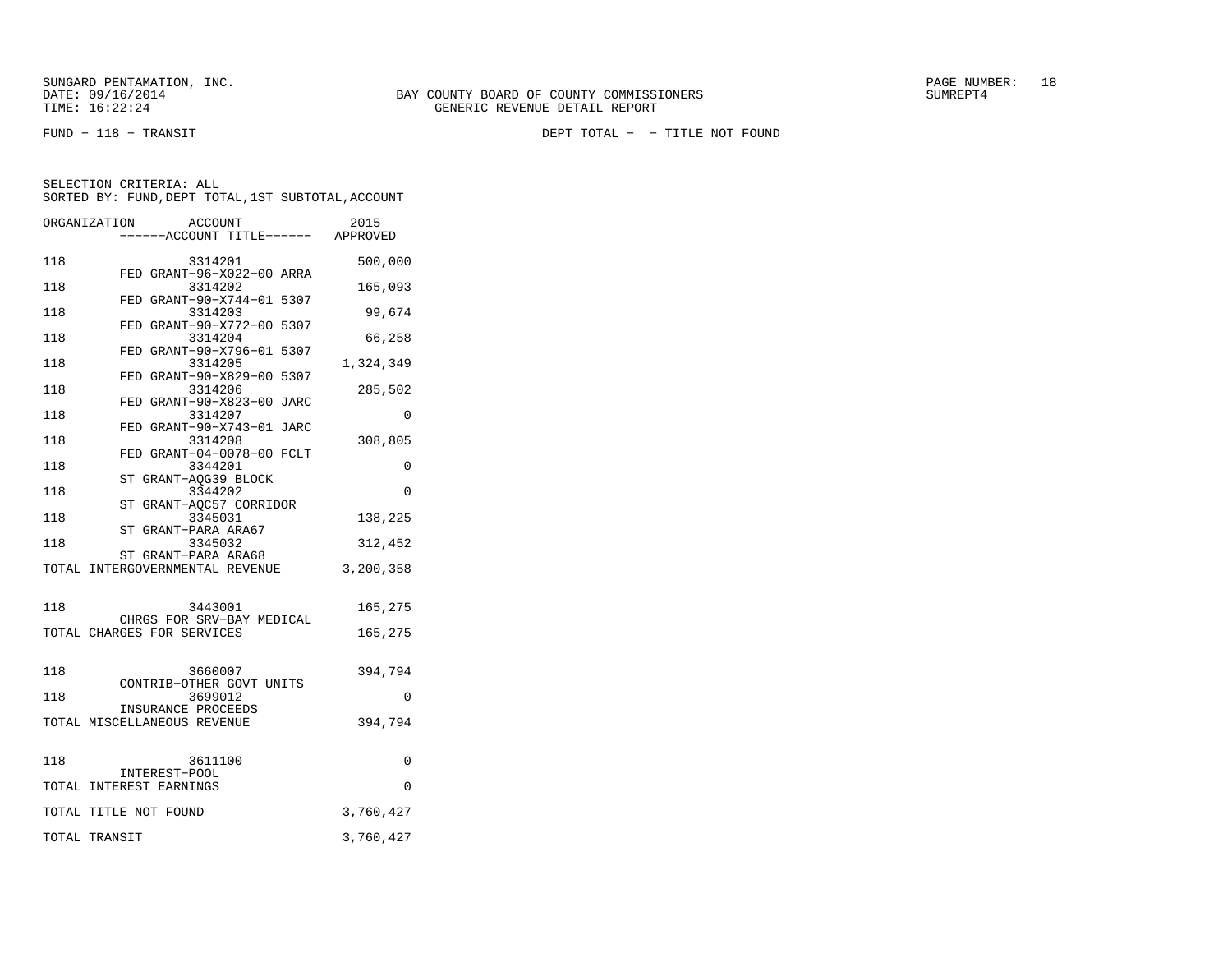SELECTION CRITERIA: ALL

FUND − 120 − LIBRARY DEPT TOTAL − − TITLE NOT FOUND

| 120  | 3347001                                                    | 80,052  |
|------|------------------------------------------------------------|---------|
| 120  | ST GRANT-BAY CO LIBRARY<br>3347003                         | 350,000 |
| 120  | ST GRANT-MULTICOUNTY<br>3347006                            | 56,385  |
| 120  | ST GRANT-GULF CO LIBRARY<br>3347007                        | 62,606  |
|      | ST GRANT-LIBERTY CO LIB<br>TOTAL INTERGOVERNMENTAL REVENUE | 549,043 |
|      |                                                            |         |
| 120  | 3419002<br>COPIES                                          | 10,000  |
| 120  | 3471001                                                    | U       |
| 1.20 | CHRG FOR SVC-PANAMA CITY<br>$2171002$                      | 172 400 |

 SORTED BY: FUND,DEPT TOTAL,1ST SUBTOTAL,ACCOUNTORGANIZATION ACCOUNT 2015−−−−−−ACCOUNT TITLE−−−−−− APPROVED

| 120 | 3471002                  | 173,499 |
|-----|--------------------------|---------|
|     | CHRG FOR SVC-PC BEACH    |         |
| 120 | 3471003                  | 37,543  |
|     | CHRG FOR SVC-PARKER      |         |
| 120 | 3471004                  | 121,070 |
|     | CHRG FOR SVC-GULF COUNTY |         |
| 120 | 3471005                  | 3,000   |
|     | CHRG FOR SVC-PORT ST JOE |         |
| 120 | 3471006                  | 2. 250  |

| 120 | 3471006                    | 2,250   |
|-----|----------------------------|---------|
|     | CHRG FOR SVC-WEWAHITCHKA   |         |
| 120 | 3471007                    | 72,597  |
|     | CHRG FOR SVC-LIBERTY CTY   |         |
| 120 | 3471010                    | 22,000  |
|     | SALE OF BOOKS              |         |
|     | TOTAL CHARGES FOR SERVICES | 441,959 |

| 120 | 3520005                                        | 74,000 |
|-----|------------------------------------------------|--------|
|     | LIBRARY FINES & FEES<br>TOTAL FINES & FORFEITS | 74,000 |

| 120 | 3640010                   |     |
|-----|---------------------------|-----|
|     | SALE OF FIXED ASSETS      |     |
| 120 | 3660001                   | O   |
|     | CONTRIBUTIONS-PRIVATE SRC |     |
| 120 | 3660003                   | U   |
|     | CONTRIB-FRIEND OF LIBRARY |     |
| 120 | 3660004                   |     |
|     | CONTRIB-BUILDING FUND     |     |
| 120 | 3660005                   | O   |
|     | CONTRIB-LITERACY          |     |
| 120 | 3699001                   | 300 |
|     | OTHER MISC<br>REVENUE     |     |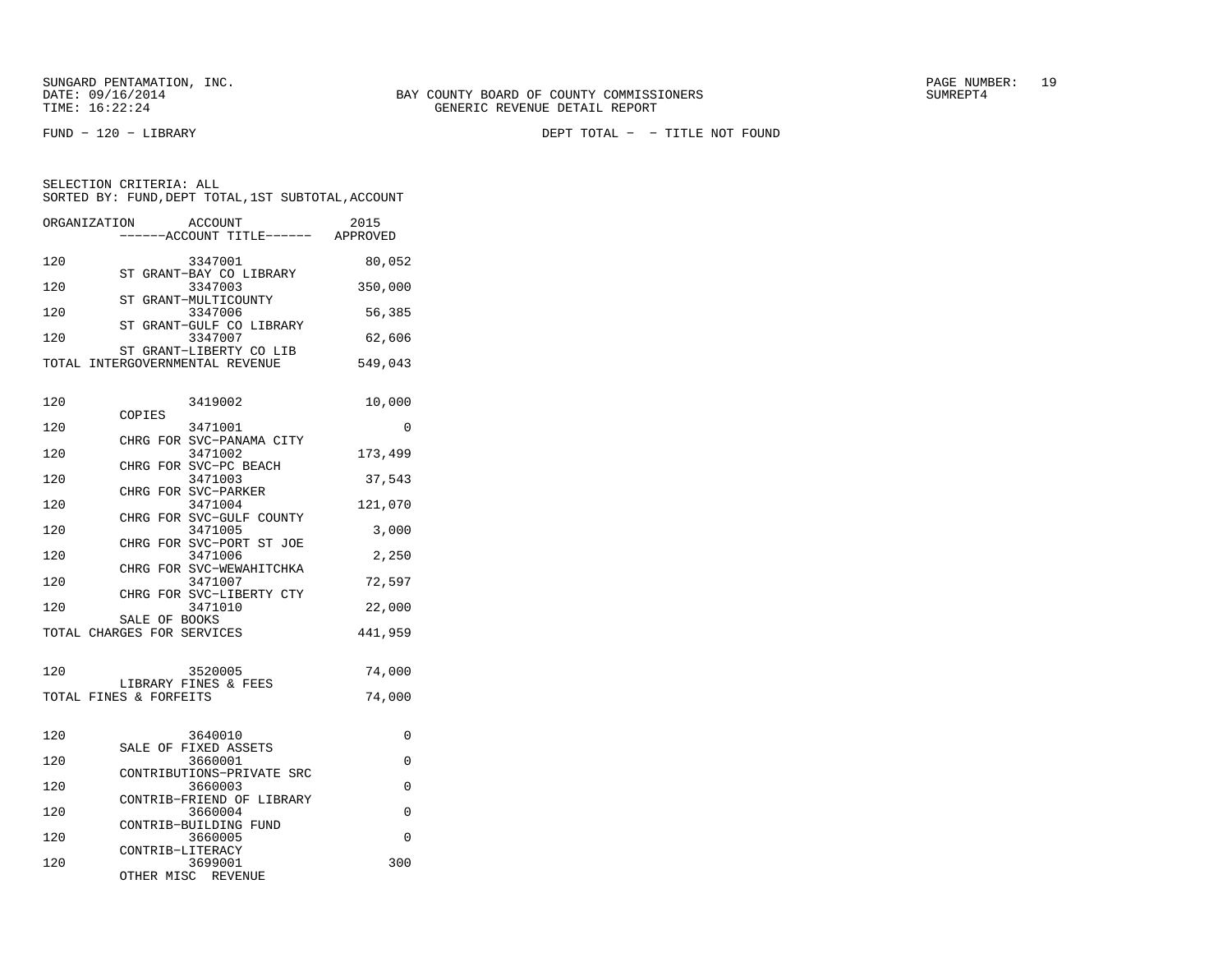SELECTION CRITERIA: ALL

FUND − 120 − LIBRARY DEPT TOTAL − − TITLE NOT FOUND

| ORGANIZATION ACCOUNT<br>-----ACCOUNT TITLE------ APPROVED  | 2015        |
|------------------------------------------------------------|-------------|
| 120<br>3699030                                             | 400         |
| VENDING/CONCESSION REV<br>TOTAL MISCELLANEOUS REVENUE      | 700         |
| 120<br>3611100<br>INTEREST-POOL                            | 1,000       |
| 120<br>3613005                                             | $\Omega$    |
| UNREALZD GAIN/LOSS INVEST<br>TOTAL INTEREST EARNINGS       | 1,000       |
| 120<br>3810001                                             | 1,545,000   |
| TRNSF FRM GENERAL FD(001)<br>120<br>3897001                | $\Omega$    |
| CAPITAL CONTRIB-OTHER<br>120<br>3899996<br>RESERVE RELEASE | 363,979     |
| 120<br>3899999                                             | 340,000     |
| BALANCE FWD-CASH FORWARD<br>TOTAL OTHER REVENUE SOURCES    | 2,248,979   |
| TOTAL TITLE NOT FOUND                                      | 3, 315, 681 |
| TOTAL LIBRARY                                              | 3, 315, 681 |

SORTED BY: FUND,DEPT TOTAL,1ST SUBTOTAL,ACCOUNT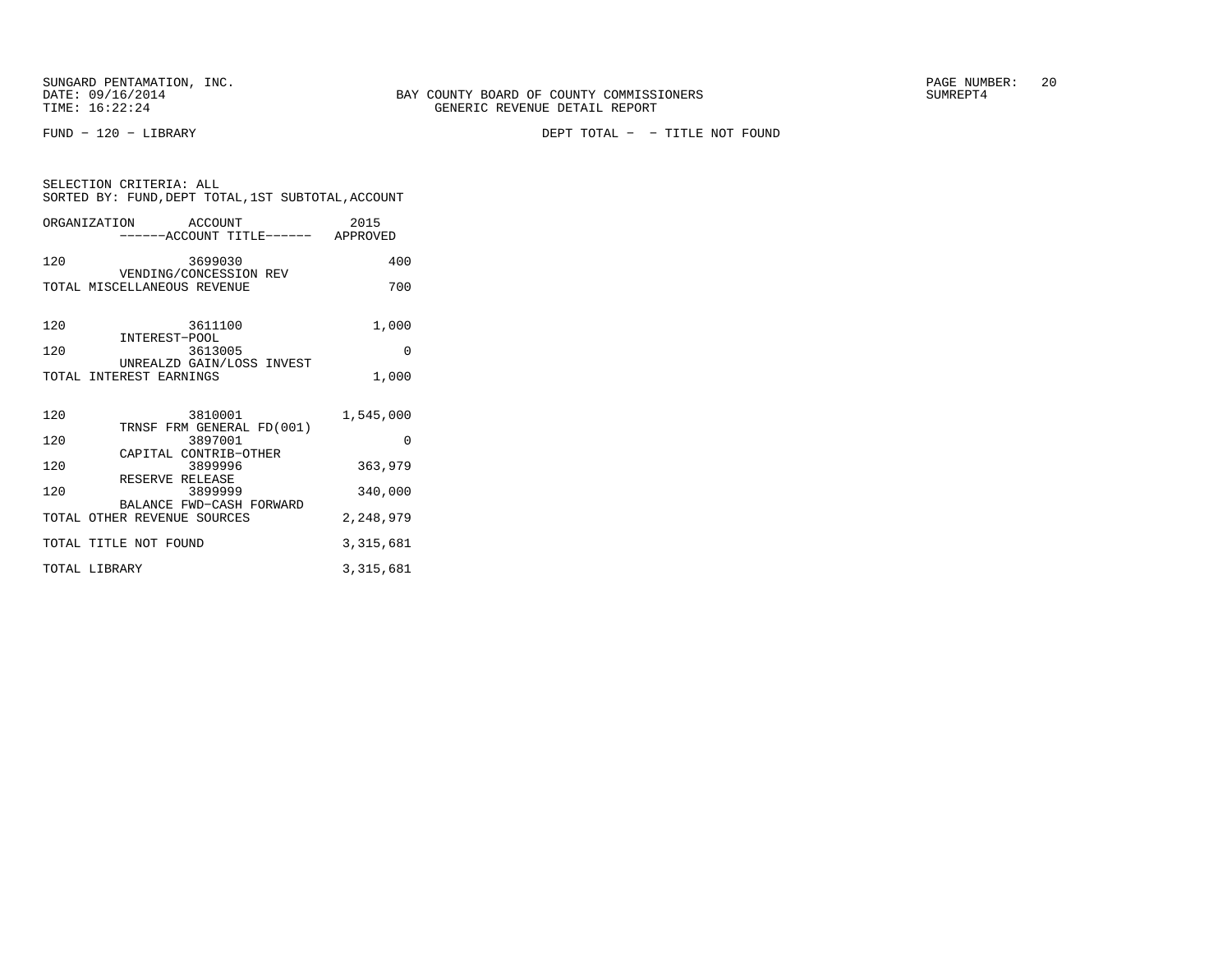FUND − 125 − TOURIST DEVELOPMENT DEPT TOTAL − − TITLE NOT FOUND

SELECTION CRITERIA: ALL SORTED BY: FUND,DEPT TOTAL,1ST SUBTOTAL,ACCOUNTORGANIZATION ACCOUNT 2015

|                   | ORGANIZATION<br>ACCOUN'I'<br>-----ACCOUNT TITLE------ APPROVED                                                | 2015                       |
|-------------------|---------------------------------------------------------------------------------------------------------------|----------------------------|
| 125               | 3121000<br>SALES & USE TAX-TOURISM                                                                            | 8,835,000                  |
|                   | TOTAL TAXES                                                                                                   | 8,835,000                  |
| 125<br>125        | 3312306<br>FED GRANT-HURRICANE IVAN<br>3342006<br>ST GRANT-MUTUAL AID/HURR<br>TOTAL INTERGOVERNMENTAL REVENUE | 0<br>$\Omega$<br>$\Omega$  |
| 125               | 3670001                                                                                                       | 8,075                      |
| 125               | GAIN/LOSS ON SALE INVSTMT<br>3699001                                                                          | $\Omega$                   |
| 125               | OTHER MISC REVENUE<br>3699005                                                                                 | 59,061                     |
| 125               | PENALTIES<br>3699012                                                                                          | $\Omega$                   |
|                   | INSURANCE PROCEEDS<br>TOTAL MISCELLANEOUS REVENUE                                                             | 67,136                     |
| 125<br>125<br>125 | 3611100<br>INTEREST-POOL<br>3611108<br>INTEREST-SALES & USE TAX<br>3613005                                    | 9,500<br>7,125<br>$\Omega$ |
|                   | UNREALZD GAIN/LOSS INVEST<br>TOTAL INTEREST EARNINGS                                                          | 16,625                     |
| 125               | 3899999<br>BALANCE FWD-CASH FORWARD<br>TOTAL OTHER REVENUE SOURCES                                            | 350,000<br>350,000         |
|                   | TOTAL TITLE NOT FOUND                                                                                         | 9,268,761                  |
|                   | TOTAL TOURIST DEVELOPMENT                                                                                     | 9,268,761                  |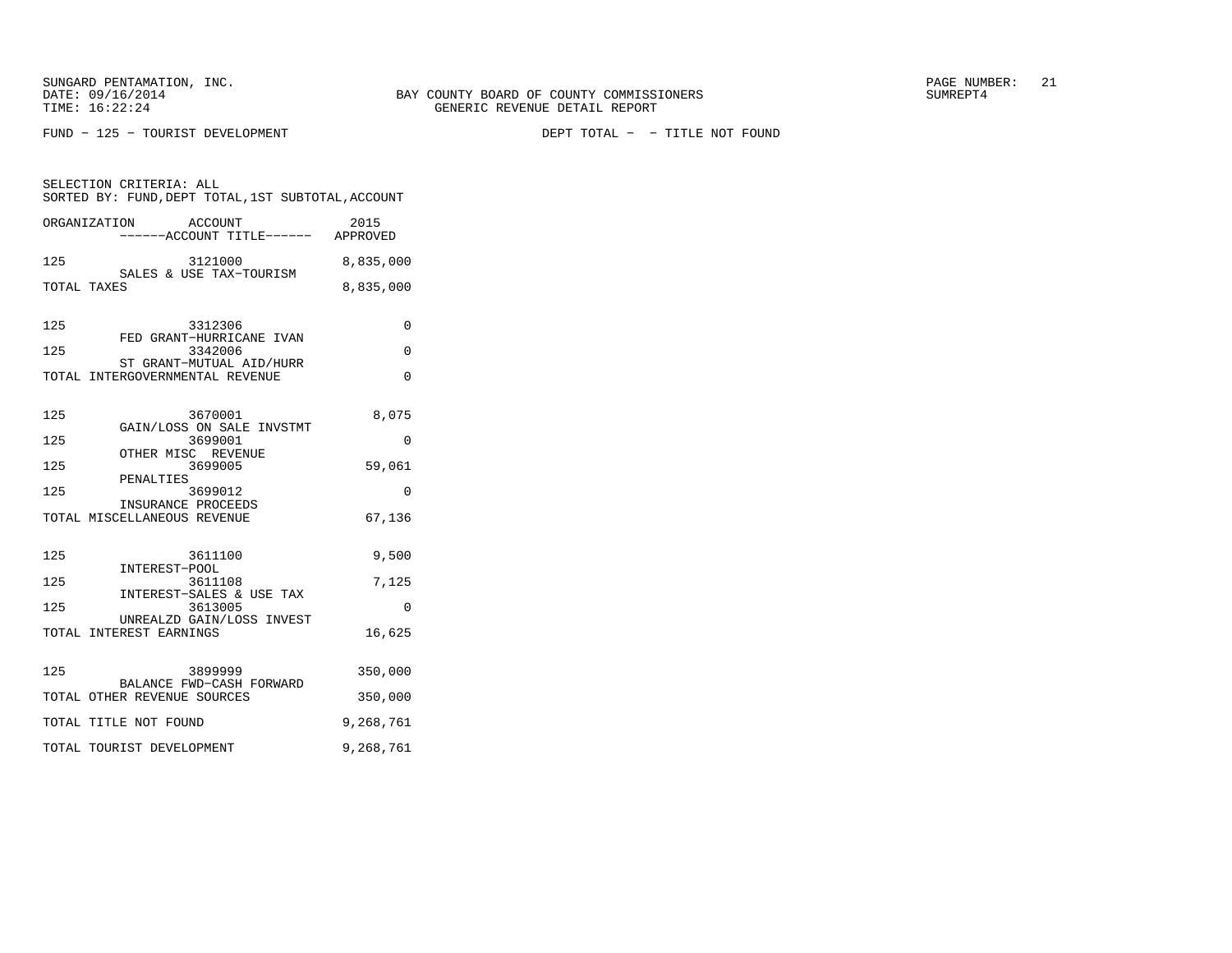FUND − 126 − MEXICO BEACH − TDC DEPT TOTAL − − TITLE NOT FOUND

| SELECTION CRITERIA: ALL<br>SORTED BY: FUND, DEPT TOTAL, 1ST SUBTOTAL, ACCOUNT |          |  |
|-------------------------------------------------------------------------------|----------|--|
| ORGANIZATION ACCOUNT<br>------ACCOUNT TITLE------ APPROVED                    | 2015     |  |
| 126<br>SALES & USE TAX-TOURISM<br>FS                                          | 427,500  |  |
| TOTAL TAXES                                                                   | 427,500  |  |
| 126<br>3340001<br>STATE GRANTS                                                | $\Omega$ |  |
| TOTAL INTERGOVERNMENTAL REVENUE                                               | 0        |  |
| 126<br>3670001<br>GAIN/LOSS ON SALE INVSTMT                                   | $\Omega$ |  |
| 126<br>3699005                                                                | 1,710    |  |
| PENALTIES<br>TOTAL MISCELLANEOUS REVENUE                                      | 1,710    |  |
| 126<br>3611100<br>INTEREST-POOL                                               | 561      |  |
| 126<br>3611108<br>INTEREST-SALES & USE TAX                                    | 95       |  |
| 126<br>3613005                                                                | 0        |  |
| UNREALZD GAIN/LOSS INVEST<br>TOTAL INTEREST EARNINGS                          | 656      |  |
| 126<br>3899994<br>BAL FWD-CASH FWD-MEX BCH                                    | 120,000  |  |
| TOTAL OTHER REVENUE SOURCES                                                   | 120,000  |  |
| TOTAL TITLE NOT FOUND                                                         | 549,866  |  |
| TOTAL MEXICO BEACH - TDC                                                      | 549,866  |  |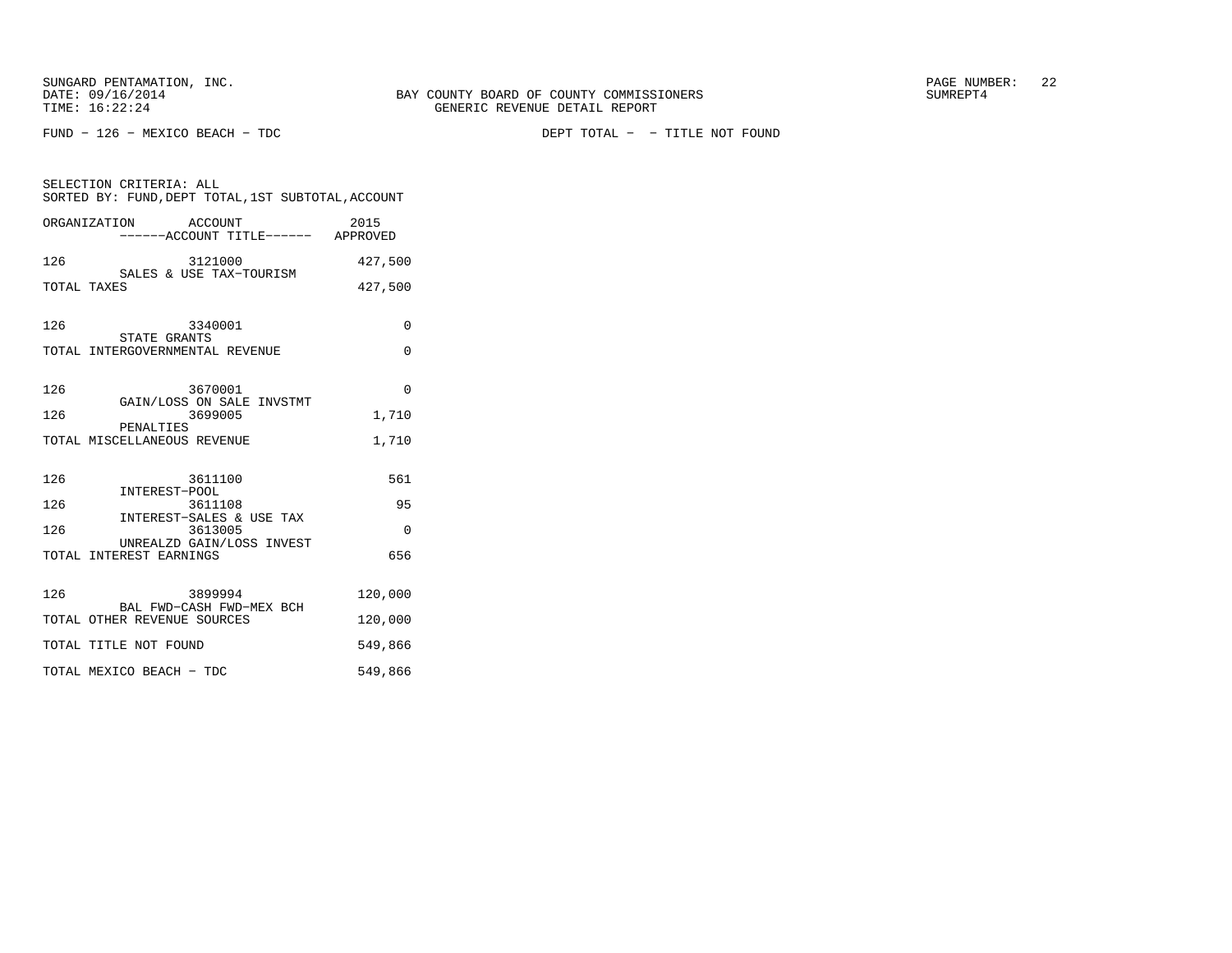FUND − 127 − BEACH NOURISHMENT − TDC DEPT TOTAL − − TITLE NOT FOUND

|     | ACCOUNT<br>ORGANIZATION                                      | 2015<br>----ACCOUNT TITLE------ APPROVED |
|-----|--------------------------------------------------------------|------------------------------------------|
| 127 | 3121000                                                      | 2,945,000                                |
|     | SALES & USE TAX-TOURISM<br>TOTAL TAXES                       | 2,945,000                                |
| 127 | 3312010                                                      | $\Omega$                                 |
| 127 | FED GRANT-FEMA<br>3312306                                    | 0                                        |
| 127 | FED GRANT-HURRICANE IVAN<br>3342006                          | $\Omega$                                 |
| 127 | ST GRANT-MUTUAL AID/HURR<br>3345001                          | $\Omega$                                 |
| 127 | ST<br>GRANT-BCH NOURISHMENT<br>3345002                       | $\Omega$                                 |
|     | ST GRANT-CARILLON BCH PRJ<br>TOTAL INTERGOVERNMENTAL REVENUE | $\Omega$                                 |
| 127 | 3660007<br>CONTRIB-OTHER GOVT UNITS                          | $\Omega$                                 |
| 127 | 3670001                                                      | $\Omega$                                 |
| 127 | GAIN/LOSS ON SALE INVSTMT<br>3699005                         | 19,000                                   |
|     | PENALTIES<br>TOTAL MISCELLANEOUS REVENUE                     | 19,000                                   |
| 127 | 3611100                                                      | 72,200                                   |
| 127 | INTEREST-POOL<br>3611108                                     | 2,470                                    |
| 127 | INTEREST-SALES & USE TAX<br>3613005                          | $\Omega$                                 |
|     | UNREALZD GAIN/LOSS INVEST<br>TOTAL INTEREST EARNINGS         | 74,670                                   |
| 127 | 3899999<br>BALANCE FWD-CASH FORWARD                          | 24,500,000                               |
|     | TOTAL OTHER REVENUE SOURCES                                  | 24,500,000                               |
|     | TOTAL TITLE NOT FOUND                                        | 27,538,670                               |
|     | TOTAL BEACH NOURISHMENT - TDC                                | 27,538,670                               |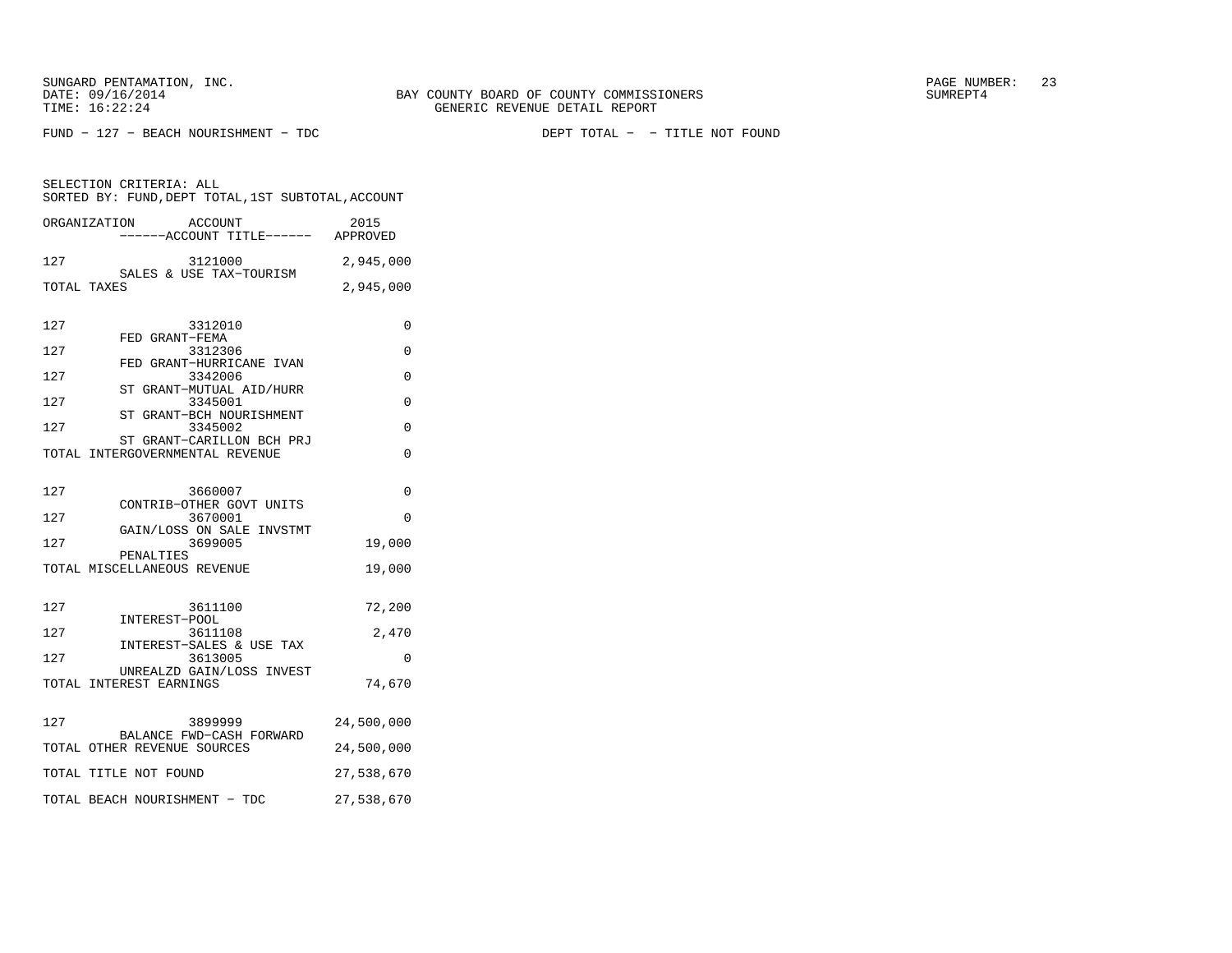SELECTION CRITERIA: ALL

FUND − 128 − TDC − 5TH CENT DEPT TOTAL − − TITLE NOT FOUND

| SELECTION CRITERIA: ALL<br>SORTED BY: FUND, DEPT TOTAL, 1ST SUBTOTAL, ACCOUNT |           |  |
|-------------------------------------------------------------------------------|-----------|--|
| ORGANIZATION ACCOUNT<br>------ACCOUNT TITLE------ APPROVED                    | 2015      |  |
| 128<br>3121000<br>SALES & USE TAX-TOURISM                                     | 2,945,000 |  |
| TOTAL TAXES                                                                   | 2,945,000 |  |
| 128<br>3699005<br>PENALTIES                                                   | 19,475    |  |
| TOTAL MISCELLANEOUS REVENUE                                                   | 19,475    |  |
| 128<br>3611100<br>INTEREST-POOL                                               | 7,885     |  |
| 128<br>3611108                                                                | 2,185     |  |
| INTEREST-SALES & USE TAX<br>128<br>3613005                                    | $\Omega$  |  |
| UNREALZD GAIN/LOSS INVEST<br>TOTAL INTEREST EARNINGS                          | 10,070    |  |
| 128<br>3899999<br>BALANCE FWD-CASH FORWARD                                    | 0         |  |
| TOTAL OTHER REVENUE SOURCES                                                   | $\Omega$  |  |
| TOTAL TITLE NOT FOUND                                                         | 2,974,545 |  |
| TOTAL TDC - 5TH CENT                                                          | 2,974,545 |  |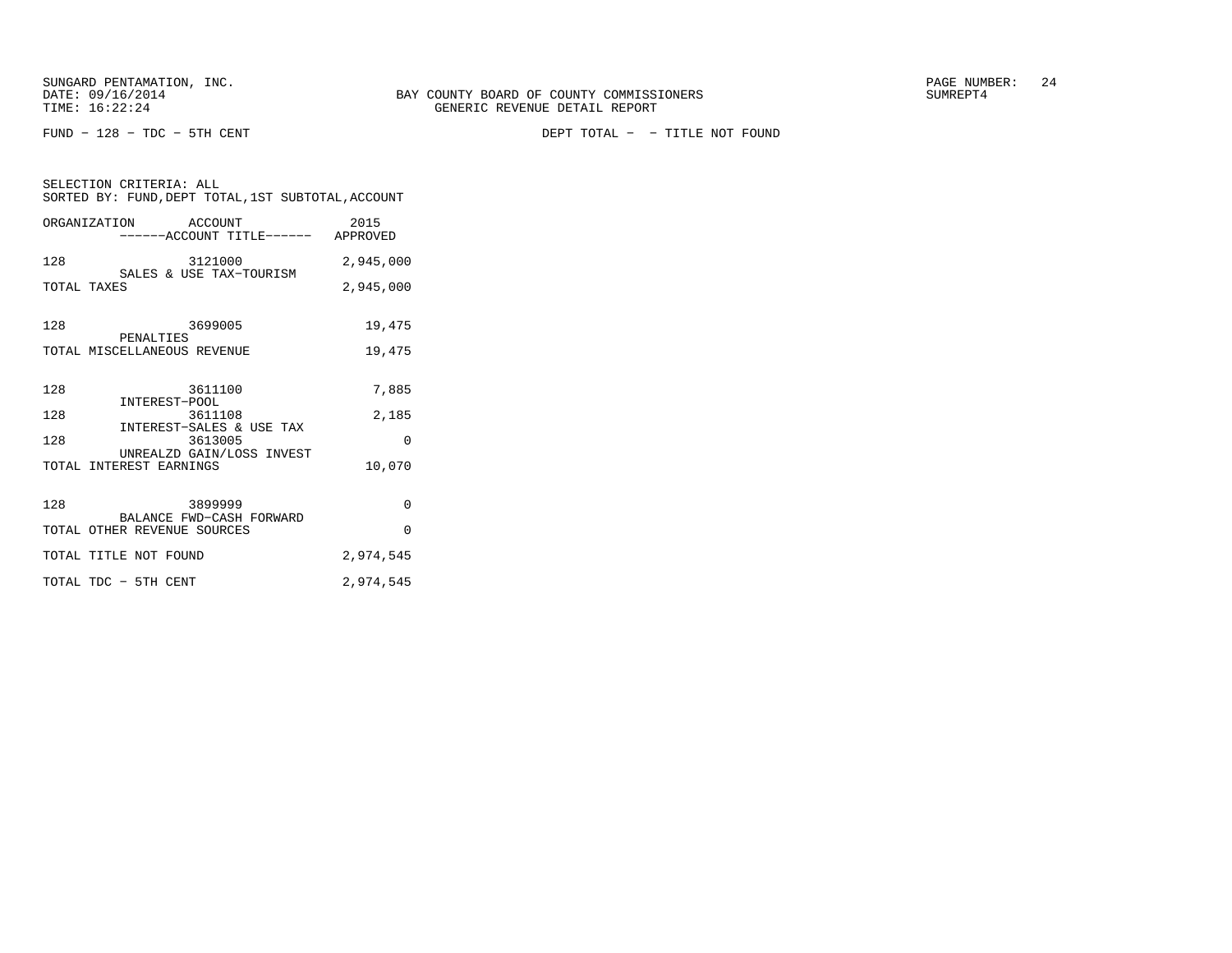SELECTION CRITERIA: ALL

FUND − 130 − PUBLIC SAFETY E911 DEPT TOTAL − − TITLE NOT FOUND

| SORTED BY: FUND, DEPT TOTAL, 1ST SUBTOTAL, ACCOUNT      |                  |
|---------------------------------------------------------|------------------|
| ORGANIZATION<br>ACCOUNT<br>------ACCOUNT TITLE------    | 2015<br>APPROVED |
| 130<br>3424001                                          | 399,837          |
| FEES-E911<br>130<br>3424002                             | 481,665          |
| FEES-E911 WIRELESS<br>130<br>3490001                    | 0                |
| OTHER CHARGES FOR SERVICE<br>TOTAL CHARGES FOR SERVICES | 881,502          |

| 130 | 3640010<br>SALE OF FIXED ASSETS                                  | U         |
|-----|------------------------------------------------------------------|-----------|
|     | TOTAL MISCELLANEOUS REVENUE                                      | U         |
|     |                                                                  |           |
| 130 | 3611100<br>INTEREST-POOL                                         | 8,550     |
| 130 | 3613005                                                          | O         |
|     | UNREALZD GAIN/LOSS INVEST<br>TOTAL INTEREST EARNINGS             | 8,550     |
| 130 | 3810001                                                          | $\Omega$  |
| 130 | TRNSF FRM GENERAL FD(001)<br>3899999<br>BALANCE FWD-CASH FORWARD | 2,200,000 |
|     | TOTAL OTHER REVENUE SOURCES                                      | 2,200,000 |
|     | TOTAL TITLE NOT FOUND                                            | 3,090,052 |
|     | TOTAL PUBLIC SAFETY E911                                         | 3,090,052 |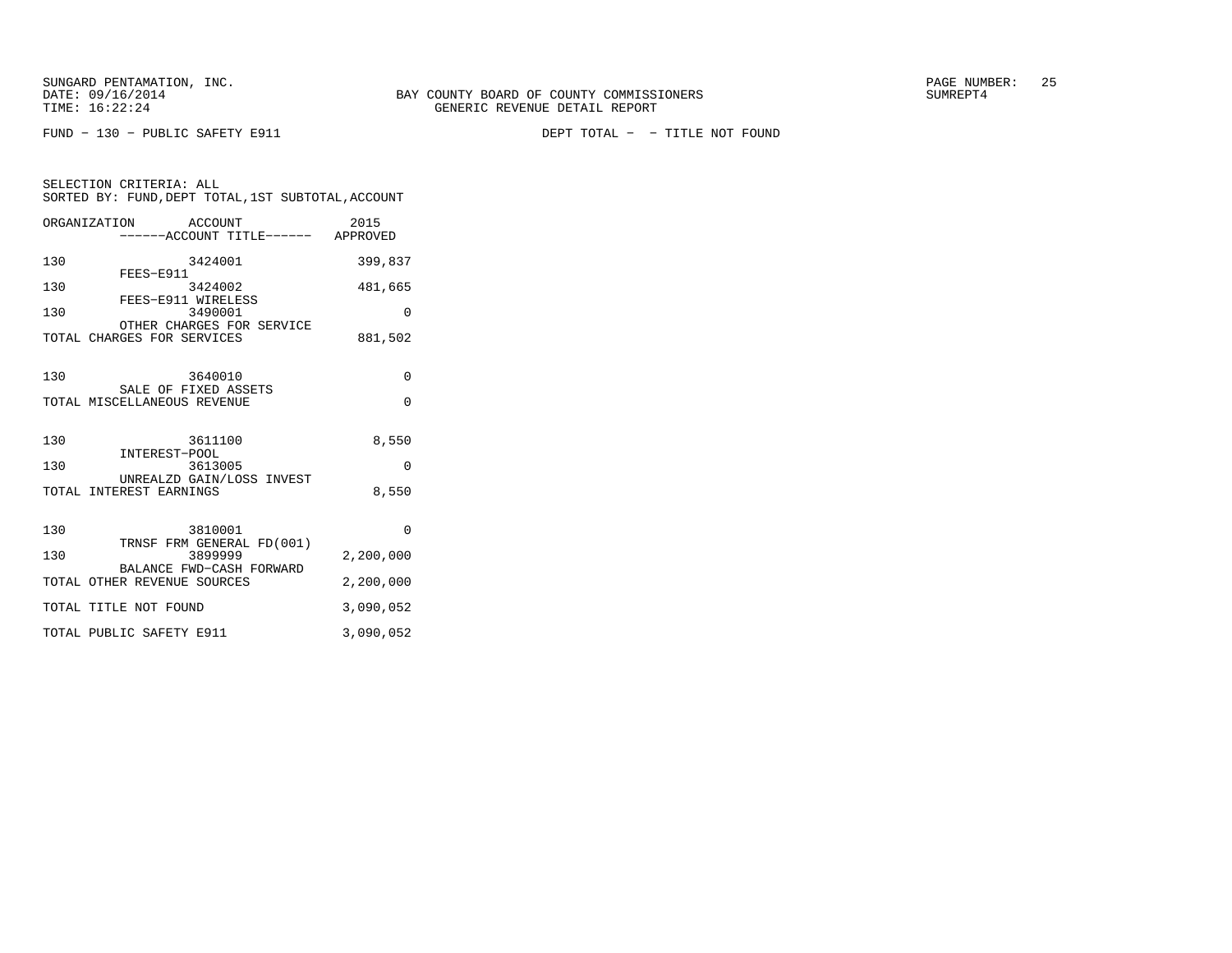FUND − 133 − INTERGOVT RADIO COMM DEPT TOTAL − − TITLE NOT FOUND

| SELECTION CRITERIA: ALL<br>SORTED BY: FUND, DEPT TOTAL, 1ST SUBTOTAL, ACCOUNT |           |
|-------------------------------------------------------------------------------|-----------|
| ORGANIZATION<br>ACCOUNT<br>-----ACCOUNT TITLE------ APPROVED                  | 2015      |
| 133<br>3312306                                                                | 0         |
| FED GRANT-HURRICANE IVAN<br>133<br>3342006                                    | 0         |
| ST GRANT-MUTUAL AID/HURR<br>TOTAL INTERGOVERNMENTAL REVENUE                   | $\Omega$  |
| 3415405<br>133<br>TRAFFIC FINE SURCHARGE                                      | 198,500   |
| 133<br>3424010<br>CHRGS FOR SRV-800 MHZ                                       | 111,722   |
| TOTAL CHARGES FOR SERVICES                                                    | 310,222   |
| 133<br>3640010<br>SALE OF FIXED ASSETS                                        | $\Omega$  |
| 133<br>3660007                                                                | 200,747   |
| CONTRIB-OTHER GOVT UNITS<br>133<br>3699012                                    | $\Omega$  |
| INSURANCE PROCEEDS<br>TOTAL MISCELLANEOUS REVENUE                             | 200,747   |
| 133<br>3611100<br>INTEREST-POOL                                               | 2,200     |
| 133<br>3613005                                                                | 0         |
| UNREALZD GAIN/LOSS INVEST<br>TOTAL INTEREST EARNINGS                          | 2,200     |
| 133<br>3810001<br>TRNSF FRM GENERAL FD(001)                                   | 92,544    |
| 133<br>3899999                                                                | 600,000   |
| BALANCE FWD-CASH FORWARD<br>TOTAL OTHER REVENUE SOURCES                       | 692,544   |
| TOTAL TITLE NOT FOUND                                                         | 1,205,713 |
| TOTAL INTERGOVT RADIO COMM                                                    | 1,205,713 |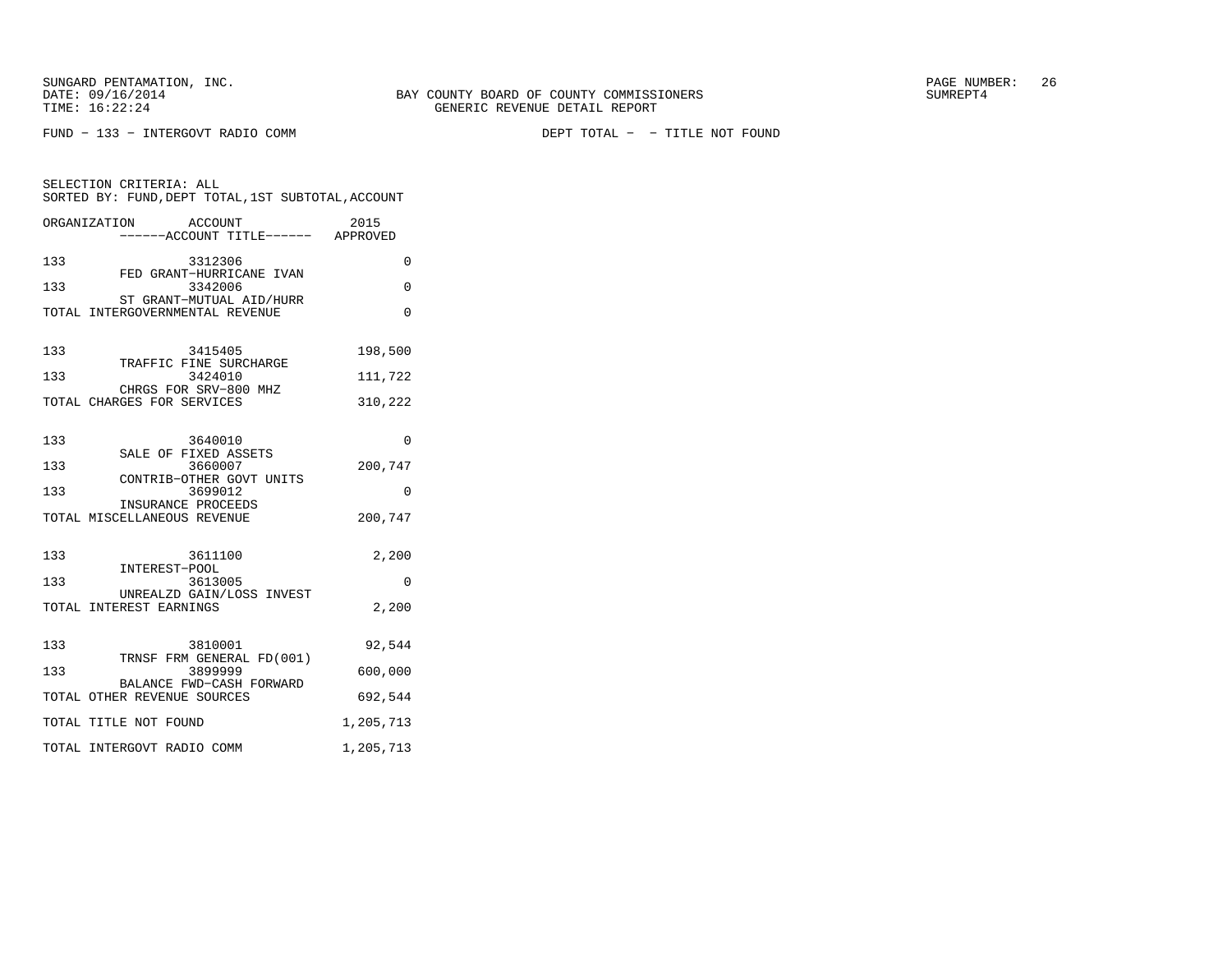FUND − 140 − DISTRICT MOSQUITO CONTROL DEPT TOTAL − − TITLE NOT FOUND

| SELECTION CRITERIA: ALL<br>SORTED BY: FUND, DEPT TOTAL, 1ST SUBTOTAL, ACCOUNT |                                                              |           |  |
|-------------------------------------------------------------------------------|--------------------------------------------------------------|-----------|--|
|                                                                               | ORGANIZATION<br>ACCOUNT<br>-----ACCOUNT TITLE------ APPROVED | 2015      |  |
| 140                                                                           | 3111000<br>AD VALOREM TAXES                                  | 1,139,029 |  |
| 140                                                                           | 3112000<br>AD VALOREM TAXES-DELIN.                           | 0         |  |
| TOTAL TAXES                                                                   |                                                              | 1,139,029 |  |
| 140                                                                           | 3330001<br>FED PMT IN LIEU OF TAXES                          | 0         |  |
| 140                                                                           | 3346015<br>ST GRANT-MOSOUITO CNTRL I                         | 43,000    |  |
|                                                                               | TOTAL INTERGOVERNMENTAL REVENUE                              | 43,000    |  |
| 140                                                                           | 3490001<br>OTHER CHARGES FOR SERVICE                         | 50,000    |  |
|                                                                               | TOTAL CHARGES FOR SERVICES                                   | 50,000    |  |
| 140                                                                           | 3640010<br>SALE OF FIXED ASSETS                              | 0         |  |
| 140                                                                           | 3699001<br>OTHER MISC REVENUE                                | 0         |  |
| 140                                                                           | 3699012<br>INSURANCE PROCEEDS                                | 0         |  |
|                                                                               | TOTAL MISCELLANEOUS REVENUE                                  | $\Omega$  |  |
| 140                                                                           | 3611100<br>INTEREST-POOL                                     | 2,850     |  |
| 140                                                                           | 3613005<br>UNREALZD GAIN/LOSS INVEST                         | $\Omega$  |  |
|                                                                               | TOTAL INTEREST EARNINGS                                      | 2,850     |  |
| 140                                                                           | 3899999<br>BALANCE FWD-CASH FORWARD                          | 150,000   |  |
|                                                                               | TOTAL OTHER REVENUE SOURCES                                  | 150,000   |  |
|                                                                               | TOTAL TITLE NOT FOUND                                        | 1,384,879 |  |
|                                                                               | TOTAL DISTRICT MOSQUITO CONTROL                              | 1,384,879 |  |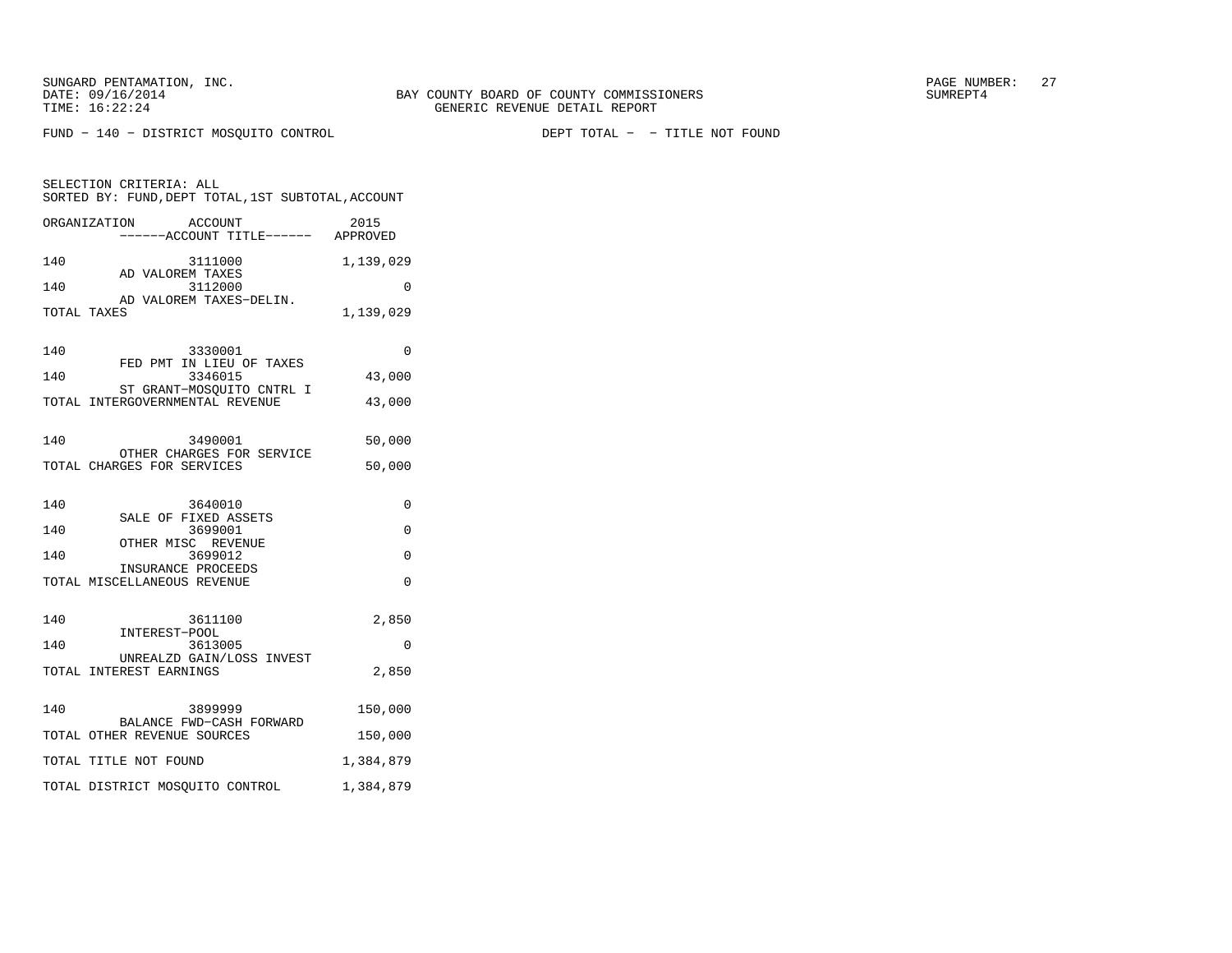SUNGARD PENTAMATION, INC.  $28$ 

SELECTION CRITERIA: ALL

FUND − 145 − MSTU−FIRE PROTECTION DEPT TOTAL − − TITLE NOT FOUND

145 3111005 7,216,267 MSTU AD VALOREM TAXES145 3112005 0 MSTU AD VAL TAX-DELINQ<br>TOTAL TAXES 7,216,267 145 3310001 0 FEDERAL GRANTS 145 3312010 0 FED GRANT−FEMA 145 3312306 0 FED GRANT−HURRICANE IVAN145 3312307 0 FED GRANT−HOMELAND SCRTY145 3316101 0 FED GRANT−EMT/PARAMEDIC145 3330001 0 FED PMT IN LIEU OF TAXES145 3342006 0 ST GRANT−MUTUAL AID/HURR145 3352300 5,100 FIREFIGHTERS' SUPPL COMP TOTAL INTERGOVERNMENTAL REVENUE 5,100 145 3412001 40,000 CHRGS FOR SERVICE 145 3422014 0 CHRG FOR SRV−FIRE/CEDARGV

 SORTED BY: FUND,DEPT TOTAL,1ST SUBTOTAL,ACCOUNTORGANIZATION ACCOUNT 2015−−−−−−ACCOUNT TITLE−−−−−− APPROVED

| 145 | 3620010                              | U        |
|-----|--------------------------------------|----------|
| 145 | RENT INCOME<br>3640010               | O        |
|     | SALE OF FIXED ASSETS                 |          |
| 145 | 3660001<br>CONTRIBUTIONS-PRIVATE SRC | O        |
| 145 | 3660007                              | U        |
| 145 | CONTRIB-OTHER GOVT UNITS<br>3699001  | U        |
|     | OTHER MISC REVENUE                   |          |
| 145 | 3699004                              | $\Omega$ |
| 145 | REFUND PRIOR YR EXPENSE<br>3699012   | O        |
|     | INSURANCE PROCEEDS                   |          |
|     | TOTAL MISCELLANEOUS REVENUE          | U        |

TOTAL CHARGES FOR SERVICES 40,000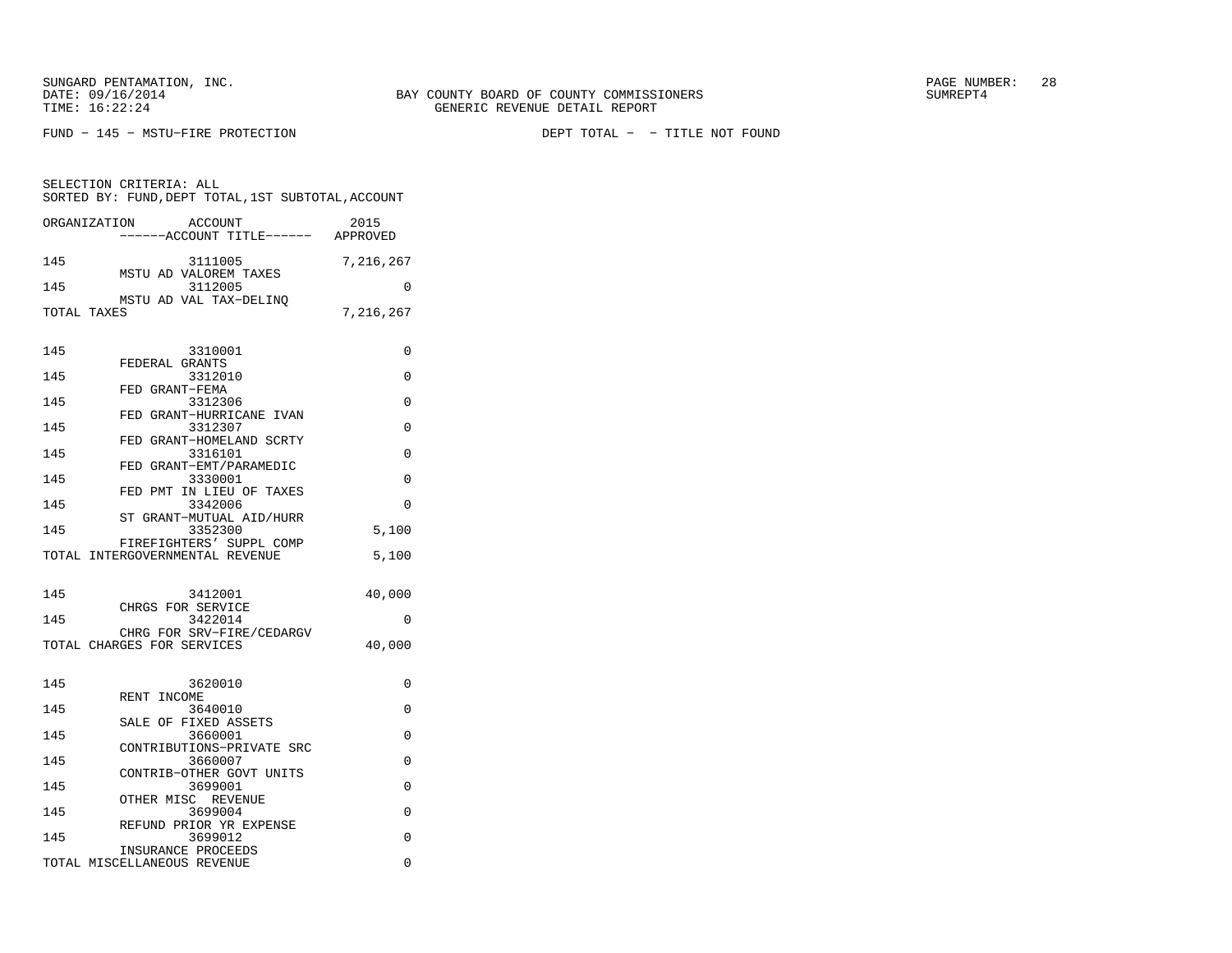SELECTION CRITERIA: ALL

FUND − 145 − MSTU−FIRE PROTECTION DEPT TOTAL − − TITLE NOT FOUND

| ORGANIZATION ACCOUNT<br>-----ACCOUNT TITLE------ APPROVED     | 2015      |
|---------------------------------------------------------------|-----------|
| 145<br>3611100<br>INTEREST-POOL                               | 4,555     |
| 145<br>3613005                                                | $\Omega$  |
| UNREALZD GAIN/LOSS INVEST<br>TOTAL INTEREST EARNINGS          | 4,555     |
| 145<br>3632201<br>IMPACT FEES-FIRE                            | 60,000    |
| TOTAL SPECIAL ASSESSMENTS                                     | 60,000    |
| 145<br>3810303<br>TRNSF FRM SALES TX 2002                     | $\Omega$  |
| 145<br>3810440                                                | $\Omega$  |
| TRNSF FRM BLDG SAFETY-440<br>145<br>3840005                   | $\Omega$  |
| <b>LOAN PROCEEDS</b><br>145<br>3895001                        | $\Omega$  |
| CAPITAL CONTRIB-FED<br>145<br>3899996                         | $\Omega$  |
| RESERVE RELEASE<br>145<br>3899999<br>BALANCE FWD-CASH FORWARD | 80,000    |
| TOTAL OTHER REVENUE SOURCES                                   | 80,000    |
| TOTAL TITLE NOT FOUND                                         | 7,405,922 |
| TOTAL MSTU-FIRE PROTECTION                                    | 7,405,922 |

SORTED BY: FUND,DEPT TOTAL,1ST SUBTOTAL,ACCOUNT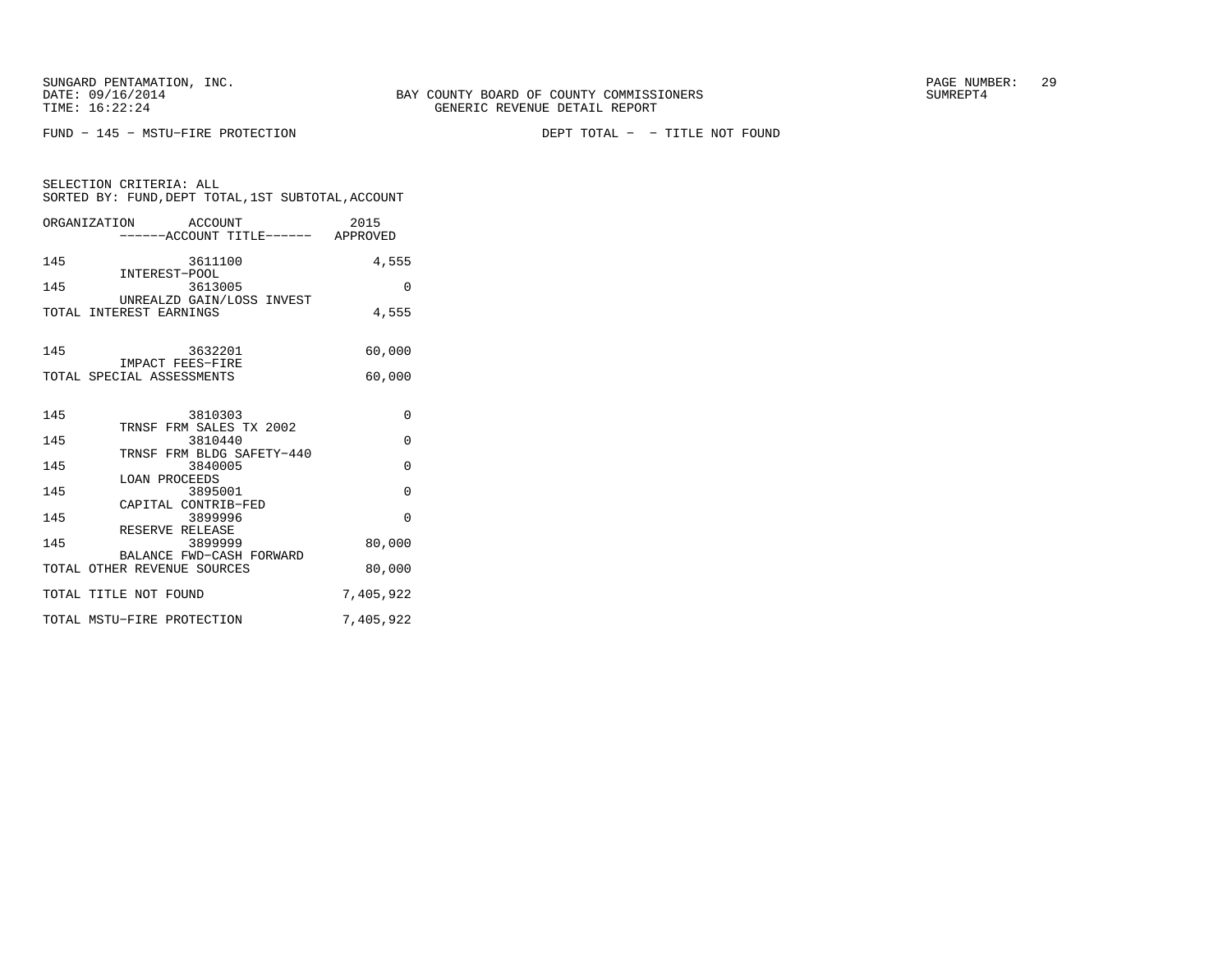SELECTION CRITERIA: ALL

FUND − 167 − MSBU FUND DEPT TOTAL − − TITLE NOT FOUND

|     | SORTED BY: FUND, DEPT TOTAL, 1ST SUBTOTAL, ACCOUNT |         |  |                                            |
|-----|----------------------------------------------------|---------|--|--------------------------------------------|
|     | ORGANIZATION                                       | ACCOUNT |  | 2015<br>------ACCOUNT TITLE------ APPROVED |
| 167 | CONTRIB-OTHER GOVT UNITS                           | 3660007 |  | 0                                          |
| 167 | OTHER MISC REVENUE                                 | 3699001 |  | 0                                          |
|     | TOTAL MISCELLANEOUS REVENUE                        |         |  | 0                                          |
| 167 | INTEREST-POOL                                      | 3611100 |  | 380                                        |
| 167 | INTEREST-MSBU                                      | 3611136 |  | 7,125                                      |
| 167 | UNREALZD GAIN/LOSS INVEST                          | 3613005 |  | 0                                          |
|     | TOTAL INTEREST EARNINGS                            |         |  | 7,505                                      |
| 167 | SPECIAL ASSESSMENTS                                | 3631001 |  | 31,201                                     |
| 167 | SPEC ASSESS-LIGHTING                               | 3631004 |  | 1,700                                      |
|     | TOTAL SPECIAL ASSESSMENTS                          |         |  | 32,901                                     |
| 167 | <b>LOAN PROCEEDS</b>                               | 3840005 |  | 0                                          |
| 167 | BALANCE FWD-CASH FORWARD                           | 3899999 |  | 0                                          |
|     | TOTAL OTHER REVENUE SOURCES                        |         |  | U                                          |
|     | TOTAL TITLE NOT FOUND                              |         |  | 40,406                                     |
|     | TOTAL MSBU FUND                                    |         |  | 40,406                                     |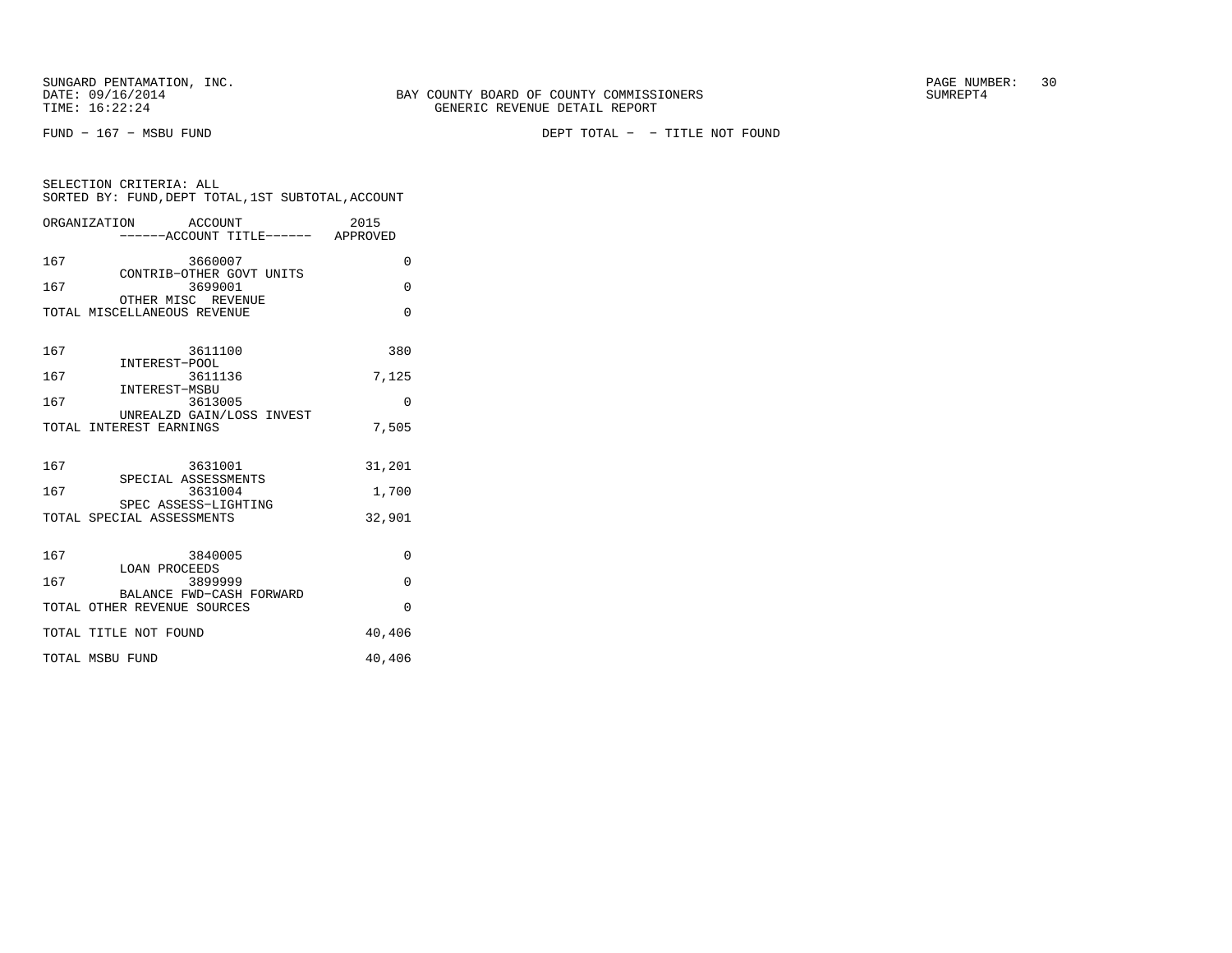FUND − 180 − SUPERVISOR OF ELECTIONS DEPT TOTAL − − TITLE NOT FOUND

|     | ORGANIZATION<br><b>ACCOUNT</b>                               | 2015     |
|-----|--------------------------------------------------------------|----------|
|     | ------ACCOUNT TITLE------ APPROVED                           |          |
| 180 | 3312004                                                      | 0        |
| 180 | FED GRANT-ADA<br>3340001                                     | $\Omega$ |
| 180 | STATE GRANTS<br>3351926                                      | $\Omega$ |
|     | ST REIMB-SPECIAL ELECTION<br>TOTAL INTERGOVERNMENTAL REVENUE | $\Omega$ |
| 180 | 3415501                                                      | $\Omega$ |
|     | FEES-SUPERVISOR OF ELEC.<br>TOTAL CHARGES FOR SERVICES       | $\Omega$ |
| 180 | 3640010                                                      | $\Omega$ |
|     | SALE OF FIXED ASSETS                                         |          |
| 180 | 3699042<br>REIMB-ELECTIONS                                   | $\Omega$ |
|     | TOTAL MISCELLANEOUS REVENUE                                  | $\Omega$ |
| 180 | 3611100                                                      | $\Omega$ |
| 180 | INTEREST-POOL<br>3613005                                     | $\Omega$ |
|     | UNREALZD GAIN/LOSS INVEST                                    |          |
|     | TOTAL INTEREST EARNINGS                                      | $\Omega$ |
| 180 | 3810001                                                      | $\Omega$ |
|     | TRNSF FRM GENERAL FD(001)<br>TOTAL OTHER REVENUE SOURCES     | $\Omega$ |
|     | TOTAL TITLE NOT FOUND                                        | $\Omega$ |
|     | TOTAL SUPERVISOR OF ELECTIONS                                | $\Omega$ |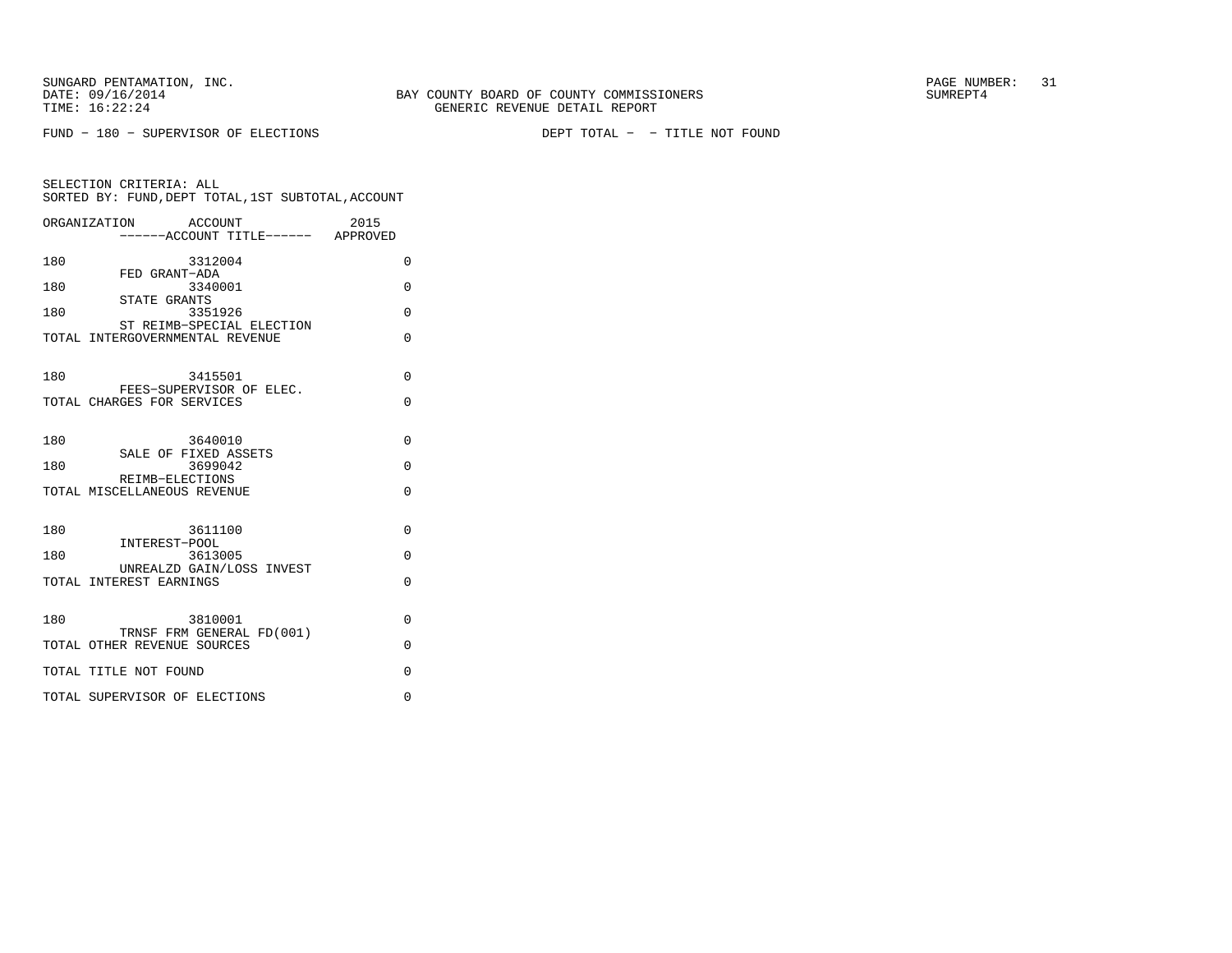FUND − 195 − UTILITY REG AUTHORITY DEPT TOTAL − − TITLE NOT FOUND

|     | ORGANIZATION<br>ACCOUNT<br>-----ACCOUNT TITLE------ APPROVED | 2015     |
|-----|--------------------------------------------------------------|----------|
| 195 | 3699001                                                      | 0        |
| 195 | OTHER MISC REVENUE<br>3699005                                | $\Omega$ |
| 195 | PENALTIES<br>3699008                                         | $\Omega$ |
| 195 | RATE CASE FEES<br>3699009                                    | $\Omega$ |
|     | UTILITY REG AUTHORITY FEE<br>TOTAL MISCELLANEOUS REVENUE     | $\Omega$ |
| 195 | 3611100                                                      | 0        |
| 195 | INTEREST-POOL<br>3611107                                     | 0        |
| 195 | INTEREST<br>3613005                                          | $\Omega$ |
|     | UNREALZD GAIN/LOSS INVEST<br>TOTAL INTEREST EARNINGS         | $\Omega$ |
| 195 | 3631001<br>SPECIAL ASSESSMENTS                               | $\Omega$ |
|     | TOTAL SPECIAL ASSESSMENTS                                    | $\Omega$ |
| 195 | 3810001                                                      | $\Omega$ |
| 195 | TRNSF FRM GENERAL FD(001)<br>3899999                         | $\Omega$ |
|     | BALANCE FWD-CASH FORWARD<br>TOTAL OTHER REVENUE SOURCES      | $\Omega$ |
|     | TOTAL TITLE NOT FOUND                                        | $\Omega$ |
|     | TOTAL UTILITY REG AUTHORITY                                  | $\Omega$ |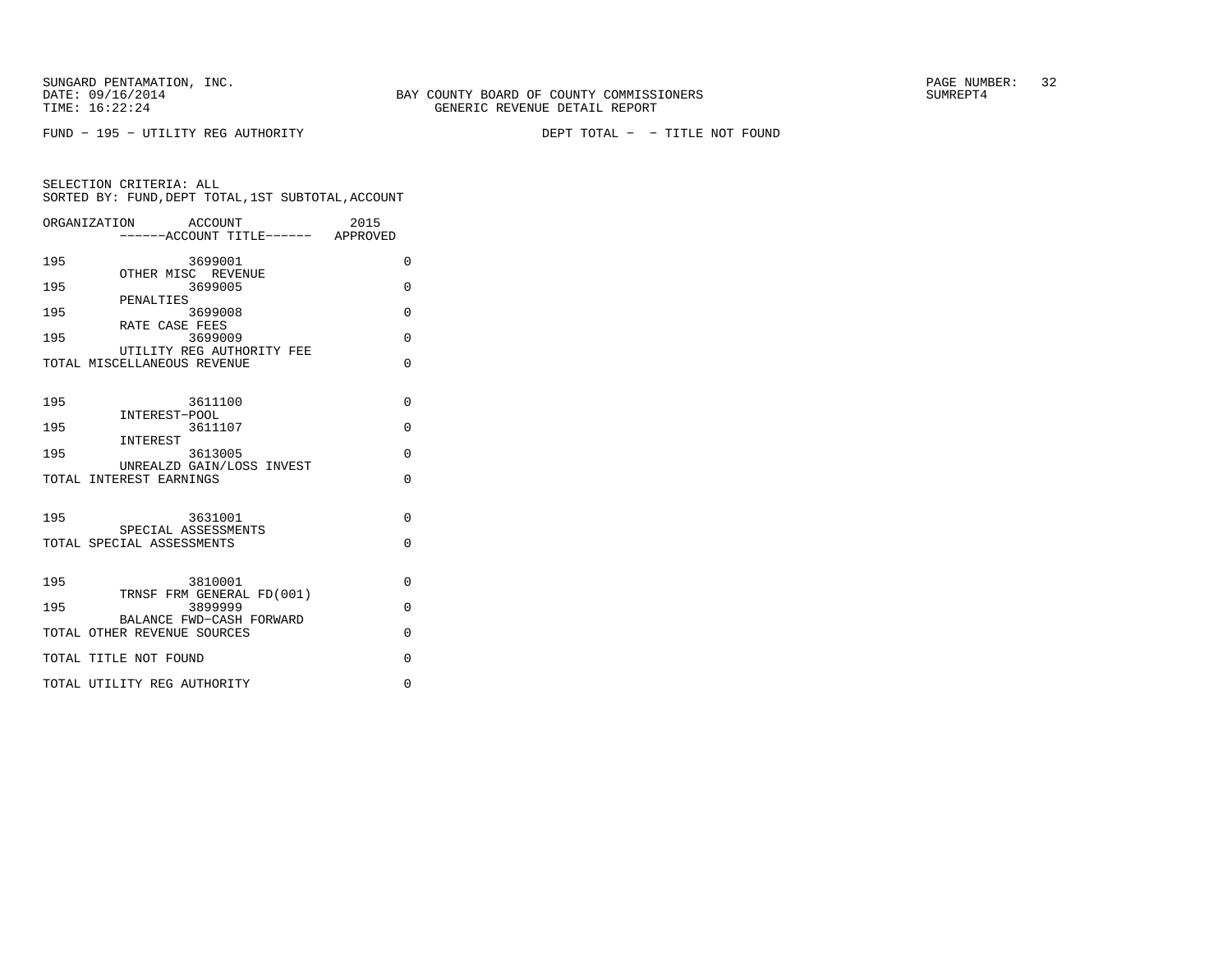| ORGANIZATION ACCOUNT            |                                      | 2015     |
|---------------------------------|--------------------------------------|----------|
|                                 | ------ACCOUNT TITLE------ APPROVED   |          |
| 302                             | 3611100                              | O        |
| INTEREST-POOL<br>302            | 3613005                              | O        |
| TOTAL INTEREST EARNINGS         | UNREALZD GAIN/LOSS INVEST            | O        |
|                                 |                                      |          |
| 302                             | 3810001                              | $\Omega$ |
|                                 | TRNSF FRM GENERAL FD(001)            |          |
| 302                             | 3810401<br>TRNSF FRM WATER SYS (401) | $\Omega$ |
| 302                             | 3811401                              | $\Omega$ |
| 302                             | TRNSF FRM WTR IMPACT FEES<br>3899998 | O        |
|                                 | BALANCE FWD-BOND PROCEEDS            |          |
| TOTAL OTHER REVENUE SOURCES     |                                      | O        |
| TOTAL TITLE NOT FOUND           |                                      | O        |
| TOTAL WATER SYSTEM 2000 BND PRJ |                                      | U        |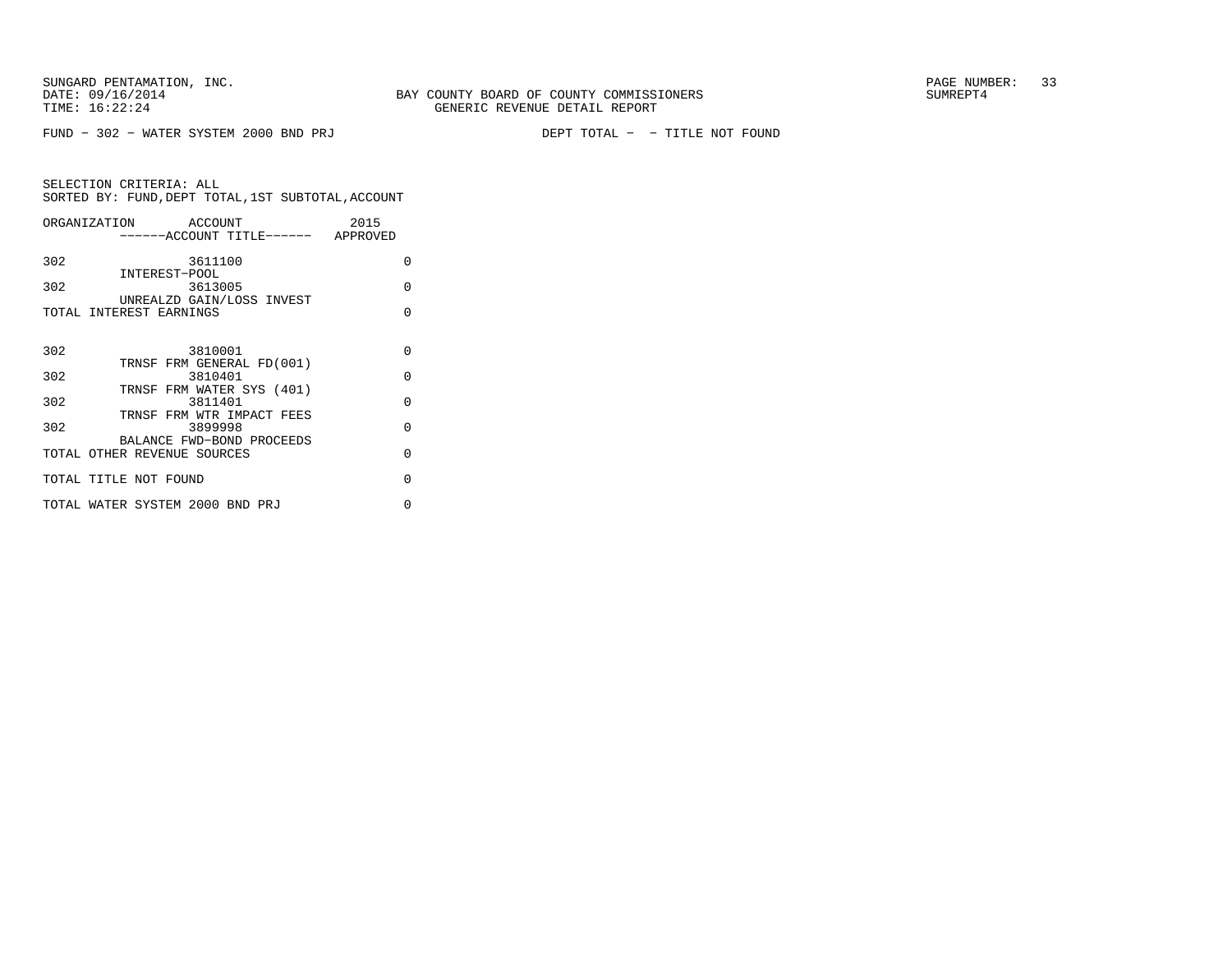FUND − 303 − SALES TX REV BONDS 2002 DEPT TOTAL − − TITLE NOT FOUND

|     | ORGANIZATION<br>ACCOUNT       | 2015     |
|-----|-------------------------------|----------|
|     | ------ACCOUNT TITLE------     | APPROVED |
| 303 | 3611100                       |          |
|     | INTEREST-POOL                 |          |
| 303 | 3613005                       | O        |
|     | UNREALZD GAIN/LOSS INVEST     |          |
|     | TOTAL INTEREST EARNINGS       | U        |
|     |                               |          |
|     | TOTAL TITLE NOT FOUND         |          |
|     |                               |          |
|     | TOTAL SALES TX REV BONDS 2002 |          |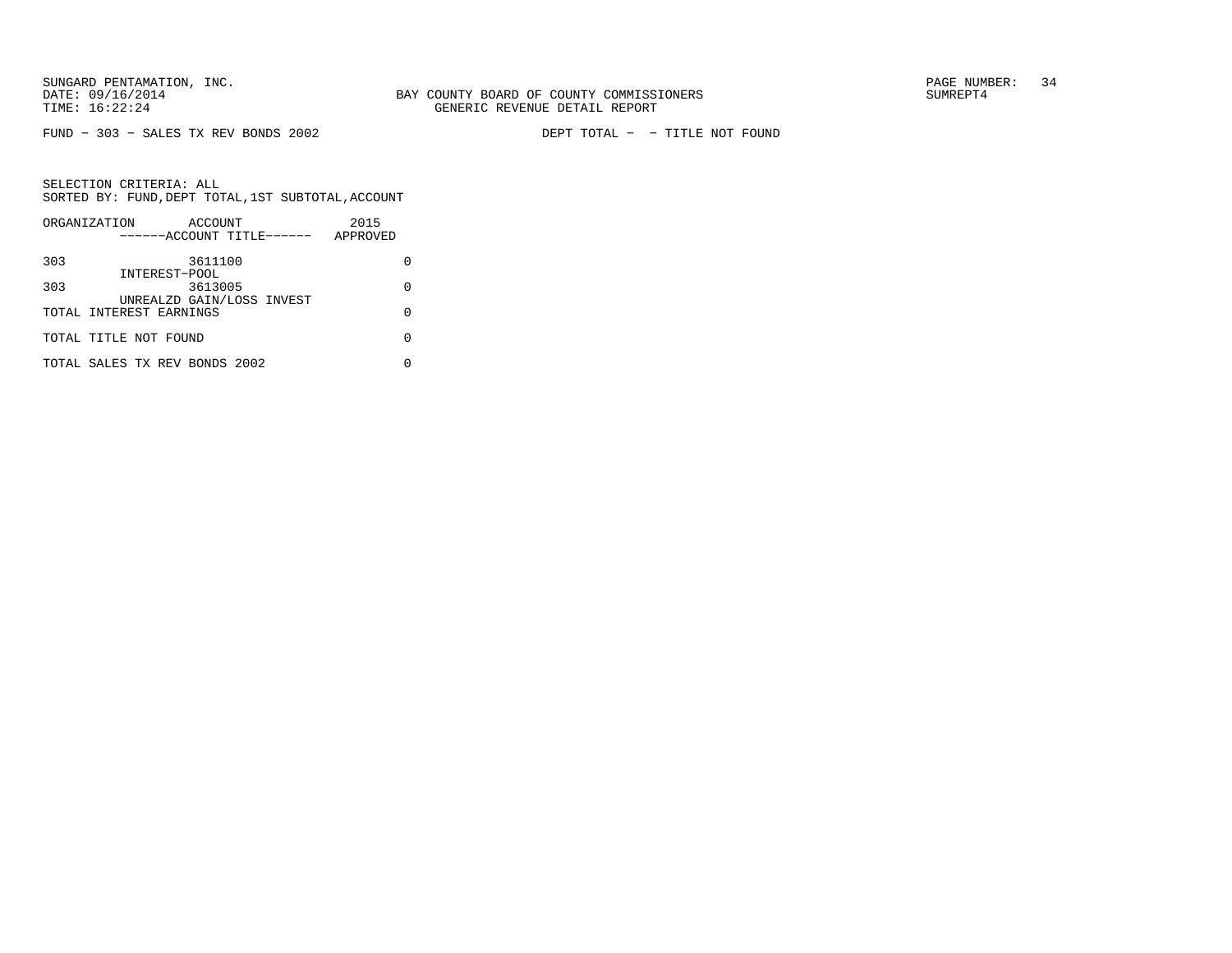FUND − 304 − JAIL 2006 BOND PROJ DEPT TOTAL − − TITLE NOT FOUND

|     | ORGANIZATION ACCOUNT               | 2015     |
|-----|------------------------------------|----------|
|     | ------ACCOUNT TITLE------ APPROVED |          |
| 304 | 3611100                            | U        |
|     | INTEREST-POOL                      |          |
| 304 | 3613005                            | O        |
|     | UNREALZD GAIN/LOSS INVEST          |          |
|     | TOTAL INTEREST EARNINGS            | O        |
|     |                                    |          |
| 304 | 3810001                            | O        |
|     | TRNSF FRM GENERAL FD(001)          |          |
| 304 | 3899998                            | $\Omega$ |
|     | BALANCE FWD-BOND PROCEEDS          |          |
|     | TOTAL OTHER REVENUE SOURCES        | $\Omega$ |
|     |                                    |          |
|     | TOTAL TITLE NOT FOUND              | $\Omega$ |
|     |                                    |          |
|     | TOTAL JAIL 2006 BOND PROJ          | 0        |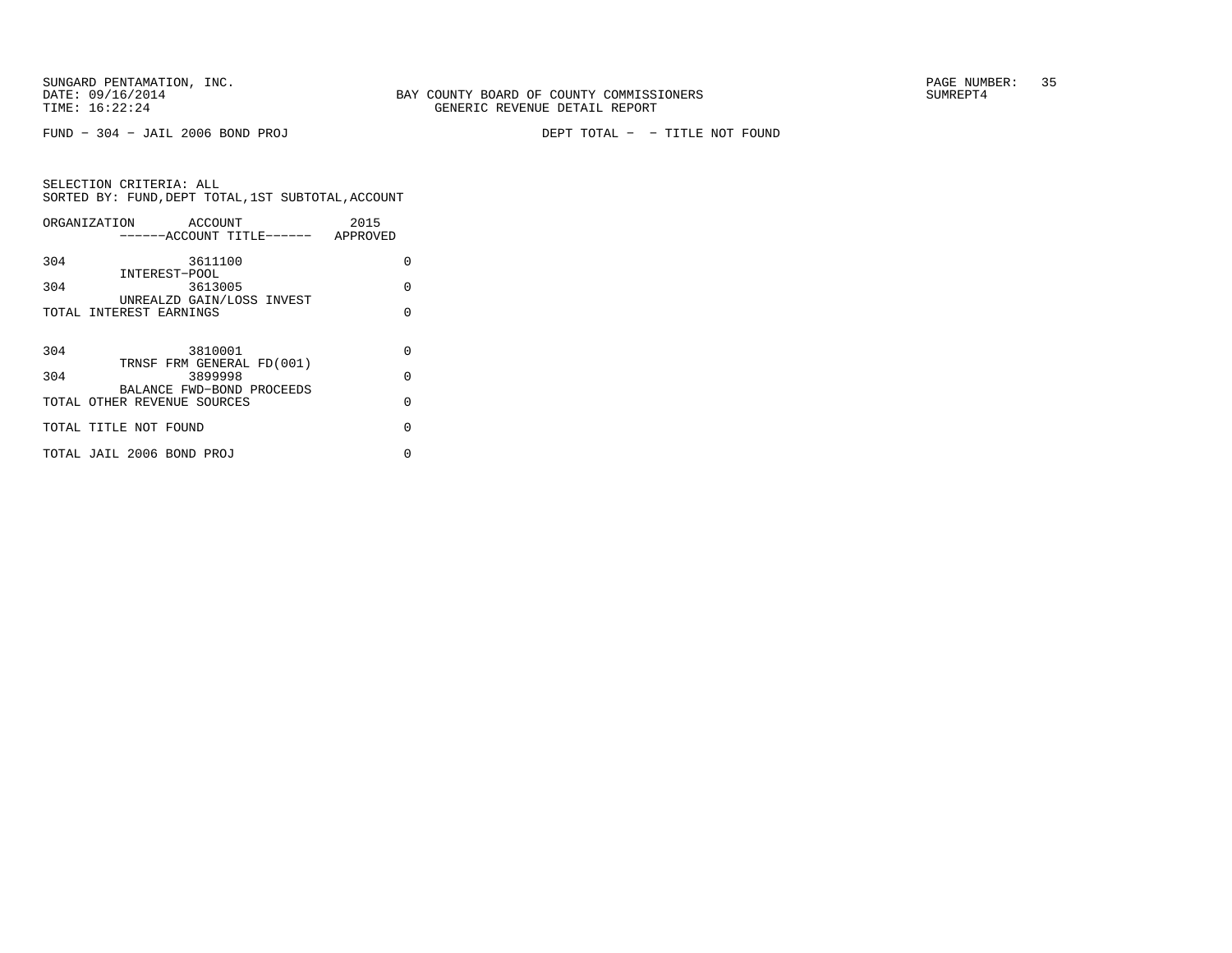FUND − 305 − CAPITAL IMPRV BONDS 2007 DEPT TOTAL − − TITLE NOT FOUND

|     | ORGANIZATION<br>ACCOUNT            | 2015     |
|-----|------------------------------------|----------|
|     | ------ACCOUNT TITLE------ APPROVED |          |
| 305 | 3611100                            | O        |
|     | INTEREST-POOL                      |          |
| 305 | 3613005                            | $\Omega$ |
|     | UNREALZD GAIN/LOSS INVEST          |          |
|     | TOTAL INTEREST EARNINGS            | U        |
|     |                                    |          |
| 305 | 3840010                            | O        |
|     | BOND PROCEEDS                      |          |
| 305 | 3899998                            | $\Omega$ |
|     | BALANCE FWD-BOND PROCEEDS          |          |
|     | TOTAL OTHER REVENUE SOURCES        | $\Omega$ |
|     | TOTAL TITLE NOT FOUND              | U        |
|     |                                    |          |
|     | TOTAL CAPITAL IMPRV BONDS 2007     | O        |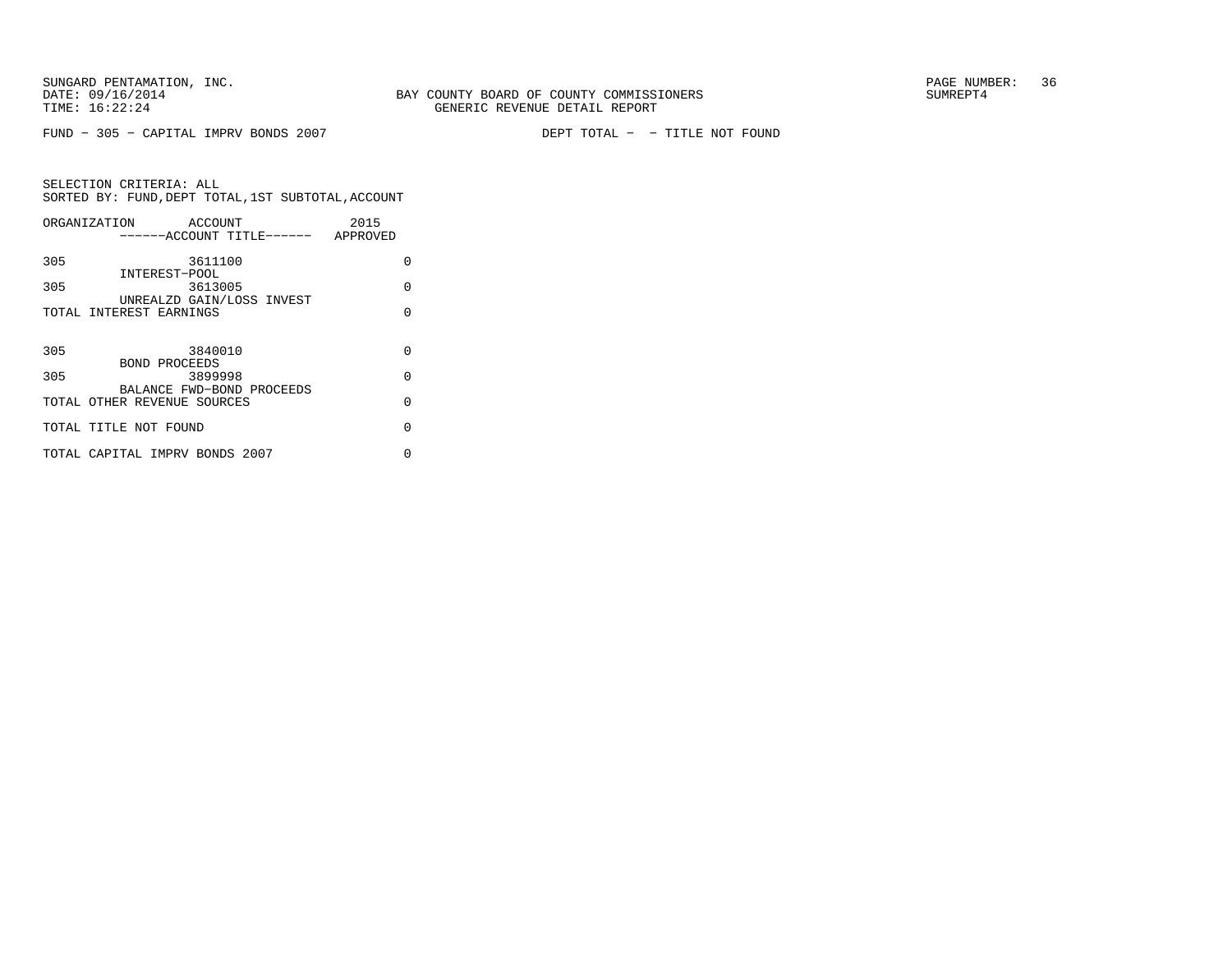|             | ORGANIZATION<br><b>ACCOUNT</b><br>------ACCOUNT TITLE------ APPROVED | 2015     |
|-------------|----------------------------------------------------------------------|----------|
| 380         | 3111000                                                              | $\Omega$ |
| 380         | AD VALOREM TAXES<br>3112000                                          | $\Omega$ |
| 380         | AD VALOREM TAXES-DELIN.<br>3124101                                   | $\Omega$ |
| TOTAL TAXES | LOCAL OPT GAS TAX/1ST-4TH                                            | 0        |
| 380         | 3231001                                                              | 0        |
|             | FRANCHISE FEES<br>TOTAL FRANCHISE FEES                               | 0        |
|             |                                                                      |          |
| 380         | 3351200<br>ST REV SHARING PROCEEDS                                   | $\Omega$ |
| 380         | 3351400<br>LICENSES-MOBILE HOME                                      | $\Omega$ |
| 380         | 3351800<br>SALES TAX-LCL GOV/1/2 CEN                                 | $\Omega$ |
|             | TOTAL INTERGOVERNMENTAL REVENUE                                      | $\Omega$ |
| 380         | 3699001                                                              | 0        |
|             | OTHER MISC REVENUE<br>TOTAL MISCELLANEOUS REVENUE                    | $\Omega$ |
|             |                                                                      |          |
| 380         | 3611100<br>INTEREST-POOL                                             | $\Omega$ |
| 380         | 3613005<br>UNREALZD GAIN/LOSS INVEST                                 | 0        |
|             | TOTAL INTEREST EARNINGS                                              | $\Omega$ |
| 380         | 3810001                                                              | 0        |
|             | TRNSF FRM GENERAL FD(001)<br>TOTAL OTHER REVENUE SOURCES             | 0        |
|             | TOTAL TITLE NOT FOUND                                                | 0        |
|             | TOTAL CEDAR GROVE GENERAL FUND                                       | 0        |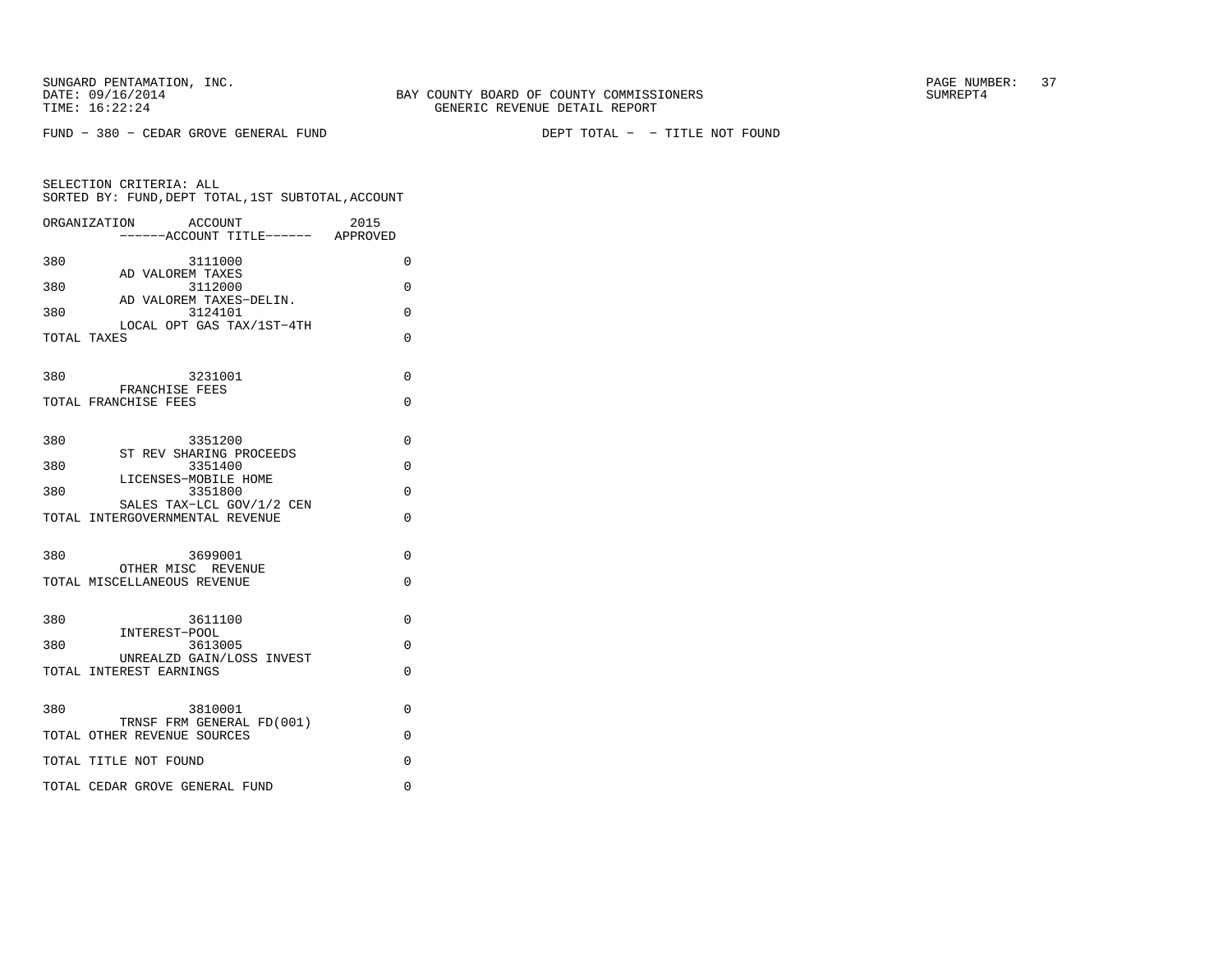| ORGANIZATION | ACCOUNT                                                 | 2015     |
|--------------|---------------------------------------------------------|----------|
| 381          | 3429014                                                 | 0        |
| 381          | CHRG FOR SRV-PLAN REV/ENG<br>3433022                    | $\Omega$ |
| 381          | UTILITY FEE-RETAIL WATER<br>3433025                     | $\Omega$ |
| 381          | WATER FEES-METER<br>3436100                             | $\Omega$ |
|              | CHRGS FOR SERVICE-WTR/SWR<br>TOTAL CHARGES FOR SERVICES | $\Omega$ |
| 381          | 3699001                                                 | $\Omega$ |
| 381          | OTHER MISC REVENUE<br>3699005                           | $\Omega$ |
|              | PENALTIES<br>TOTAL MISCELLANEOUS REVENUE                | 0        |
| 381          | 3611100                                                 | 0        |
| 381          | INTEREST-POOL<br>3613005                                | $\Omega$ |
|              | UNREALZD GAIN/LOSS INVEST<br>TOTAL INTEREST EARNINGS    | $\Omega$ |
| 381          | 3632305                                                 | $\Omega$ |
|              | IMPACT FEES-WATER<br>TOTAL SPECIAL ASSESSMENTS          | $\Omega$ |
| 381          | 3810424<br>TRNSF FRM CG RET WTR/WW                      | $\Omega$ |
|              | TOTAL OTHER REVENUE SOURCES                             | $\Omega$ |
|              | TOTAL TITLE NOT FOUND                                   | $\Omega$ |
|              | TOTAL CEDAR GROVE WATER FUND                            | $\Omega$ |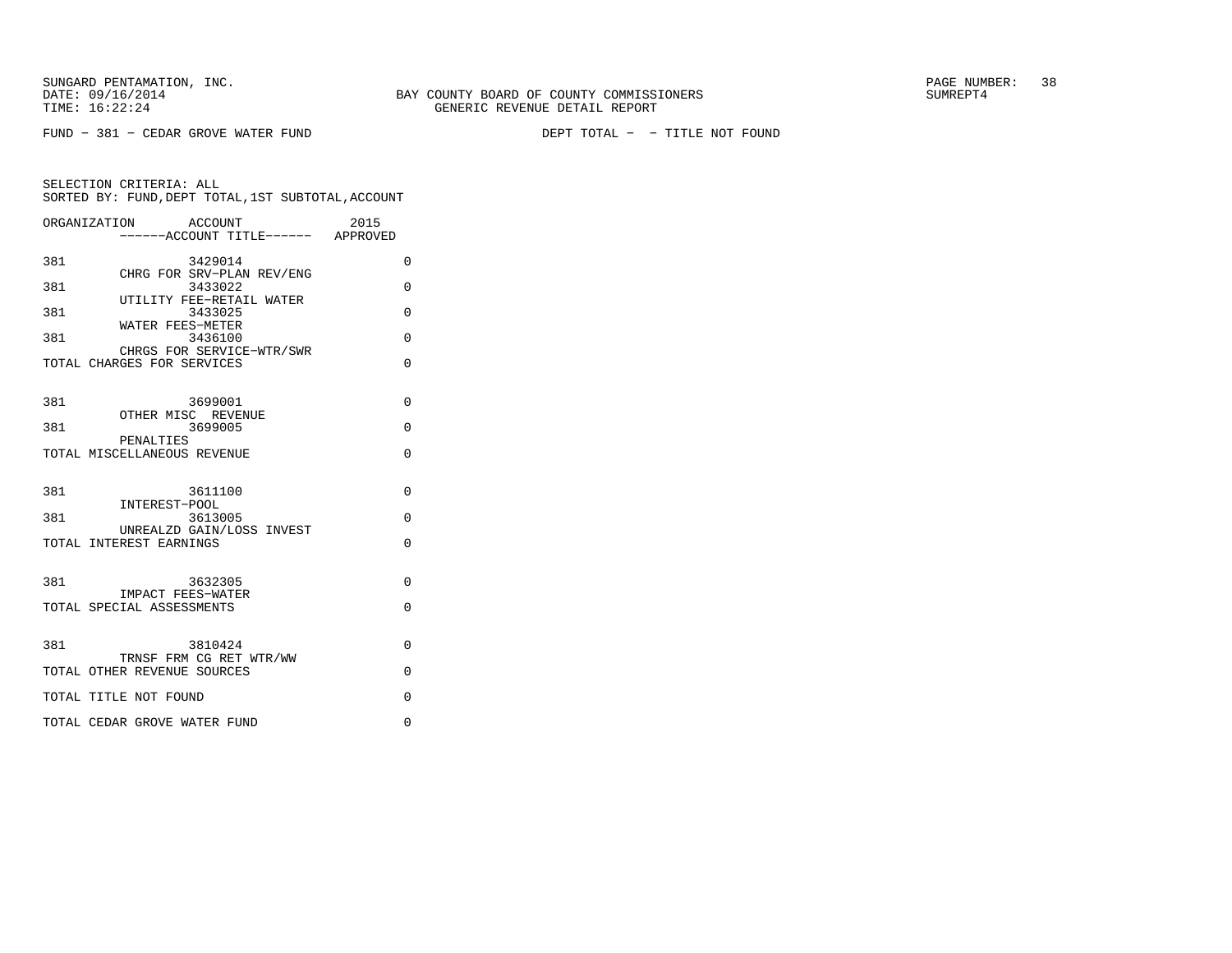FUND − 382 − CEDAR GROVE SEWER FUND DEPT TOTAL − − TITLE NOT FOUND

|             | SELECTION CRITERIA: ALL                            |                                 |      |
|-------------|----------------------------------------------------|---------------------------------|------|
|             | SORTED BY: FUND. DEPT TOTAL. 1ST SUBTOTAL. ACCOUNT |                                 |      |
| OMMITBMPTOM |                                                    | $R$ $\cap$ $\cap$ $\cap$ $\cap$ | 001F |

| ORGANIZATION<br>ACCOUNT<br>------ACCOUNT TITLE------ APPROVED | 2015     |
|---------------------------------------------------------------|----------|
| 382<br>3435040<br>UTILITY FEE-RETAIL SEWER                    | 0        |
| 382<br>3436100<br>CHRGS FOR SERVICE-WTR/SWR                   | $\Omega$ |
| TOTAL CHARGES FOR SERVICES                                    | $\Omega$ |
| 382<br>3699001                                                | $\Omega$ |
| OTHER MISC REVENUE<br>3699005<br>382<br>PENALTIES             | $\Omega$ |
| TOTAL MISCELLANEOUS REVENUE                                   | $\Omega$ |
| 382<br>3611100                                                | $\Omega$ |
| INTEREST-POOL<br>382<br>3613005                               | $\Omega$ |
| UNREALZD GAIN/LOSS INVEST<br>TOTAL INTEREST EARNINGS          | $\Omega$ |
| 382<br>3632307                                                | $\Omega$ |
| <b>IMPACT FEES-SEWER</b><br>TOTAL SPECIAL ASSESSMENTS         | $\Omega$ |
|                                                               |          |
| 382<br>3810424<br>TRNSF FRM CG RET WTR/WW                     | $\Omega$ |
| 382<br>3899999<br>BALANCE FWD-CASH FORWARD                    | $\Omega$ |
| TOTAL OTHER REVENUE SOURCES                                   | $\Omega$ |
| TOTAL TITLE NOT FOUND                                         | 0        |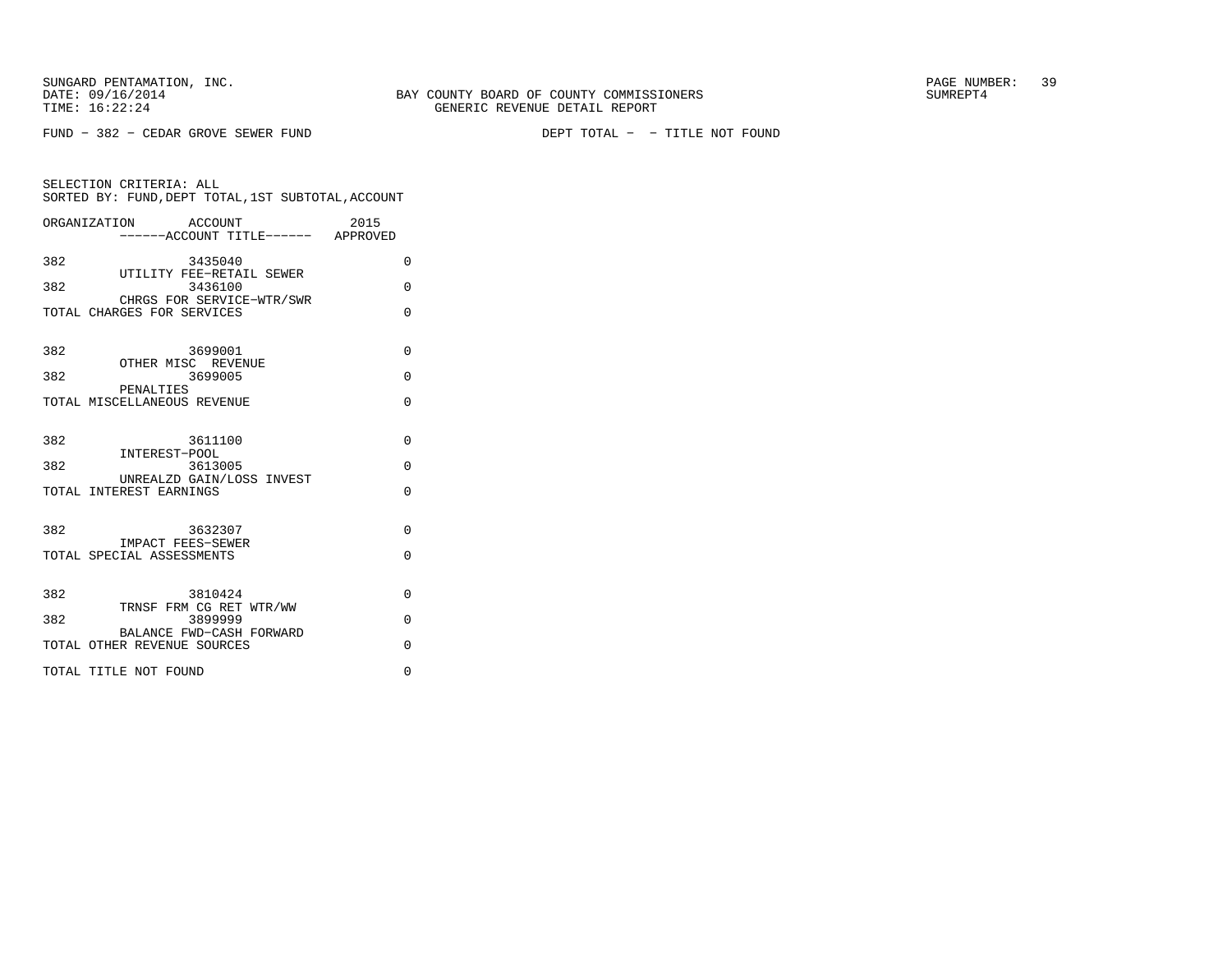FUND − 382 − CEDAR GROVE SEWER FUND DEPT TOTAL − 0382 − CEDAR GROVE SEWER

|      | ORGANIZATION                 | ACCOUNT | ------ACCOUNT TITLE------ | 2015<br>APPROVED |  |
|------|------------------------------|---------|---------------------------|------------------|--|
| 0382 |                              | 3899999 | BALANCE FWD-CASH FORWARD  |                  |  |
|      | TOTAL OTHER REVENUE SOURCES  |         |                           |                  |  |
|      | TOTAL CEDAR GROVE SEWER      |         |                           |                  |  |
|      | TOTAL CEDAR GROVE SEWER FUND |         |                           |                  |  |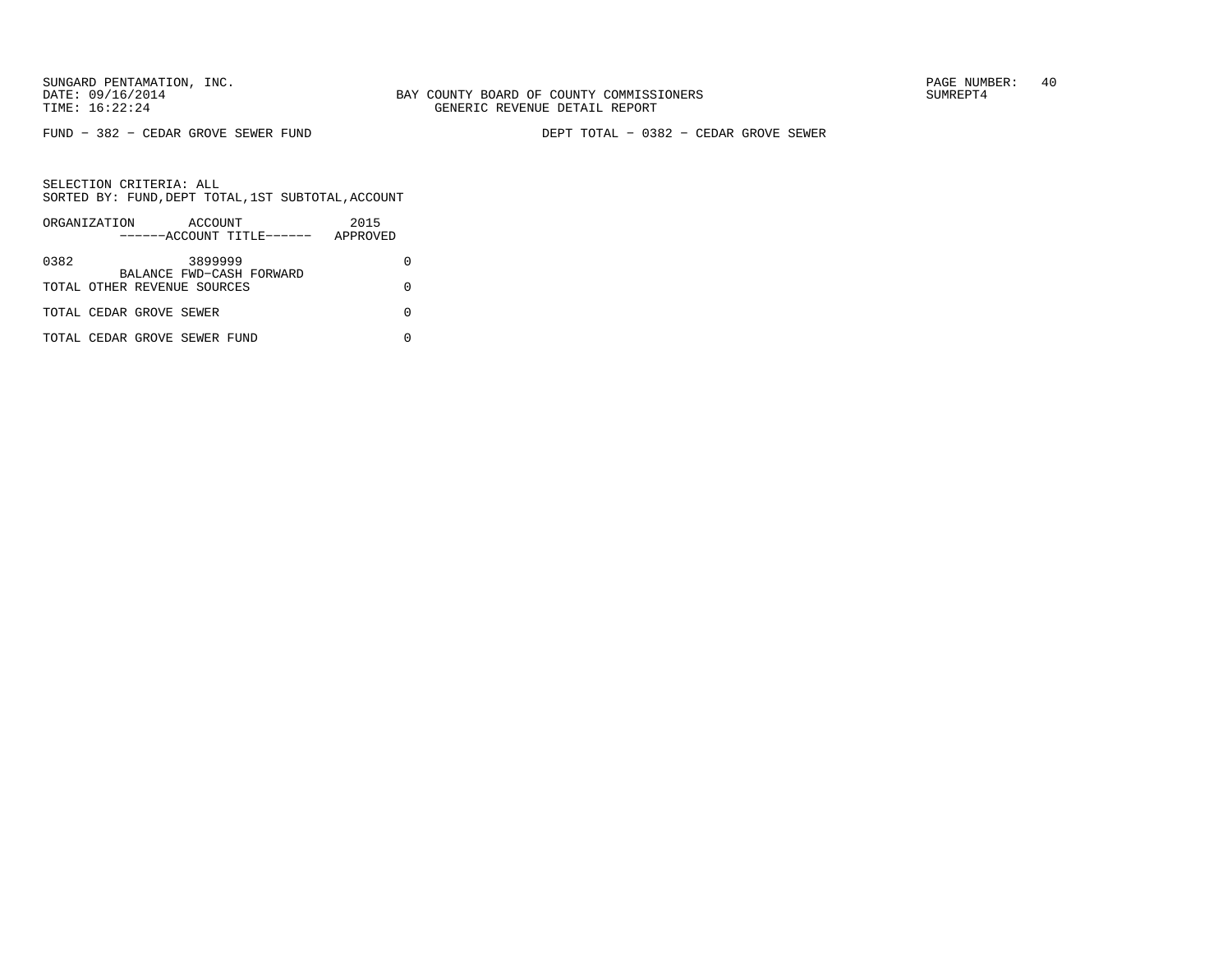FUND − 383 − CEDAR GROVE CRA DEPT TOTAL − − TITLE NOT FOUND

| ORGANIZATION                | ACCOUNT |                                    | 2015 |          |
|-----------------------------|---------|------------------------------------|------|----------|
|                             |         | ------ACCOUNT TITLE------ APPROVED |      |          |
| 383                         | 3115001 |                                    |      | 0        |
| TIF-CORE CRA<br>383         | 3115002 |                                    |      | $\Omega$ |
| TIF-BRANNONVILLE CRA        |         |                                    |      |          |
| TOTAL TAXES                 |         |                                    |      | $\Omega$ |
|                             |         |                                    |      |          |
| 383                         | 3611100 |                                    |      | $\Omega$ |
| INTEREST-POOL<br>383        | 3613005 |                                    |      | $\Omega$ |
| TOTAL INTEREST EARNINGS     |         | UNREALZD GAIN/LOSS INVEST          |      | $\Omega$ |
|                             |         |                                    |      |          |
|                             |         |                                    |      |          |
| 383                         | 3810001 | TRNSF FRM GENERAL FD(001)          |      | $\Omega$ |
| TOTAL OTHER REVENUE SOURCES |         |                                    |      | $\Omega$ |
| TOTAL TITLE NOT FOUND       |         |                                    |      | $\Omega$ |
|                             |         |                                    |      |          |
| TOTAL CEDAR GROVE CRA       |         |                                    |      | O        |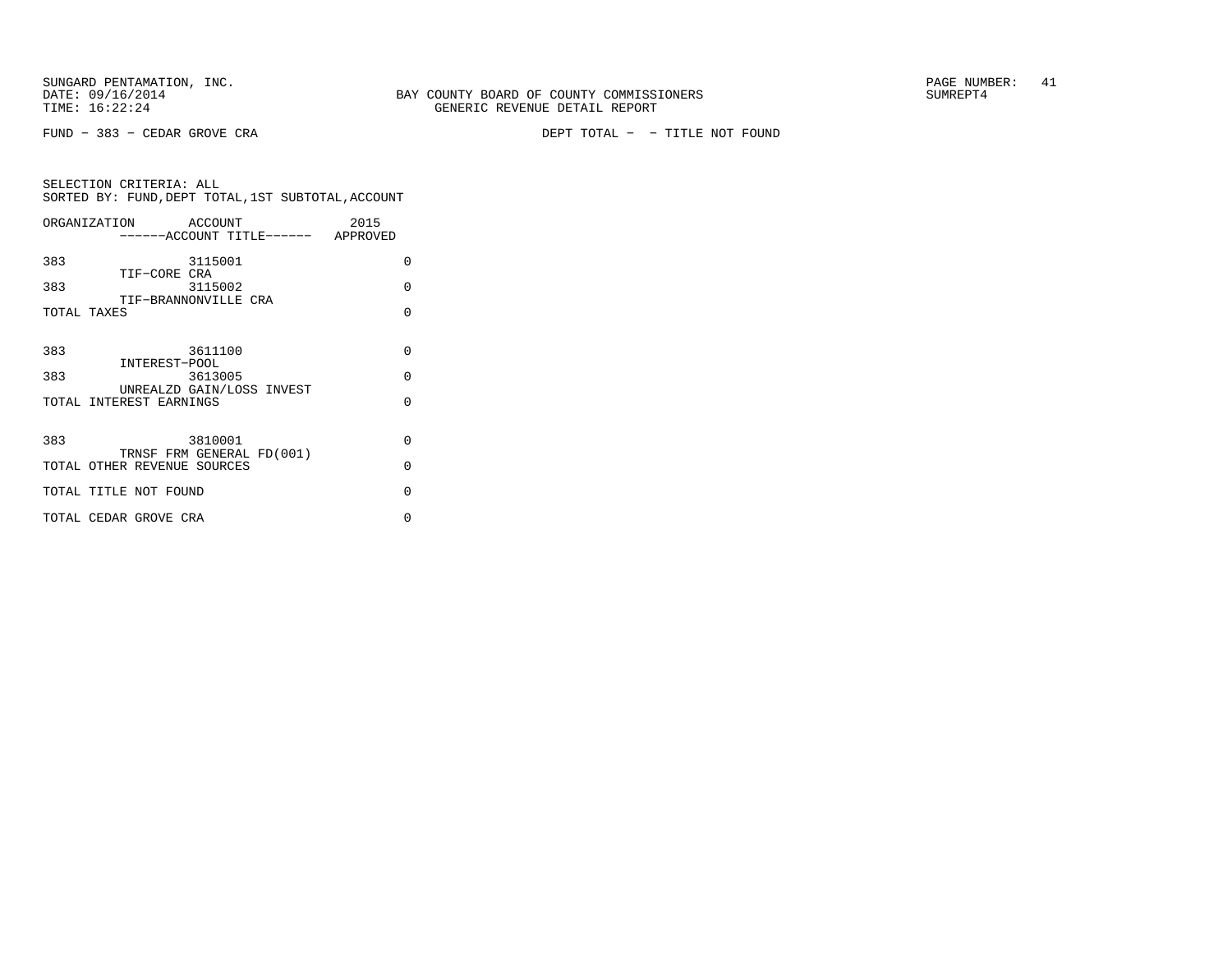FUND − 401 − WATER SYSTEM REVENUE FUND DEPT TOTAL − − TITLE NOT FOUND

| ORGANIZATION | ACCOUNT<br>------ACCOUNT TITLE------ APPROVED               | 2015       |
|--------------|-------------------------------------------------------------|------------|
| 401          | 3312003                                                     | 0          |
| 401          | FED GRANT-EPA<br>3340001                                    | 0          |
| 401          | STATE GRANTS<br>3344908                                     | 0          |
| 401          | ST<br>GRANT-NW FL WTR MGT<br>3347906                        | 0          |
|              | ST GRANT-FISH & WILDLIFE<br>TOTAL INTERGOVERNMENTAL REVENUE | 0          |
| 401          | 3433005                                                     | 8,099,352  |
| 401          | UTILITY FEE-TREATED WATER<br>3433007                        | 6,988,585  |
| 401          | UTILITY FEE-TRTD WTR PCB<br>3433010                         | 657,150    |
| 401          | UTILITY FEE-RAW WATER<br>3433025                            | 0          |
| 401          | WATER FEES-METER<br>3435060                                 | 0          |
|              | CHRGS FOR SERV-RTL WSTWTR                                   |            |
| 401          | 3436100<br>CHRGS FOR SERVICE-WTR/SWR                        | 0          |
|              | TOTAL CHARGES FOR SERVICES                                  | 15,745,087 |
| 401          | 3640010                                                     | 0          |
| 401          | SALE OF FIXED ASSETS<br>3659010                             | 0          |
| 401          | SALE OF SURPLUS OR SCRAP<br>3660007                         | 0          |
|              | CONTRIB-OTHER GOVT UNITS                                    |            |
| 401          | 3699001<br>OTHER MISC REVENUE                               | $\Omega$   |
| 401          | 3699005<br>PENALTIES                                        | 0          |
| 401          | 3699012<br>INSURANCE PROCEEDS                               | 0          |
|              | TOTAL MISCELLANEOUS REVENUE                                 | $\Omega$   |
| 401          | 3611100                                                     | 0          |
| 401          | INTEREST-POOL<br>3611107                                    | 0          |
| 401          | INTEREST<br>3613005                                         | 0          |
|              | UNREALZD GAIN/LOSS INVEST<br>TOTAL INTEREST EARNINGS        | 0          |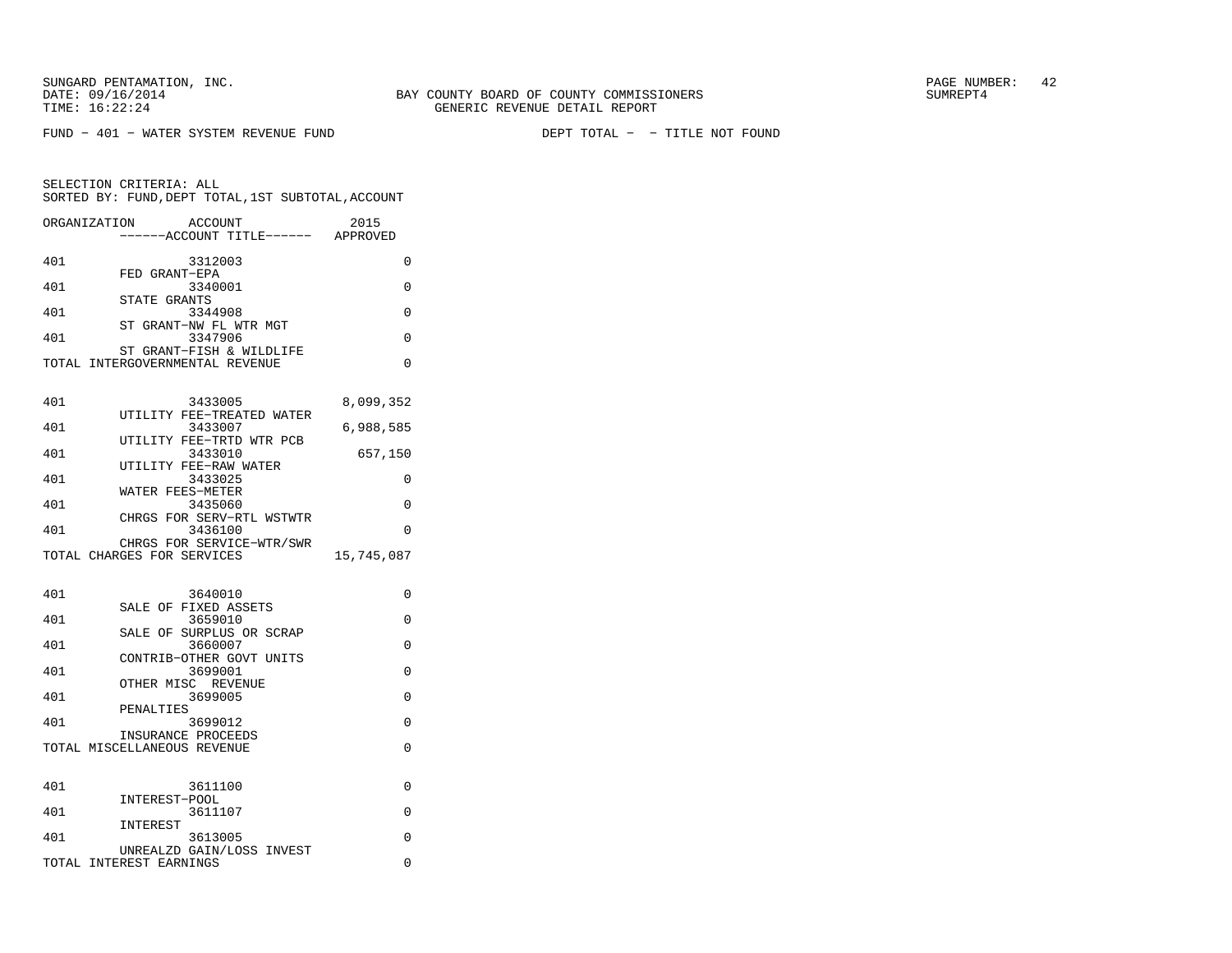FUND − 401 − WATER SYSTEM REVENUE FUND DEPT TOTAL − − TITLE NOT FOUND

| ORGANIZATION         | ACCOUNT<br>------ACCOUNT TITLE------ APPROVED            | 2015                                                       |
|----------------------|----------------------------------------------------------|------------------------------------------------------------|
| 401                  | 3631001                                                  | O                                                          |
| 401                  | SPECIAL ASSESSMENTS<br>3632304                           | $\Omega$                                                   |
| 401                  | IMPACT FEES-WTR/LAKE MRL<br>3632305                      | 383,000                                                    |
|                      | IMPACT FEES-WATER<br>TOTAL SPECIAL ASSESSMENTS           | 383,000                                                    |
|                      |                                                          |                                                            |
| 401                  | 3810420                                                  | $\Omega$                                                   |
| 401                  | TRNSF FRM RETAIL WTR(420)<br>3810425                     | $\Omega$                                                   |
| 401                  | TRNSF FRM INDUS WSTE(425)<br>3840005                     | $\Omega$                                                   |
| 401                  | <b>LOAN PROCEEDS</b><br>3840010                          | $\Omega$                                                   |
| $\sim$ $\sim$ $\sim$ | <b>BOND PROCEEDS</b><br>$\begin{array}{c} \n\end{array}$ | $\begin{array}{c} \n \cdot & \cdot & \cdot \n \end{array}$ |

| ⊥∪⊥ | J U I U I U U                                           |            |  |
|-----|---------------------------------------------------------|------------|--|
| 401 | TRNSF FRM RETAIL WTR(420)<br>3810425                    | $\Omega$   |  |
| 401 | TRNSF FRM INDUS WSTE(425)<br>3840005                    | $\Omega$   |  |
| 401 | LOAN PROCEEDS<br>3840010                                | $\Omega$   |  |
|     | BOND PROCEEDS                                           |            |  |
| 401 | 3898010<br>CONTRIBUTION-STONE/ARZONA                    | 152,345    |  |
| 401 | 3899996<br>RESERVE RELEASE                              | $\Omega$   |  |
| 401 | 3899999                                                 | 8,700,000  |  |
|     | BALANCE FWD-CASH FORWARD<br>TOTAL OTHER REVENUE SOURCES | 8,852,345  |  |
|     | TOTAL TITLE NOT FOUND                                   | 24,980,432 |  |
|     | TOTAL WATER SYSTEM REVENUE FUND                         | 24,980,432 |  |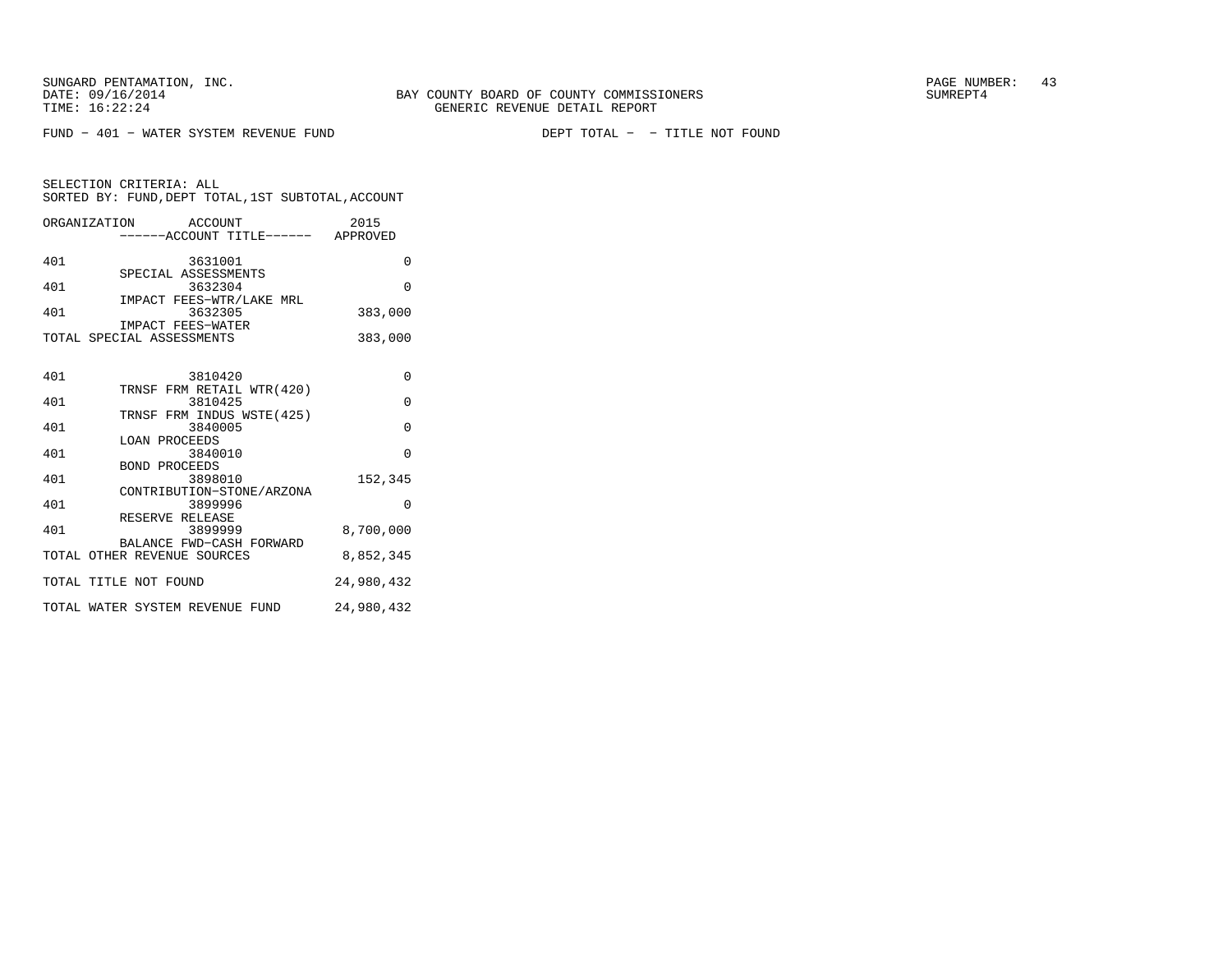FUND − 420 − RETAIL WATER & WASTEWATER DEPT TOTAL − − TITLE NOT FOUND

| SELECTION CRITERIA: ALL<br>SORTED BY: FUND, DEPT TOTAL, 1ST SUBTOTAL, ACCOUNT |                                                              |           |  |
|-------------------------------------------------------------------------------|--------------------------------------------------------------|-----------|--|
| ORGANIZATION                                                                  | ACCOUNT<br>----ACCOUNT TITLE------ APPROVED                  | 2015      |  |
| 420                                                                           | 3343106                                                      | 0         |  |
| 420                                                                           | ST GRANT-FLA ENTERPRISE<br>3343108                           | $\Omega$  |  |
|                                                                               | ST GRANT-FL ENTP/AFRL PRJ<br>TOTAL INTERGOVERNMENTAL REVENUE | 0         |  |
| 420                                                                           | 3429014                                                      | 3,420     |  |
| 420                                                                           | CHRG FOR SRV-PLAN REV/ENG<br>3433022                         | 2,486,000 |  |
| 420                                                                           | UTILITY FEE-RETAIL WATER<br>3433025                          | 56,000    |  |
| 420                                                                           | WATER FEES-METER<br>3433027                                  | 0         |  |
| 420                                                                           | UTILITY FEES-TANKERS<br>3435005                              | 0         |  |
| 420                                                                           | CHRGS FOR SRV-PARKER<br>3435007                              | 19,533    |  |
| 420                                                                           | CHRGS FOR SRV-MEX BCH<br>3435009                             | 3,045     |  |
| 420                                                                           | CHRGS FOR SRV-COURT HOUSE<br>3435010                         | 3,045     |  |
| 420                                                                           | CHRGS FOR SRV-PARKS&REC<br>3435011                           | 3,045     |  |
| 420                                                                           | CHRGS FOR SRV-RDS&BRDGS<br>3435030                           | 187,333   |  |
|                                                                               | UTILITY FEE-MEX BCH DEBT                                     |           |  |
| 420                                                                           | 3435031<br>UTILITY FEE-MEX BCH R&R                           | 15,714    |  |
| 420                                                                           | 3435032<br>UTILITY FEE-MEX BCH RATE                          | 28,100    |  |
| 420                                                                           | 3435040<br>UTILITY FEE-RETAIL SEWER                          | 4,764,497 |  |
| 420                                                                           | 3435045<br>UTILITY FEE-WHLSLE/MEX BC                         | 135,711   |  |
| 420                                                                           | 3435047<br>UTILITY FEE-WHLSLE/TYNDLL                         | 975,601   |  |
| 420                                                                           | 3435049<br>UTILITY FEE-R&R/TYNDALL                           | 61,457    |  |
| 420                                                                           | 3435050<br>UTILITY FEE-TXS/TYNDALL                           | 21,768    |  |
| 420                                                                           | 3435052<br>UTILITY FEE-REUSE TYNDALL                         | 13,483    |  |
| 420                                                                           | 3435053<br>UTILITY FEE-MAINT & DEPRC                         | 0         |  |
| 420                                                                           | 3435055<br>CAP RESERVATION/TYNDALL                           | 377,374   |  |
| 420                                                                           | 3435057<br>CHRGS FOR SRV-AWT STAFF                           | 1,697,600 |  |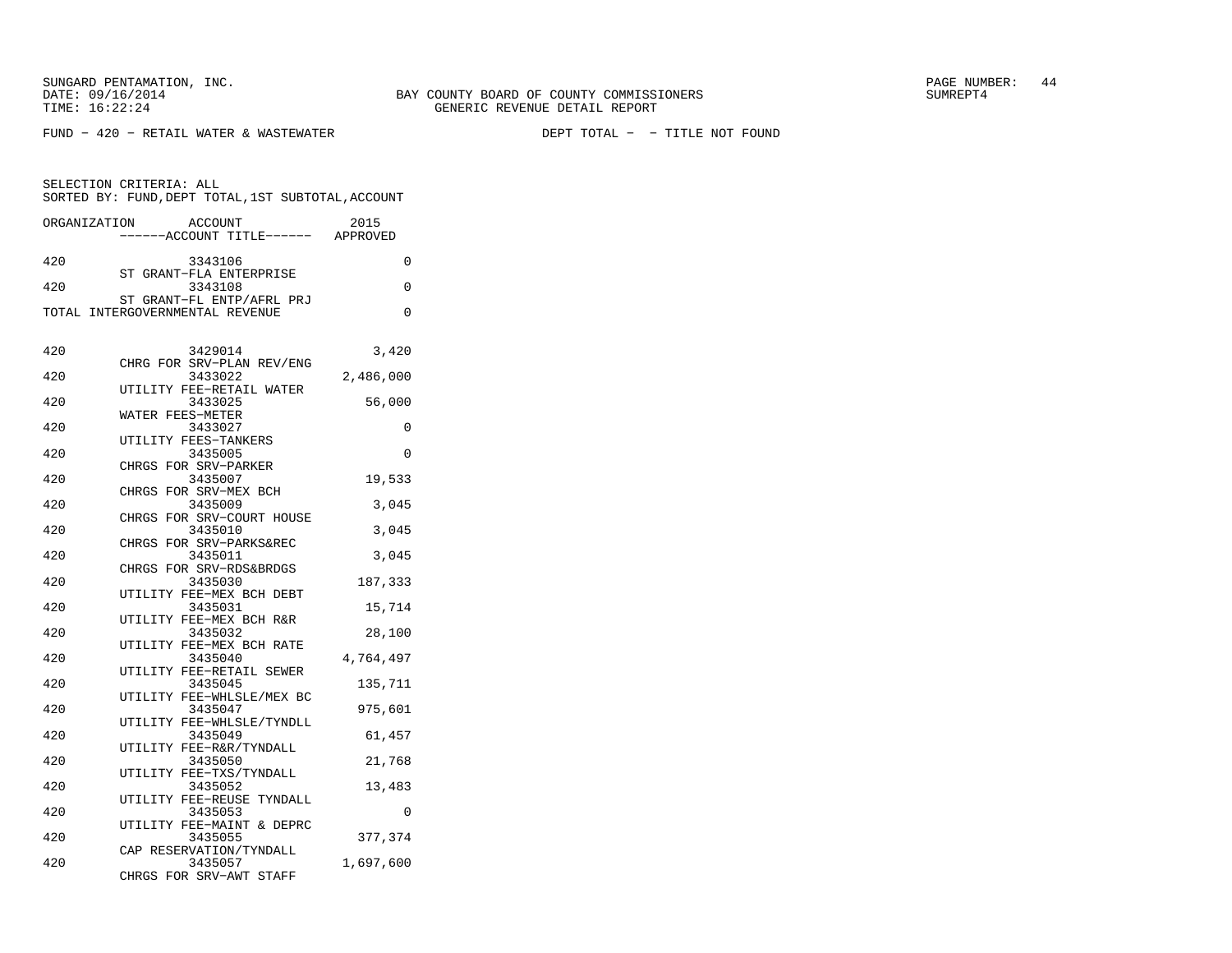FUND − 420 − RETAIL WATER & WASTEWATER DEPT TOTAL − − TITLE NOT FOUND

|     | ORGANIZATION<br>ACCOUNT<br>----ACCOUNT TITLE------       | 2015<br>APPROVED |
|-----|----------------------------------------------------------|------------------|
| 420 | 3436100                                                  | 30,000           |
|     | CHRGS FOR SERVICE-WTR/SWR<br>TOTAL CHARGES FOR SERVICES  | 10,882,726       |
| 420 | 3631050                                                  | 0                |
| 420 | R & M SEWER ESCROW<br>3660001                            | 0                |
| 420 | CONTRIBUTIONS-PRIVATE SRC<br>3660007                     | 0                |
| 420 | CONTRIB-OTHER GOVT UNITS<br>3699001                      | 50,000           |
| 420 | OTHER MISC REVENUE<br>3699005                            | 70,000           |
|     | PENALTIES<br>TOTAL MISCELLANEOUS REVENUE                 | 120,000          |
|     |                                                          |                  |
| 420 | 3611100<br>INTEREST-POOL                                 | 25,000           |
| 420 | 3613005<br>UNREALZD GAIN/LOSS INVEST                     | 0                |
|     | TOTAL INTEREST EARNINGS                                  | 25,000           |
| 420 | 3632303                                                  | 0                |
| 420 | IMPACT FEES-WTR/RIVER CMP<br>3632304                     | 4,000            |
| 420 | IMPACT FEES-WTR/LAKE MRL<br>3632305<br>IMPACT FEES-WATER | 45,000           |
| 420 | 3632307<br><b>IMPACT FEES-SEWER</b>                      | 76,000           |
| 420 | 3632308<br>IMPACT FEES-SWR/RIVER CMP                     | 0                |
| 420 | 3632309<br>IMPACT FEES-SWR/LAKE MRL                      | 151,273          |
|     | TOTAL SPECIAL ASSESSMENTS                                | 276,273          |
| 420 | 3810401                                                  | 0                |
| 420 | TRNSF FRM WATER SYS (401)<br>3810425                     | 0                |
| 420 | TRNSF<br>FRM INDUS WSTE(425)<br>3840005                  | $\Omega$         |
| 420 | LOAN PROCEEDS<br>3840010                                 | 0                |
| 100 | <b>BOND PROCEEDS</b><br>$\bigcap_{n=1}^{n}$              | $\sim$           |

|     | BOND PROCEEDS         |  |
|-----|-----------------------|--|
| 420 | 3897001               |  |
|     | CAPITAL CONTRIB-OTHER |  |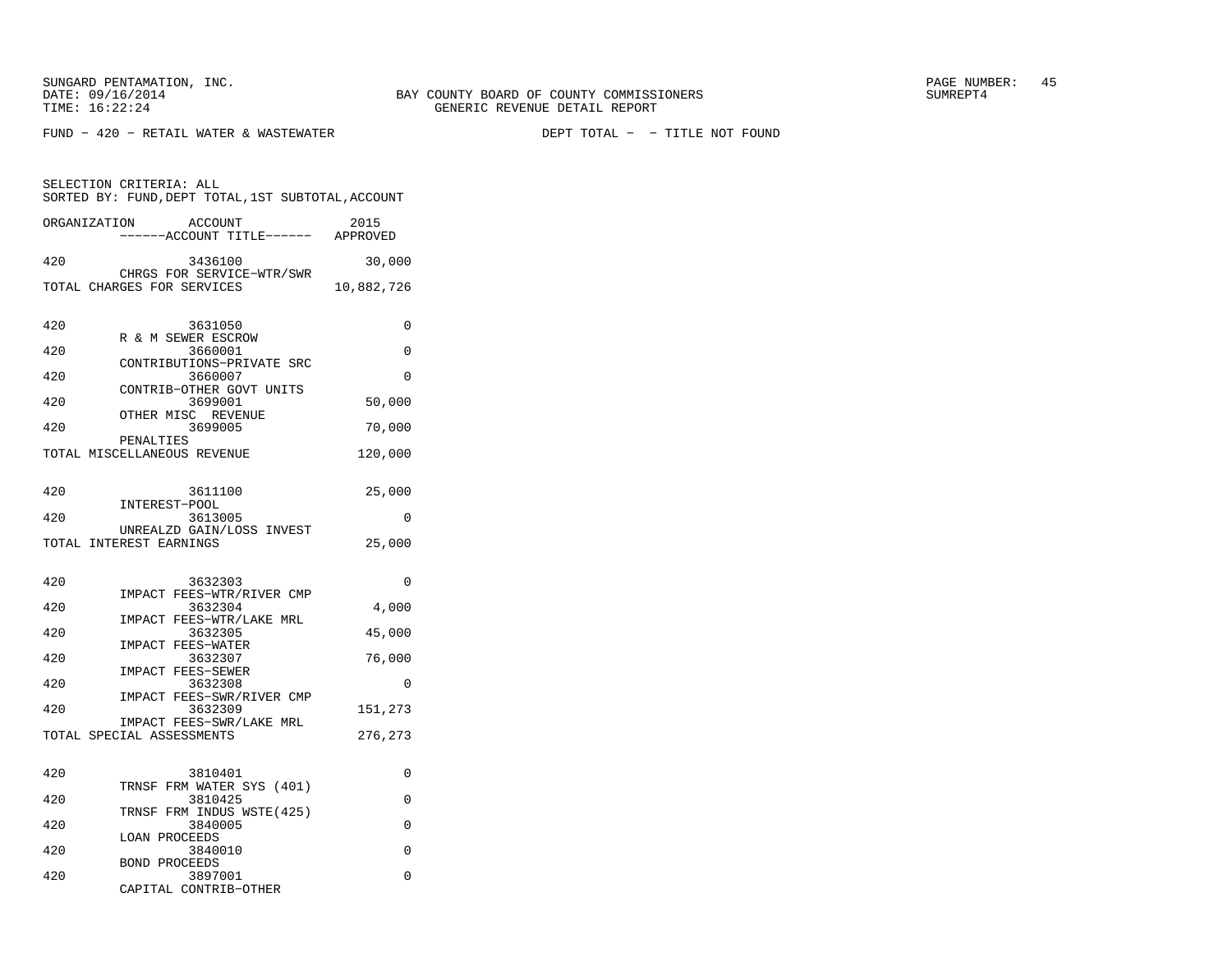FUND − 420 − RETAIL WATER & WASTEWATER DEPT TOTAL − − TITLE NOT FOUND

| ORGANIZATION                    |                 | ACCOUNT                  |                           | 2015       |
|---------------------------------|-----------------|--------------------------|---------------------------|------------|
|                                 |                 |                          | ------ACCOUNT TITLE------ | APPROVED   |
| 420                             |                 | 3899996                  |                           | 1,200,000  |
|                                 | RESERVE RELEASE |                          |                           |            |
| 420                             |                 | 3899997                  |                           | 0          |
|                                 |                 | BAL FWD-IMPACT FEES      |                           |            |
| 420                             |                 | 3899998                  |                           | $\Omega$   |
|                                 |                 |                          | BALANCE FWD-BOND PROCEEDS |            |
| 420                             |                 | 3899999                  |                           | $\Omega$   |
|                                 |                 | BALANCE FWD-CASH FORWARD |                           |            |
| TOTAL OTHER REVENUE SOURCES     |                 |                          |                           | 1,200,000  |
| TOTAL TITLE NOT FOUND           |                 |                          |                           | 12,503,999 |
|                                 |                 |                          |                           |            |
| TOTAL RETAIL WATER & WASTEWATER |                 |                          |                           | 12,503,999 |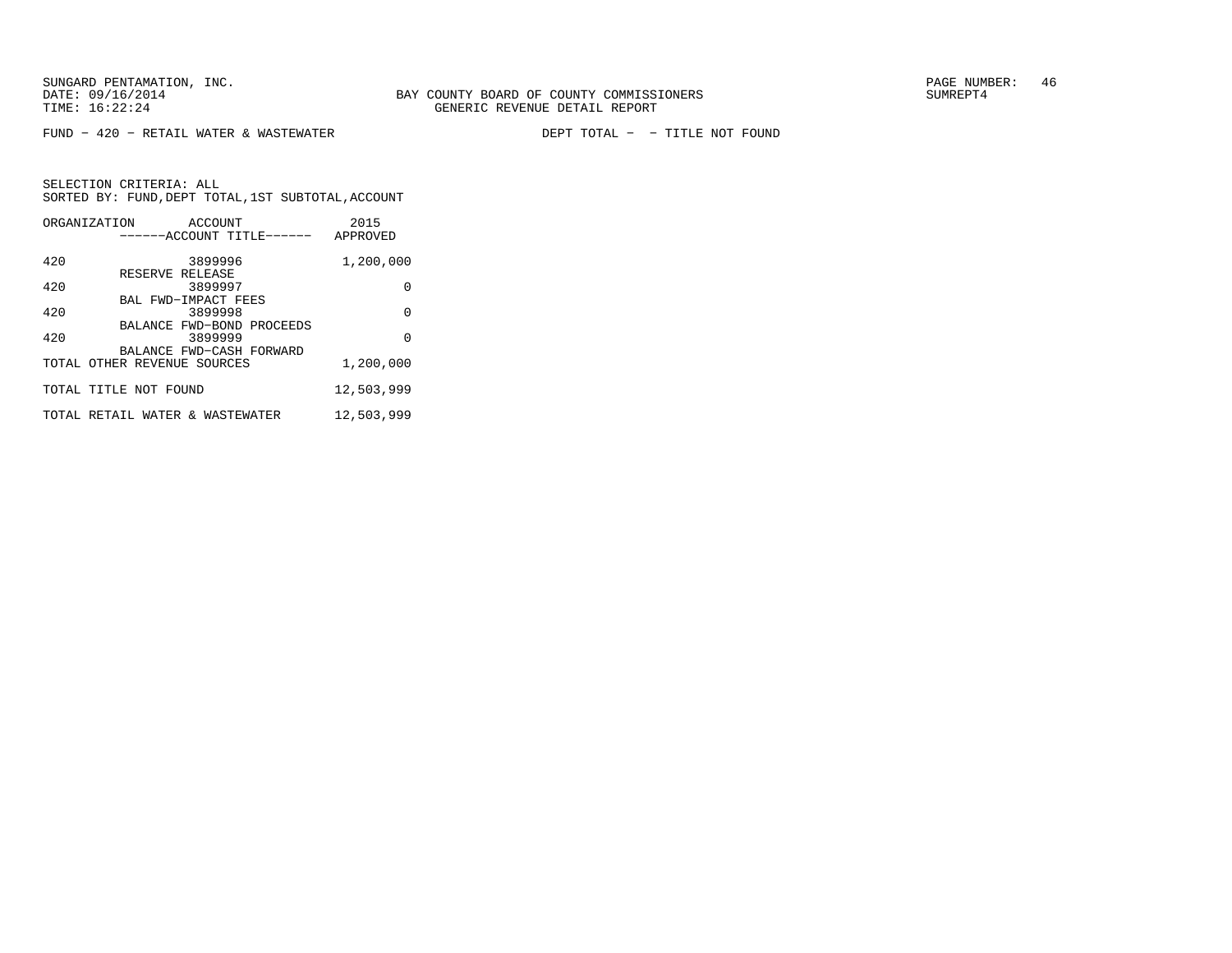FUND − 422 − N BAY RETAIL WTR & WSTWTR DEPT TOTAL − − TITLE NOT FOUND

|     | ORGANIZATION<br>ACCOUNT<br>----ACCOUNT TITLE------ APPROVED | 2015        |
|-----|-------------------------------------------------------------|-------------|
|     |                                                             |             |
| 422 | 3429014                                                     | $\Omega$    |
| 422 | CHRG FOR SRV-PLAN REV/ENG<br>3433022                        | 0           |
| 422 | UTILITY FEE-RETAIL WATER<br>3433025                         | $\Omega$    |
| 422 | WATER FEES-METER<br>3435040                                 | $\Omega$    |
| 422 | UTILITY FEE-RETAIL SEWER<br>3436100                         | 0           |
|     | CHRGS FOR SERVICE-WTR/SWR<br>TOTAL CHARGES FOR SERVICES     | $\Omega$    |
| 422 | 3699001                                                     | $\Omega$    |
|     | OTHER MISC REVENUE                                          |             |
| 422 | 3699005<br>PENALTIES                                        | $\Omega$    |
|     | TOTAL MISCELLANEOUS REVENUE                                 | 0           |
| 422 | 3611100                                                     | 0           |
|     | INTEREST-POOL                                               |             |
| 422 | 3613005<br>UNREALZD GAIN/LOSS INVEST                        | $\Omega$    |
|     | TOTAL INTEREST EARNINGS                                     | $\Omega$    |
|     |                                                             |             |
| 422 | 3632304                                                     | $\Omega$    |
| 422 | IMPACT FEES-WTR/LAKE MRL<br>3632305                         | $\Omega$    |
|     | <b>IMPACT FEES-WATER</b>                                    |             |
| 422 | 3632307                                                     | $\Omega$    |
| 422 | <b>IMPACT FEES-SEWER</b><br>3632309                         | $\Omega$    |
|     | IMPACT FEES-SWR/LAKE MRL                                    |             |
|     | TOTAL SPECIAL ASSESSMENTS                                   | 0           |
| 422 | 3840005                                                     | 0           |
| 422 | <b>LOAN PROCEEDS</b><br>3840010                             | $\Omega$    |
|     | <b>BOND PROCEEDS</b>                                        |             |
| 422 | 3897001                                                     | $\Omega$    |
| 422 | CAPITAL CONTRIB-OTHER<br>3899999                            | $\Omega$    |
|     | BALANCE FWD-CASH FORWARD<br>TOTAL OTHER REVENUE SOURCES     | $\Omega$    |
|     | TOTAL TITLE NOT FOUND                                       | $\mathbf 0$ |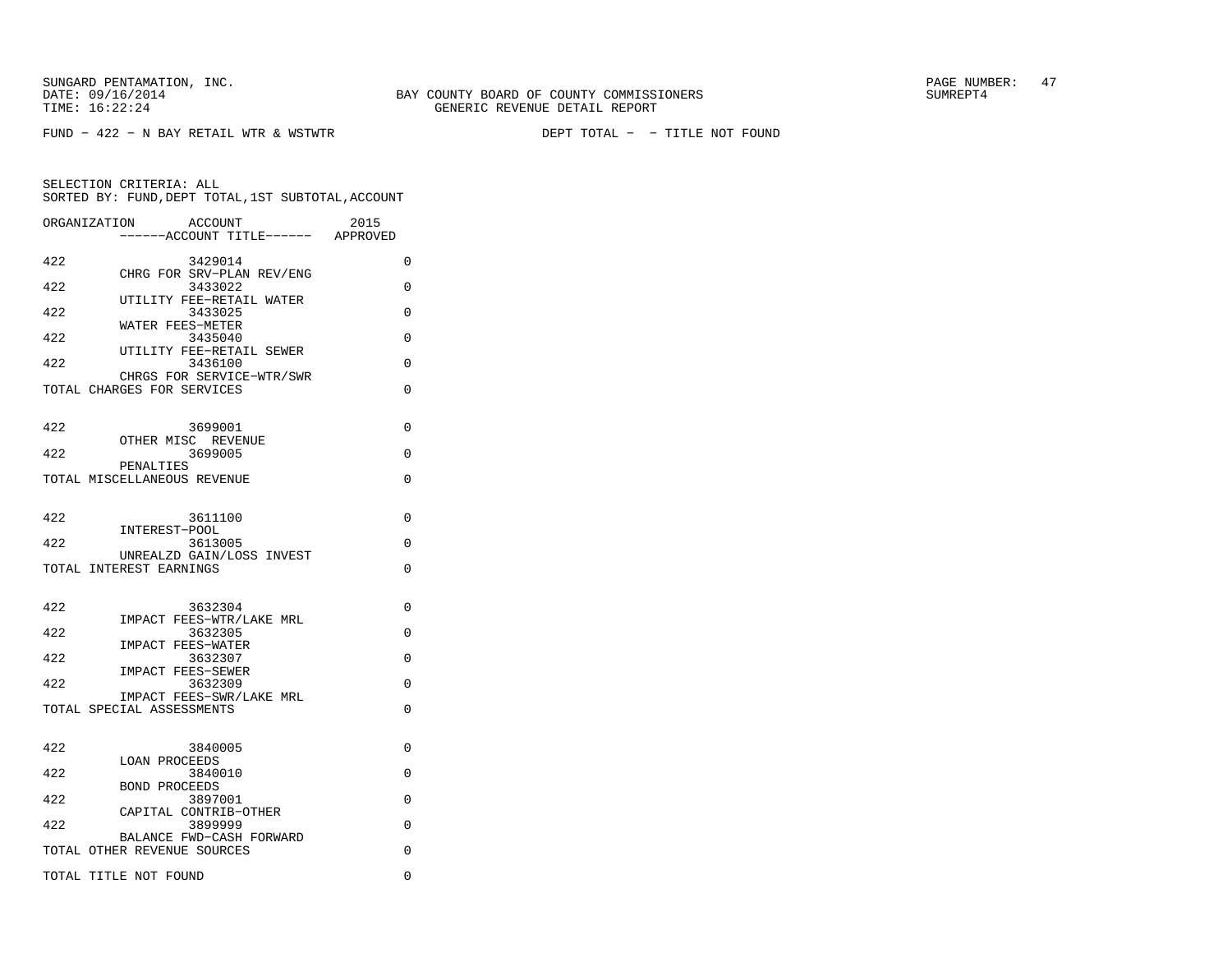SUNGARD PENTAMATION, INC.<br>DATE: 09/16/2014 SUMREPT4

FUND − 422 − N BAY RETAIL WTR & WSTWTR DEPT TOTAL − − TITLE NOT FOUND

SELECTION CRITERIA: ALLSORTED BY: FUND,DEPT TOTAL,1ST SUBTOTAL,ACCOUNT

ORGANIZATION ACCOUNT 2015−−−−−−ACCOUNT TITLE−−−−−− APPROVED

TOTAL N BAY RETAIL WTR & WSTWTR 0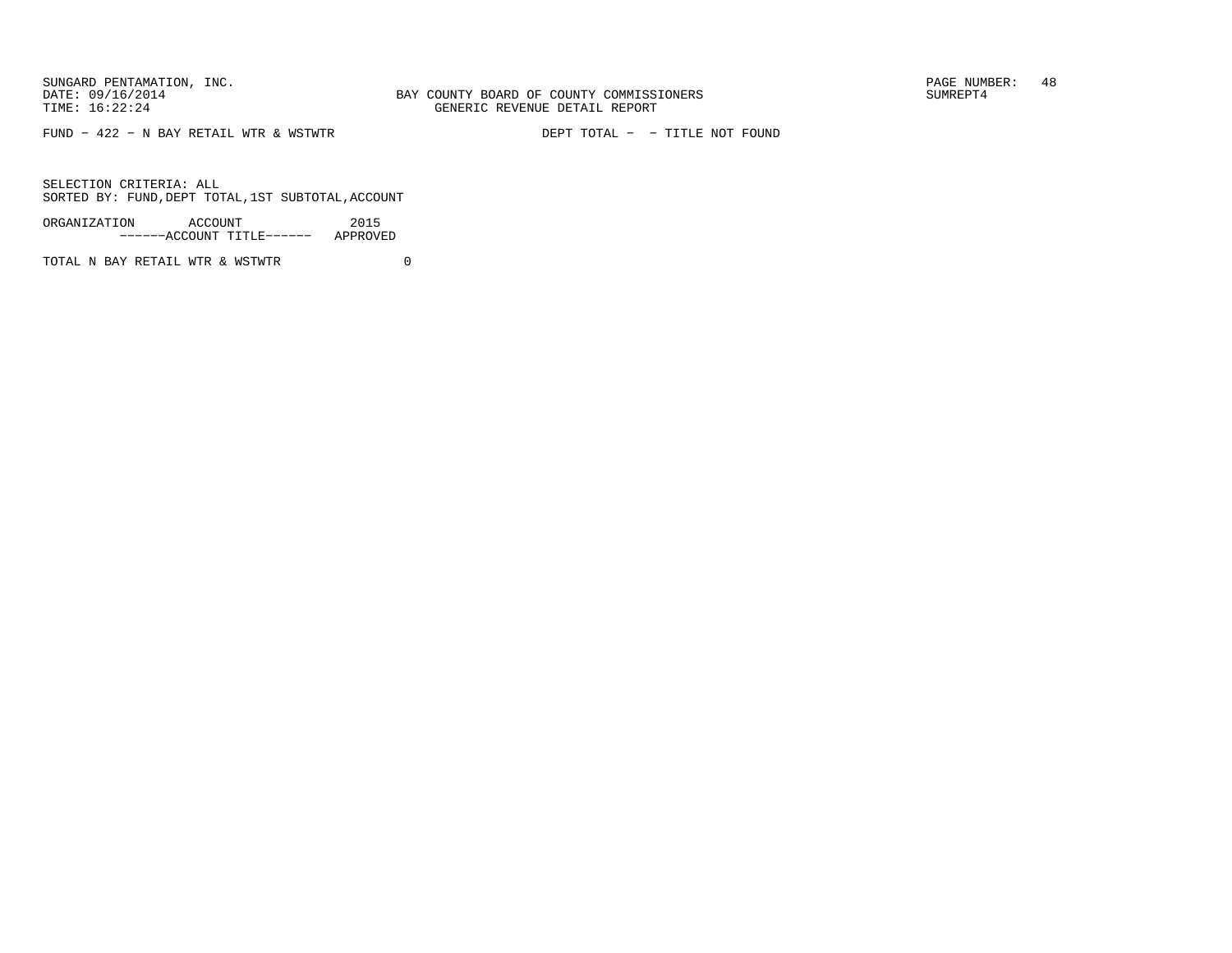FUND − 424 − CEDAR GRV−RETAIL WTR & WW DEPT TOTAL − − TITLE NOT FOUND

|     | ORGANIZATION<br><b>ACCOUNT</b><br>-----ACCOUNT TITLE------ APPROVED | 2015     |
|-----|---------------------------------------------------------------------|----------|
| 424 | 3429014                                                             | $\Omega$ |
| 424 | CHRG FOR SRV-PLAN REV/ENG<br>3433022                                | 0        |
| 424 | UTILITY FEE-RETAIL WATER<br>3433025                                 | $\Omega$ |
| 424 | WATER FEES-METER<br>3435040                                         | $\Omega$ |
| 424 | UTILITY FEE-RETAIL SEWER<br>3436100                                 | 0        |
|     | CHRGS FOR SERVICE-WTR/SWR<br>TOTAL CHARGES FOR SERVICES             | $\Omega$ |
| 424 | 3699001                                                             | $\Omega$ |
| 424 | OTHER MISC REVENUE<br>3699005                                       | $\Omega$ |
|     | PENALTIES<br>TOTAL MISCELLANEOUS REVENUE                            | $\Omega$ |
| 424 | 3611100                                                             | $\Omega$ |
| 424 | INTEREST-POOL<br>3613005                                            | $\Omega$ |
|     | UNREALZD GAIN/LOSS INVEST<br>TOTAL INTEREST EARNINGS                | $\Omega$ |
| 424 | 3632305<br><b>IMPACT FEES-WATER</b>                                 | 0        |
| 424 | 3632307                                                             | $\Omega$ |
|     | IMPACT FEES-SEWER<br>TOTAL SPECIAL ASSESSMENTS                      | $\Omega$ |
| 424 | 3810382<br>TRNSF FRM CEDAR GRV SWR                                  | $\Omega$ |
| 424 | 3840010                                                             | $\Omega$ |
| 424 | <b>BOND PROCEEDS</b><br>3899999                                     | 0        |
|     | BALANCE FWD-CASH FORWARD<br>TOTAL OTHER REVENUE SOURCES             | $\Omega$ |
|     | TOTAL TITLE NOT FOUND                                               | $\Omega$ |
|     | TOTAL CEDAR GRV-RETAIL WTR & WW                                     | 0        |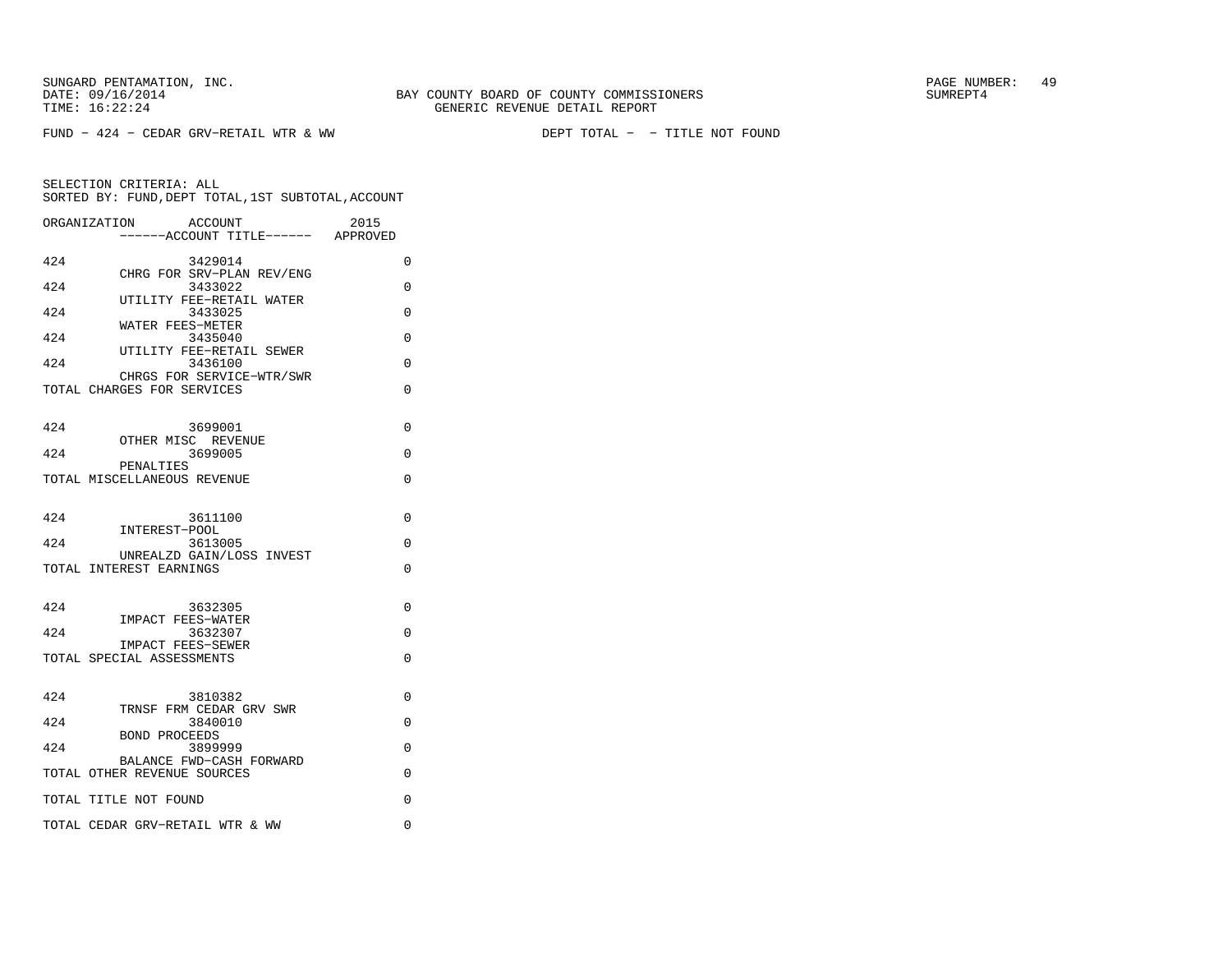FUND − 425 − INDUSTRIAL WASTEWATER DEPT TOTAL − − TITLE NOT FOUND

|     | ORGANIZATION ACCOUNT                                    | 2015     |
|-----|---------------------------------------------------------|----------|
|     | -----ACCOUNT TITLE------ APPROVED                       |          |
| 425 | 3412001                                                 | $\Omega$ |
|     | CHRGS FOR SERVICE                                       |          |
| 425 | 3435501<br>CHRGS FOR SRV-3% ADMIN                       | $\Omega$ |
| 425 | 3435505                                                 | $\Omega$ |
|     | CHRGS FOR SRV-STONE                                     |          |
| 425 | 3435512                                                 | $\Omega$ |
|     | CHRGS FOR SRV-ARIZONA CHM<br>TOTAL CHARGES FOR SERVICES | $\Omega$ |
|     |                                                         |          |
|     |                                                         |          |
| 425 | 3640010                                                 | $\Omega$ |
|     | SALE OF FIXED ASSETS                                    |          |
|     | TOTAL MISCELLANEOUS REVENUE                             | $\Omega$ |
|     |                                                         |          |
| 425 | 3611100                                                 | $\Omega$ |
|     | INTEREST-POOL                                           |          |
| 425 | 3613005                                                 | $\Omega$ |
|     | UNREALZD GAIN/LOSS INVEST<br>TOTAL INTEREST EARNINGS    | $\Omega$ |
|     |                                                         |          |
|     |                                                         |          |
| 425 | 3899999                                                 | $\Omega$ |
|     | BALANCE FWD-CASH FORWARD                                |          |
|     | TOTAL OTHER REVENUE SOURCES                             | $\Omega$ |
|     | TOTAL TITLE NOT FOUND                                   | $\Omega$ |
|     |                                                         |          |
|     | TOTAL INDUSTRIAL WASTEWATER                             | $\Omega$ |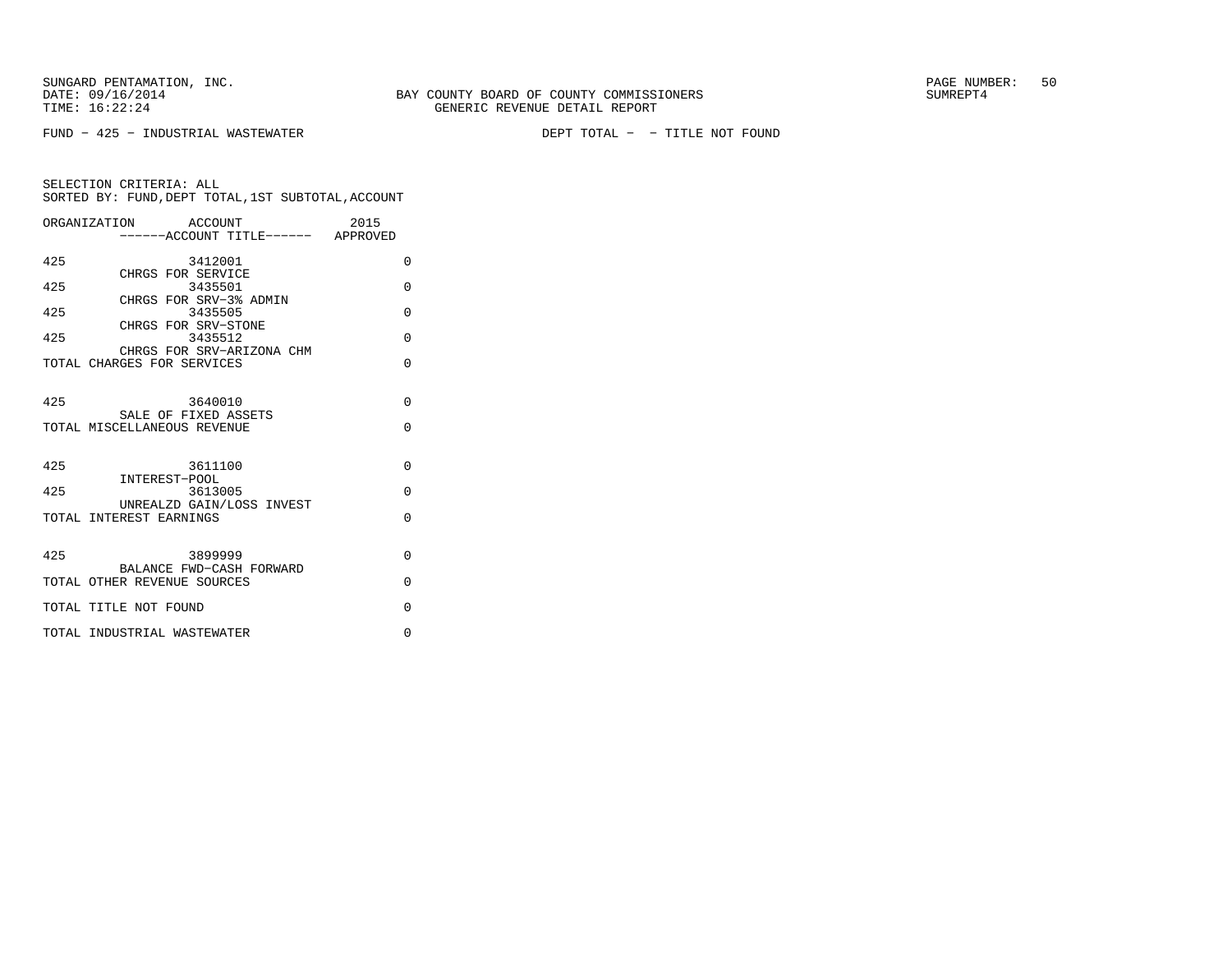FUND − 430 − SOLID WASTE FUND DEPT TOTAL − − TITLE NOT FOUND

|              | SELECTION CRITERIA: ALL<br>SORTED BY: FUND, DEPT TOTAL, 1ST SUBTOTAL, ACCOUNT |            |
|--------------|-------------------------------------------------------------------------------|------------|
| ORGANIZATION | ACCOUNT<br>-----ACCOUNT TITLE------ APPROVED                                  | 2015       |
| 430          | 3290010                                                                       | 2,500      |
|              | LICENSE & PERMIT/SOLID WS<br>TOTAL LICENSES AND PERMITS                       | 2,500      |
| 430          | 3312306                                                                       | $\Omega$   |
| 430          | FED GRANT-HURRICANE IVAN<br>3343410                                           | $\Omega$   |
|              | ST GRANT-SM CAP GENERATOR<br>TOTAL INTERGOVERNMENTAL REVENUE                  | 0          |
| 430          | 3434005<br>FEES-OUT OF COUNTY                                                 | 0          |
| 430          | 3434010                                                                       | 9,266,000  |
| 430          | FEES-TIPPING<br>3434015                                                       | 1,128,000  |
| 430          | INCINERATOR-SPECIALTY WST<br>3434505                                          | 0          |
| 430          | CHRGS-FL POWER ENRGY SALE<br>3434510                                          | 0          |
| 430          | CHRGS-FL POWER CAPACITY<br>3434515                                            | 1,920,000  |
| 430          | CHRGS-ELECTRICITY SALES<br>3437005                                            | 450,000    |
|              | CHRGS FOR SRV-METAL EXTRC<br>TOTAL CHARGES FOR SERVICES                       | 12,764,000 |
| 430          | 3620002                                                                       | $\Omega$   |
| 430          | LEASE-CITY TRNSF STATION<br>3640010                                           | 25,000     |
| 430          | SALE OF FIXED ASSETS<br>3659010                                               | 35,000     |
| 430          | SALE OF SURPLUS OR SCRAP<br>3660001                                           | $\Omega$   |
| 430          | CONTRIBUTIONS-PRIVATE SRC<br>3670001                                          | $\Omega$   |
| 430          | GAIN/LOSS ON SALE INVSTMT<br>3699001                                          | 157,500    |
| 430          | OTHER MISC REVENUE<br>3699005                                                 | 25,000     |
| 430          | PENALTIES<br>3699012                                                          | $\Omega$   |
|              | INSURANCE PROCEEDS<br>TOTAL MISCELLANEOUS REVENUE                             | 242,500    |
| 430          | 3611100<br>INTEREST-POOL                                                      | 100,000    |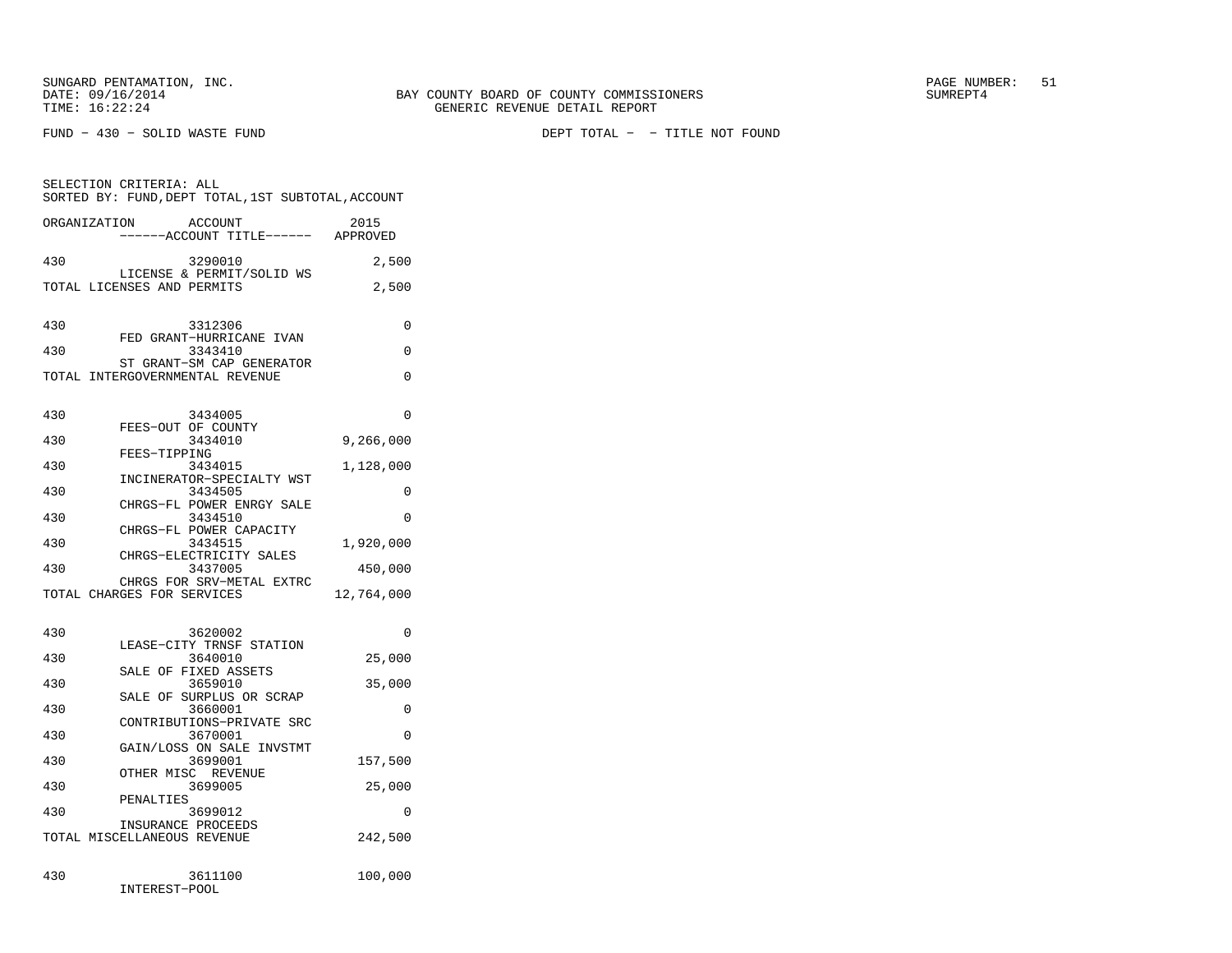SELECTION CRITERIA: ALL

FUND − 430 − SOLID WASTE FUND DEPT TOTAL − − TITLE NOT FOUND

| SORTED BY: FUND, DEPT TOTAL, 1ST SUBTOTAL, ACCOUNT         |            |
|------------------------------------------------------------|------------|
| ORGANIZATION ACCOUNT<br>------ACCOUNT TITLE------ APPROVED | 2015       |
| 430<br>3613005                                             | O          |
| UNREALZD GAIN/LOSS INVEST<br>TOTAL INTEREST EARNINGS       | 100,000    |
| 430<br>3899995                                             | $\Omega$   |
| RESERVE RELEASE-CASH FWD<br>430<br>3899996                 | $\Omega$   |
| RESERVE RELEASE<br>3899999<br>430                          | 7,000,000  |
| BALANCE FWD-CASH FORWARD<br>TOTAL OTHER REVENUE SOURCES    | 7,000,000  |
| TOTAL TITLE NOT FOUND                                      | 20,109,000 |
| TOTAL SOLID WASTE FUND                                     | 20,109,000 |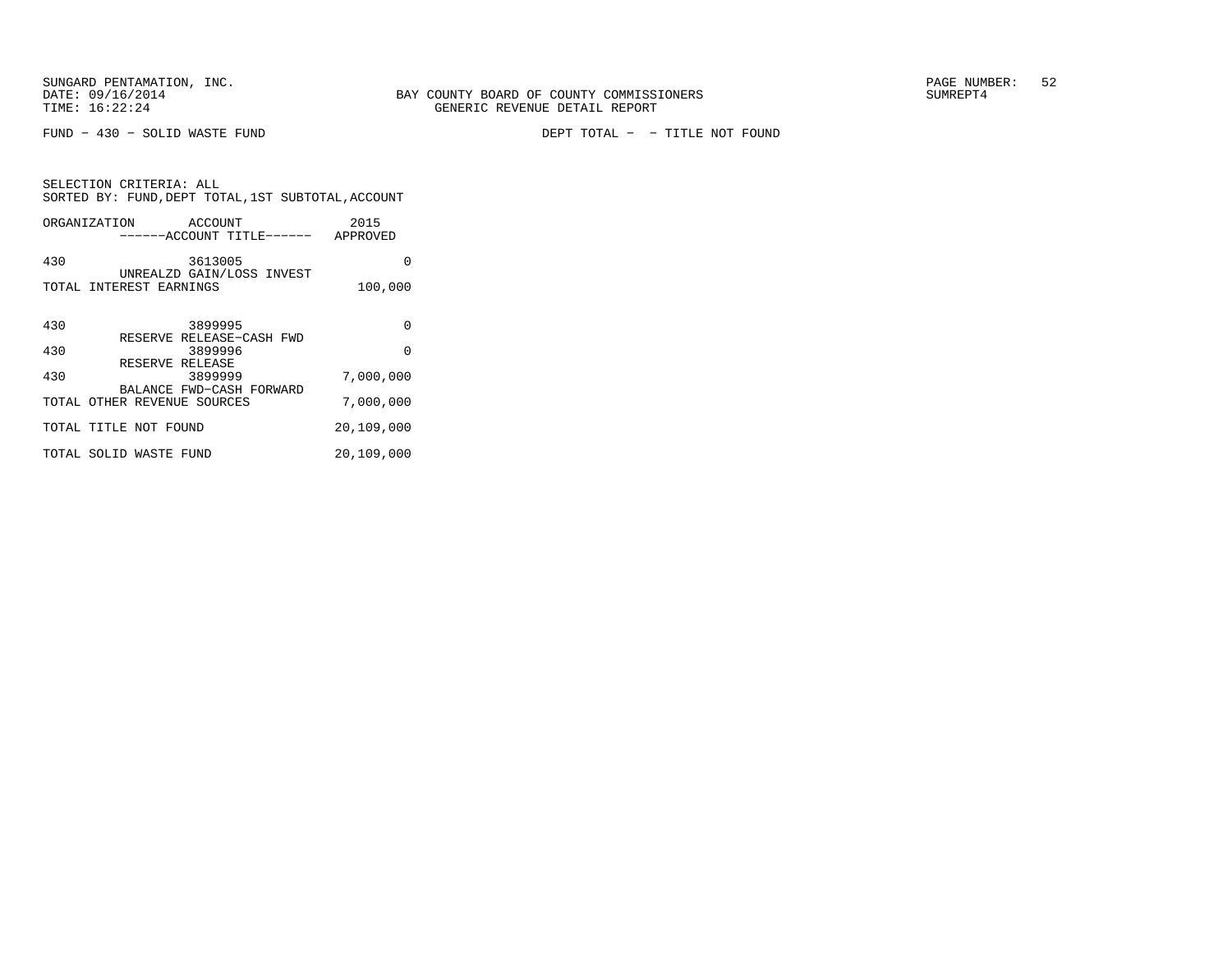SELECTION CRITERIA: ALL

FUND − 440 − BUILDERS SERVICES DEPT TOTAL − − TITLE NOT FOUND

 −−−−−−ACCOUNT TITLE−−−−−− APPROVED440 3210001 25,650 LICENSES−PROF/OCCUPATIONL440 3220001 855,000 BUILDING PERMITS 440 3220020 0 BLDG INSPECTION−PCB440 3220021 12,350 BLDG INSPECTION−LYNN HVN440 3290015 0 BEACH PERMITS 440 3290017 0 PLAN/SITE REVIEW FEETOTAL LICENSES AND PERMITS 893,000

 SORTED BY: FUND,DEPT TOTAL,1ST SUBTOTAL,ACCOUNTORGANIZATION ACCOUNT 2015

| 440        | 3413000                                                 | 9,500         |
|------------|---------------------------------------------------------|---------------|
| 440        | CHRGS ADMIN FEES<br>3425005                             | 19,000        |
| 440        | FEES-FIRE INSPECTIONS<br>3429019                        | 11,400        |
| 440        | CHRG FOR SRV-PLAN REV PCB<br>3429020                    | 3,800         |
| 440        | CHRG FOR SRV-PLAN REV-L H<br>3490001                    | $\Omega$      |
|            | OTHER CHARGES FOR SERVICE<br>TOTAL CHARGES FOR SERVICES | 43,700        |
|            |                                                         |               |
| 440        | 3540005<br>FINES-CODE ENFORCEMENT                       | 1,140         |
|            | TOTAL FINES & FORFEITS                                  | 1,140         |
|            |                                                         |               |
| 440        | 3640010                                                 | 0             |
| 440        | SALE OF FIXED ASSETS<br>3699001                         | $\Omega$      |
| 440        | OTHER MISC REVENUE<br>3699012                           | $\Omega$      |
|            | INSURANCE PROCEEDS                                      |               |
| 440        | 3699022<br>DPR SURCHARGE RETAINED                       | 2,000         |
|            | TOTAL MISCELLANEOUS REVENUE                             | 2,000         |
| 440        | 3611100                                                 | 14,250        |
|            | INTEREST-POOL                                           |               |
| 440<br>440 | 3611120<br>INTEREST-NOTES RECEIVABLE<br>3613005         | 0<br>$\Omega$ |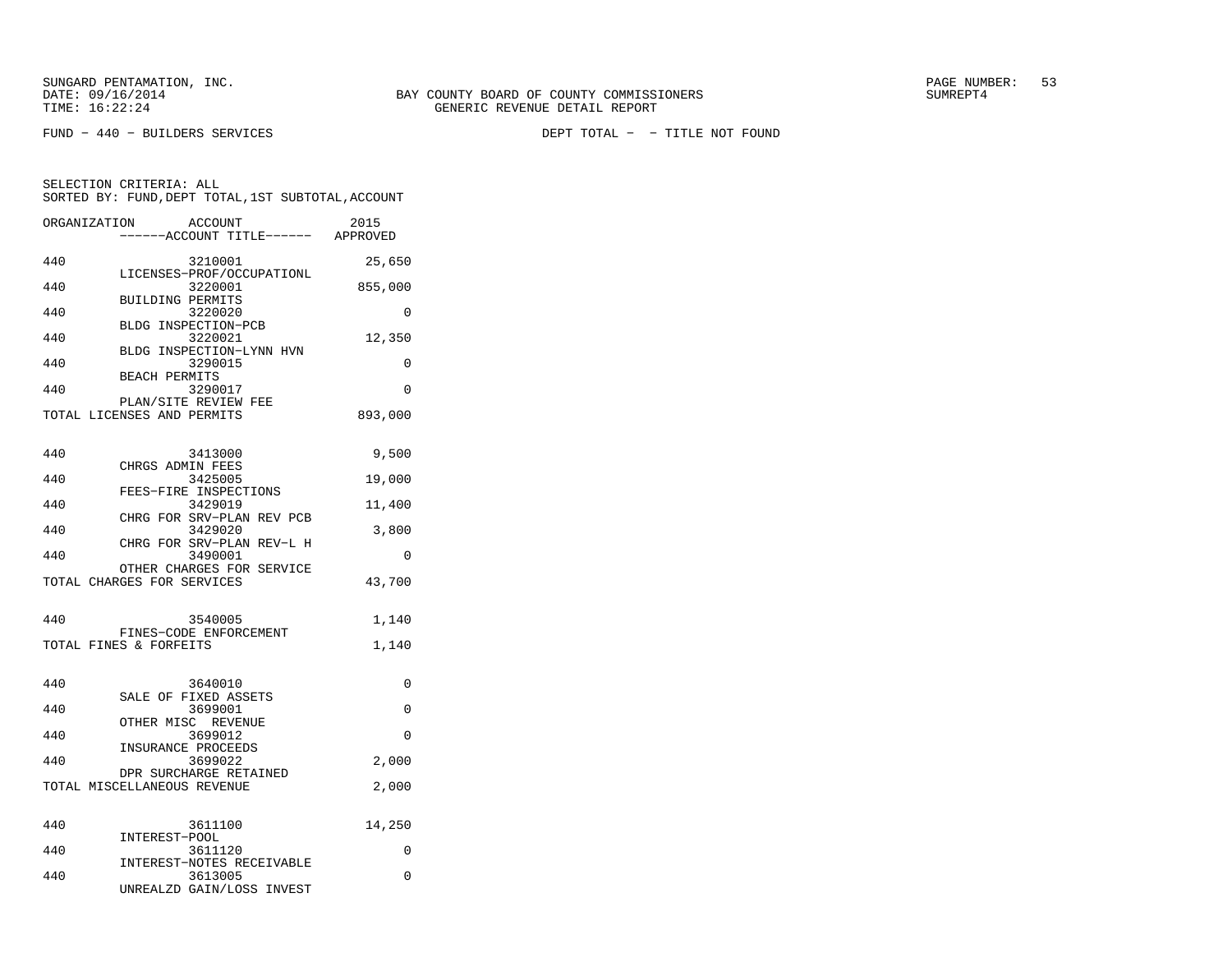FUND − 440 − BUILDERS SERVICES DEPT TOTAL − − TITLE NOT FOUND

| ORGANIZATION | ACCOUNT<br>------ACCOUNT TITLE------                              | 2015<br>APPROVED |
|--------------|-------------------------------------------------------------------|------------------|
|              | TOTAL INTEREST EARNINGS                                           | 14,250           |
| 440          | 3810001<br>TRNSF FRM GENERAL FD(001)                              | $\Omega$         |
| 440          | 3810401                                                           | $\Omega$         |
| 440          | TRNSF FRM WATER SYS (401)<br>3810501<br>TRNSF FRM INTRNL SVC(501) | $\Omega$         |
| 440          | 3899999                                                           | 4,500,000        |
|              | BALANCE FWD-CASH FORWARD<br>TOTAL OTHER REVENUE SOURCES           | 4,500,000        |
|              | TOTAL TITLE NOT FOUND                                             | 5,454,090        |
|              | TOTAL BUILDERS SERVICES                                           | 5,454,090        |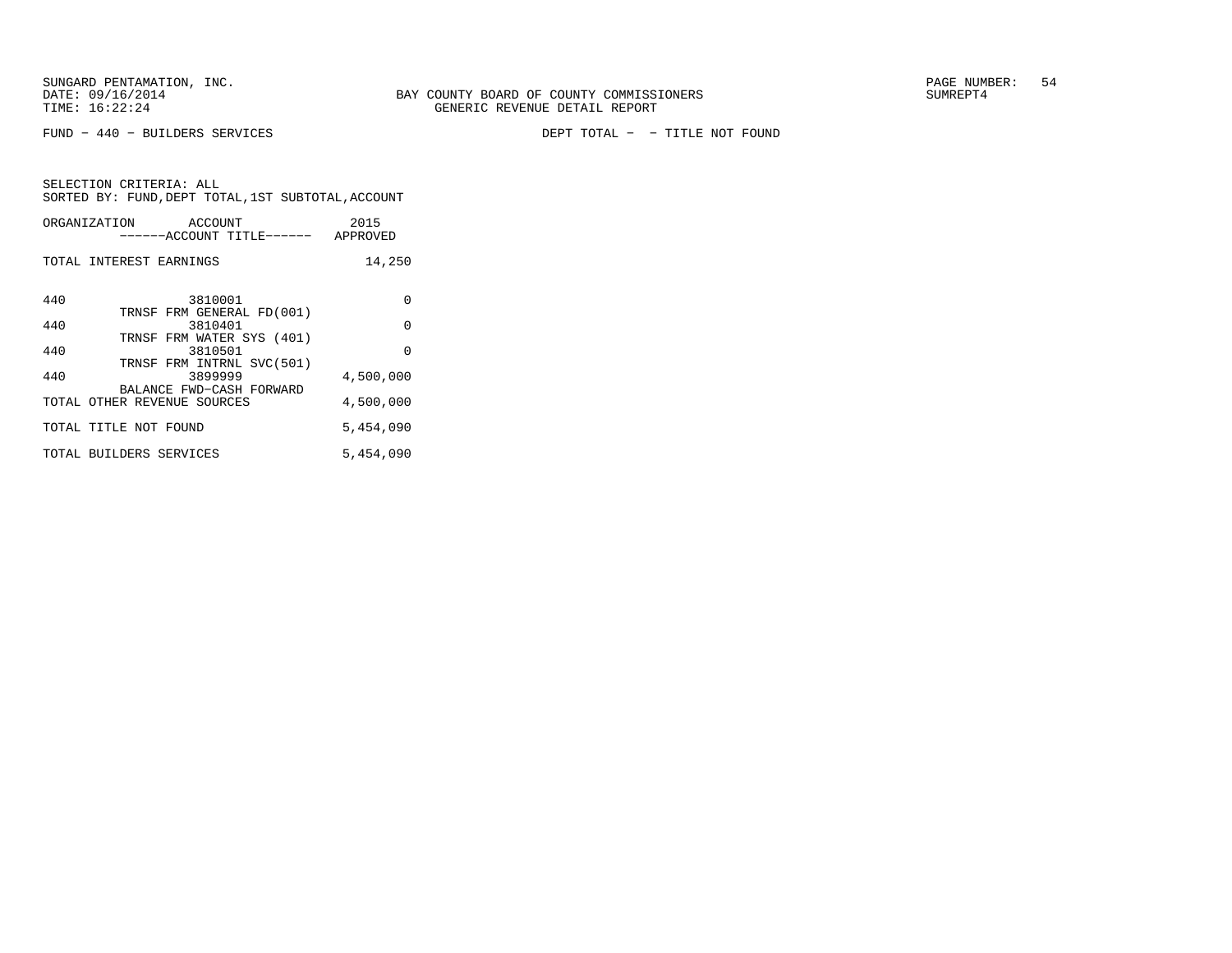FUND − 450 − EMERG MEDICAL SVCS DEPT TOTAL − − TITLE NOT FOUND

| SELECTION CRITERIA: ALL<br>SORTED BY: FUND, DEPT TOTAL, 1ST SUBTOTAL, ACCOUNT                                                                             |                                              |  |  |
|-----------------------------------------------------------------------------------------------------------------------------------------------------------|----------------------------------------------|--|--|
| ORGANIZATION ACCOUNT<br>------ACCOUNT TITLE------ APPROVED                                                                                                | 2015                                         |  |  |
| 450<br>3342007<br>ST GRANT-EMERGENCY MANGMT<br>TOTAL INTERGOVERNMENTAL REVENUE                                                                            | $\Omega$<br>$\Omega$                         |  |  |
| 450<br>3412001<br>CHRGS FOR SERVICE<br>450<br>3426001<br>CHRGS FOR SRV-EMS<br>450<br>3490001<br>OTHER CHARGES FOR SERVICE<br>TOTAL CHARGES FOR SERVICES   | 7,500,000<br>0<br>$\Omega$<br>7,500,000      |  |  |
| 3660007<br>450<br>CONTRIB-OTHER GOVT UNITS<br>3699001<br>450<br>OTHER MISC REVENUE<br>450<br>3699012<br>INSURANCE PROCEEDS<br>TOTAL MISCELLANEOUS REVENUE | $\Omega$<br>$\Omega$<br>$\Omega$<br>$\Omega$ |  |  |
| 450<br>3611100<br>INTEREST-POOL<br>450<br>3613005<br>UNREALZD GAIN/LOSS INVEST<br>TOTAL INTEREST EARNINGS<br>TOTAL TITLE NOT FOUND                        | 0<br>$\Omega$<br>$\Omega$<br>7,500,000       |  |  |
| TOTAL EMERG MEDICAL SVCS                                                                                                                                  | 7,500,000                                    |  |  |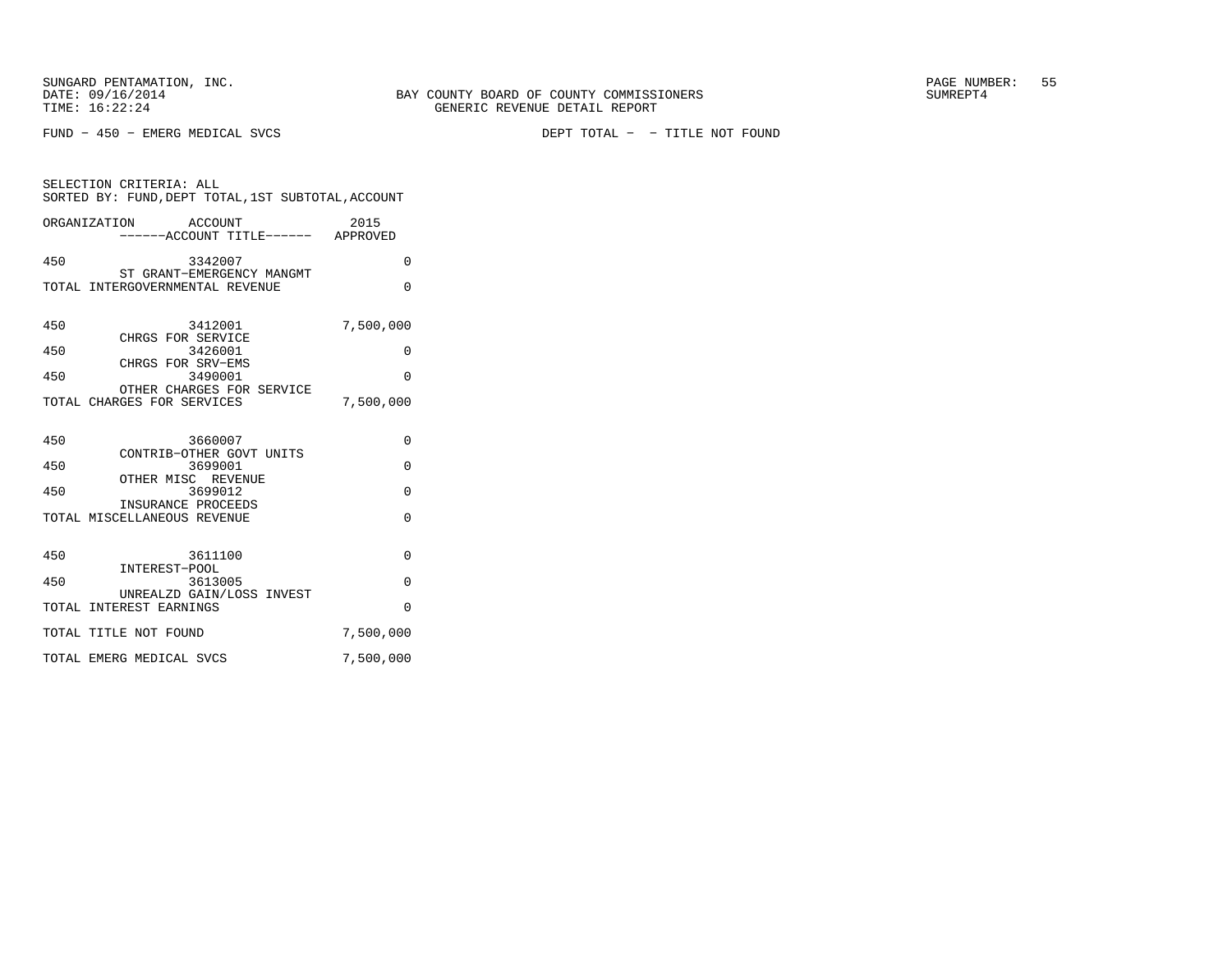FUND − 501 − INTERNAL SERVICE FUND DEPT TOTAL − − TITLE NOT FOUND

|     | ORGANIZATION<br><b>ACCOUNT</b><br>---ACCOUNT TITLE------ APPROVED | 2015      |
|-----|-------------------------------------------------------------------|-----------|
| 501 | 3412005                                                           | 1,316,772 |
| 501 | SALE OF GAS-DEPARTMENTS<br>3412010                                | 2,386,382 |
| 501 | SALE OF GAS-OUTSIDE AGNY<br>3412015                               | 0         |
| 501 | PARTS-DEPARTMENTS<br>SALE OF<br>3412020                           | 366,495   |
| 501 | CHRGS FOR SRV-PURCHASING<br>3412025                               | 800       |
| 501 | OTHER INTERNAL SERVICES<br>3412030                                | 0         |
| 501 | CHRGS FOR SRV-MECH MAINT<br>3412035                               | 1,063,085 |
| 501 | CHRGS FOR SRV-FACILITY MN<br>3412040                              | 8,350     |
| 501 | CHRGS<br>FOR SRV-POSTAGE<br>3412550                               | 0         |
| 501 | CHRGS FOR SRV-LAB<br>3412553                                      | 0         |
| 501 | LAB CHRGS-TRANSPORTATION<br>3412555                               | 0         |
| 501 | LAB CHRGS-WATER SYSTEM<br>3412557                                 | 0         |
|     | LAB CHRGS-RETAIL WTR/WW                                           |           |
| 501 | 3412560<br>LAB CHRGS-AWT                                          | 0         |
| 501 | 3412565<br>LAB CHRGS-SOLID WASTE                                  | 0         |
| 501 | 3412570<br>LAB CHRGS-INDUSTRIAL WSTE                              | $\Omega$  |
| 501 | 3412580<br>LAB CHRGS-GENERAL FUND                                 | 0         |
| 501 | 3412599<br>LAB CHRGS-OUTSIDE USERS                                | 0         |
| 501 | 3413001<br>CHRGS UTILITY ADMIN                                    | 0         |
| 501 | 3419002<br>COPIES                                                 | 5,843     |
|     | TOTAL CHARGES FOR SERVICES                                        | 5,147,727 |
| 501 | 3640010                                                           | 0         |
| 501 | SALE OF FIXED ASSETS<br>3659010                                   | 0         |
| 501 | SALE OF SURPLUS OR SCRAP<br>3699001                               | 0         |
| 501 | OTHER MISC REVENUE<br>3699012                                     | 0         |
|     | INSURANCE PROCEEDS<br>TOTAL MISCELLANEOUS REVENUE                 | $\Omega$  |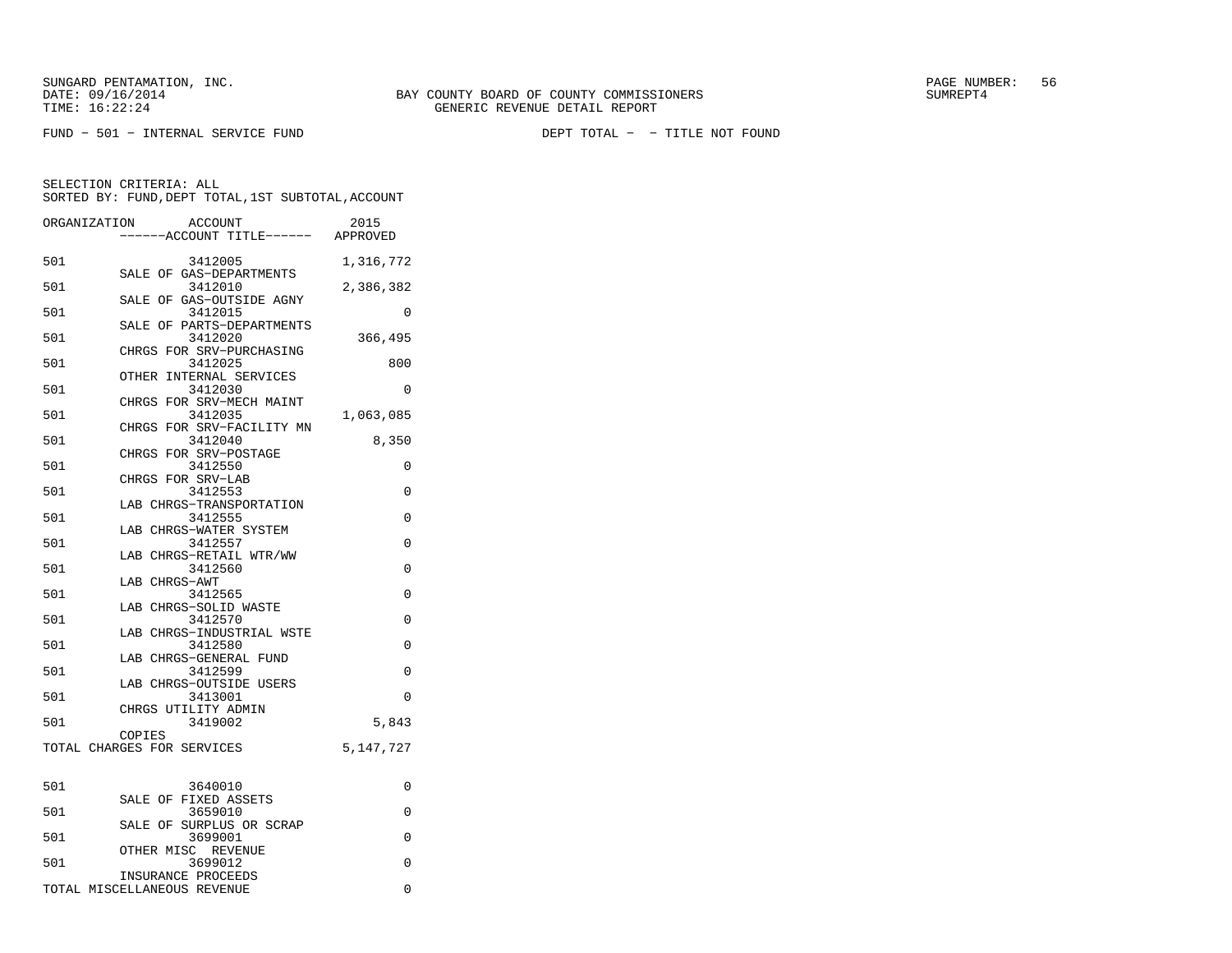FUND − 501 − INTERNAL SERVICE FUND DEPT TOTAL − − TITLE NOT FOUND

|     | ORGANIZATION<br>ACCOUNT<br>------ACCOUNT TITLE------ APPROVED | 2015      |
|-----|---------------------------------------------------------------|-----------|
|     |                                                               |           |
| 501 | 3611100<br>INTEREST-POOL                                      | $\Omega$  |
| 501 | 3613005<br>UNREALZD GAIN/LOSS INVEST                          | $\Omega$  |
|     | TOTAL INTEREST EARNINGS                                       | $\Omega$  |
|     |                                                               |           |
| 501 | 3810001<br>TRNSF FRM GENERAL FD(001)                          | $\Omega$  |
| 501 | 3899999<br>BALANCE FWD-CASH FORWARD                           | 44,000    |
|     | TOTAL OTHER REVENUE SOURCES                                   | 44,000    |
|     | TOTAL TITLE NOT FOUND                                         | 5,191,727 |
|     | TOTAL INTERNAL SERVICE FUND                                   | 5,191,727 |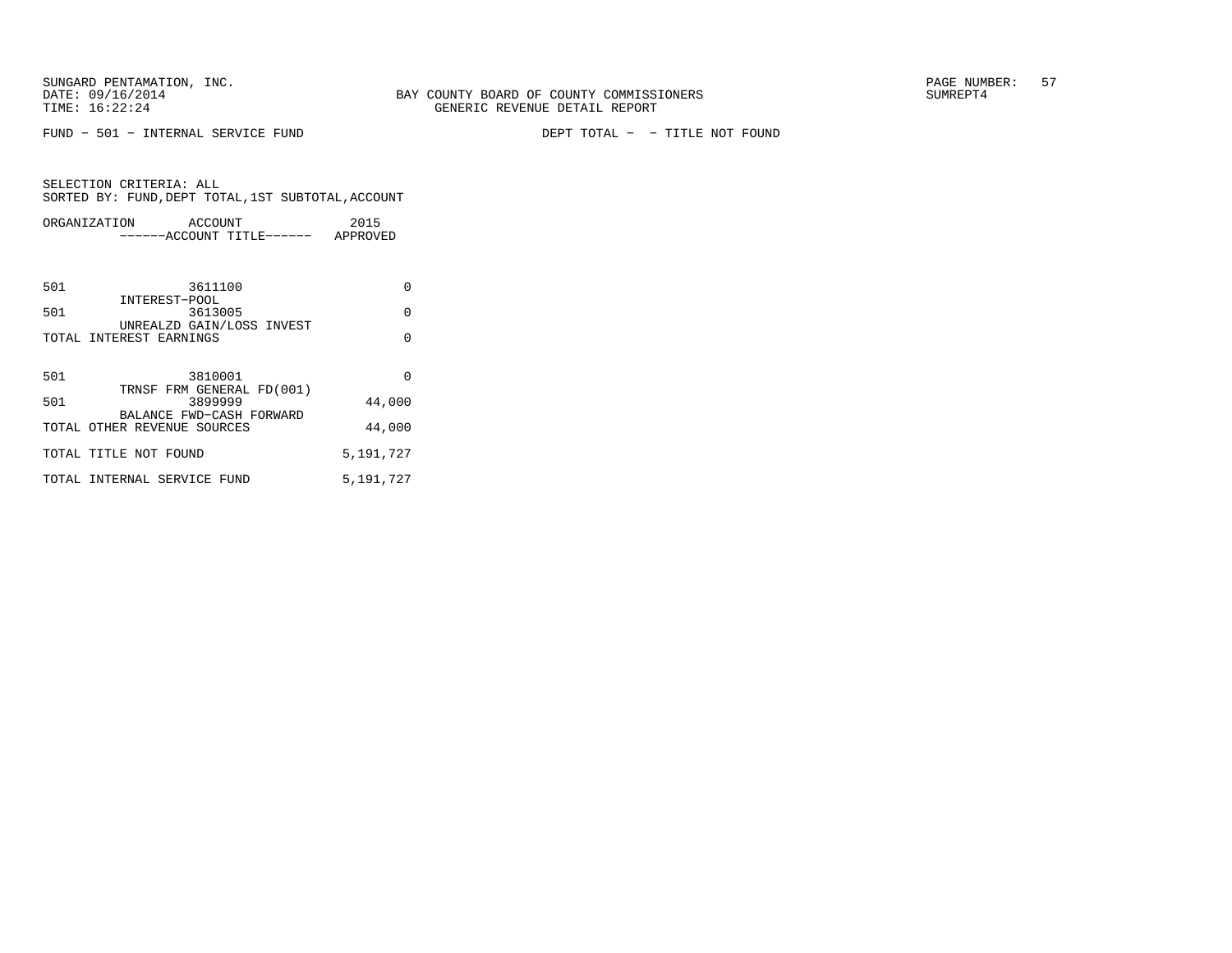FUND − 505 − WORKERS COMPENSATION DEPT TOTAL − − TITLE NOT FOUND

SELECTION CRITERIA: ALL SORTED BY: FUND,DEPT TOTAL,1ST SUBTOTAL,ACCOUNTORGANIZATION ACCOUNT 2015

|     | UNUMILLATI LUN<br>------ACCOUNT TITLE------ APPROVED   |           |
|-----|--------------------------------------------------------|-----------|
| 505 | 3412055                                                | 1,194,381 |
|     | CHRGS FOR SRV-WORK COMP<br>TOTAL CHARGES FOR SERVICES  | 1,194,381 |
| 505 | 3640010                                                | $\Omega$  |
| 505 | SALE OF FIXED ASSETS<br>3699001                        | $\Omega$  |
| 505 | OTHER MISC REVENUE<br>3699004                          | $\Omega$  |
|     | REFUND PRIOR YR EXPENSE<br>TOTAL MISCELLANEOUS REVENUE | $\Omega$  |
| 505 | 3611100<br>INTEREST-POOL                               | 18,824    |
| 505 | 3613005<br>UNREALZD GAIN/LOSS INVEST                   | $\Omega$  |
|     | TOTAL INTEREST EARNINGS                                | 18,824    |
| 505 | 3810001<br>TRNSF FRM GENERAL FD(001)                   | 0         |
| 505 | 3899996<br>RESERVE RELEASE                             | $\Omega$  |
| 505 | 3899999<br>BALANCE FWD-CASH FORWARD                    | $\Omega$  |
|     | TOTAL OTHER REVENUE SOURCES                            | $\Omega$  |
|     | TOTAL TITLE NOT FOUND                                  | 1,213,205 |
|     | TOTAL WORKERS COMPENSATION                             | 1,213,205 |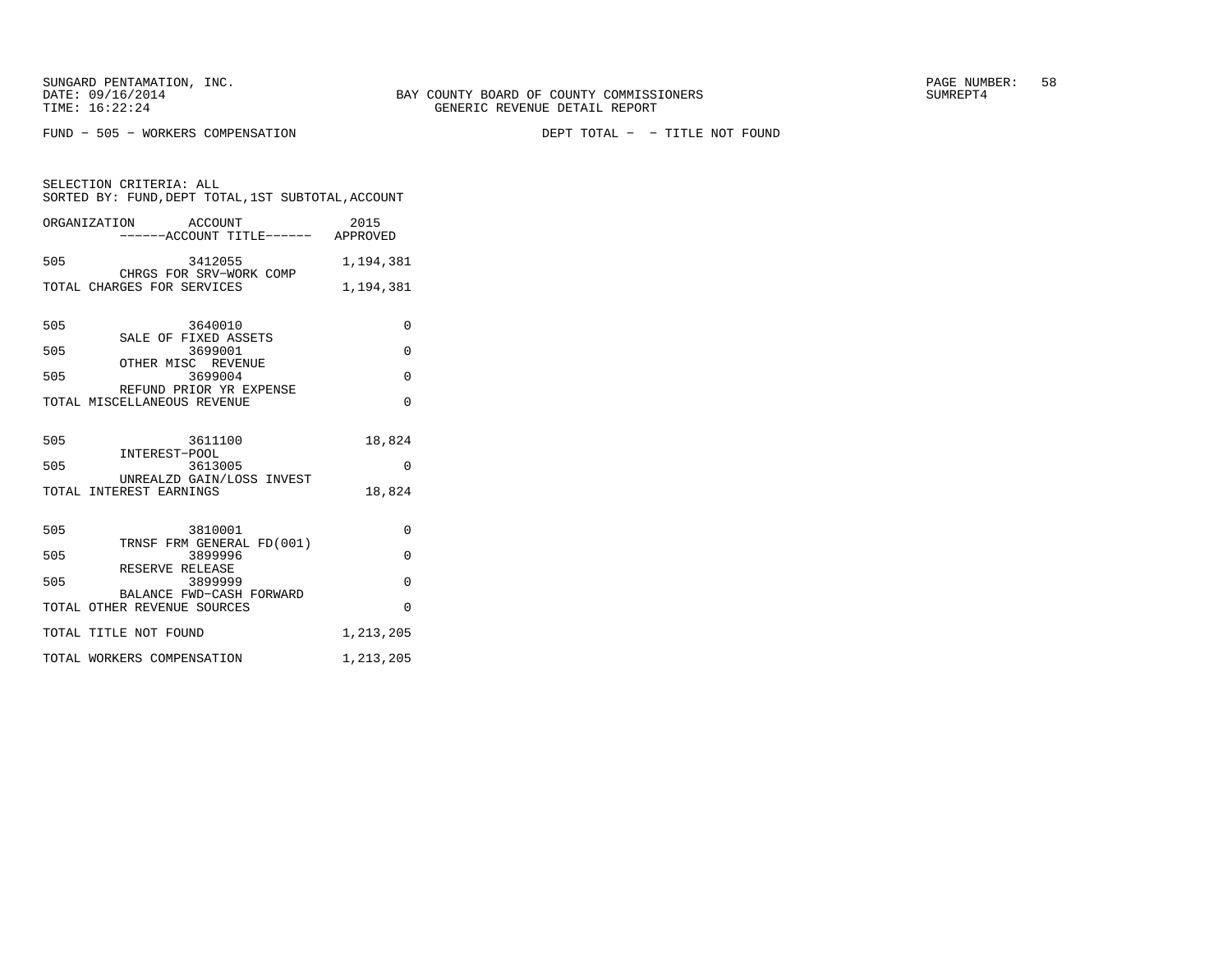SUNGARD PENTAMATION, INC. THE SUNGARD PAGE NUMBER: 59

SELECTION CRITERIA: ALL

FUND − 506 − INSURANCE FUND DEPT TOTAL − − TITLE NOT FOUND

ORGANIZATION ACCOUNT 2015 −−−−−−ACCOUNT TITLE−−−−−− APPROVED506 3412045 2,845,684 CHRGS FOR SRV−INSUR TRUST 506 3412050 30,411 CHRGS FOR SRV−INSR OTHERS TOTAL CHARGES FOR SERVICES 2,876,095 506 3660001 0 CONTRIBUTIONS−PRIVATE SRC506 3699001 0 OTHER MISC REVENUE506 3699012 0 INSURANCE PROCEEDS TOTAL MISCELLANEOUS REVENUE 0 506 3611100 0 INTEREST−POOL 506 3613005 0 UNREALZD GAIN/LOSS INVESTTOTAL INTEREST EARNINGS 0 506 3810001 0 TRNSF FRM GENERAL FD(001)506 3899996 0 RESERVE RELEASE3899999 506 3899999 250,000 BALANCE FWD−CASH FORWARDTOTAL OTHER REVENUE SOURCES 250,000

SORTED BY: FUND,DEPT TOTAL,1ST SUBTOTAL,ACCOUNT

| TOTAL TITLE NOT FOUND | 3,126,095 |
|-----------------------|-----------|
| TOTAL INSURANCE FUND  | 3,126,095 |

## DATE:  $09/16/2014$  SUMREPT4